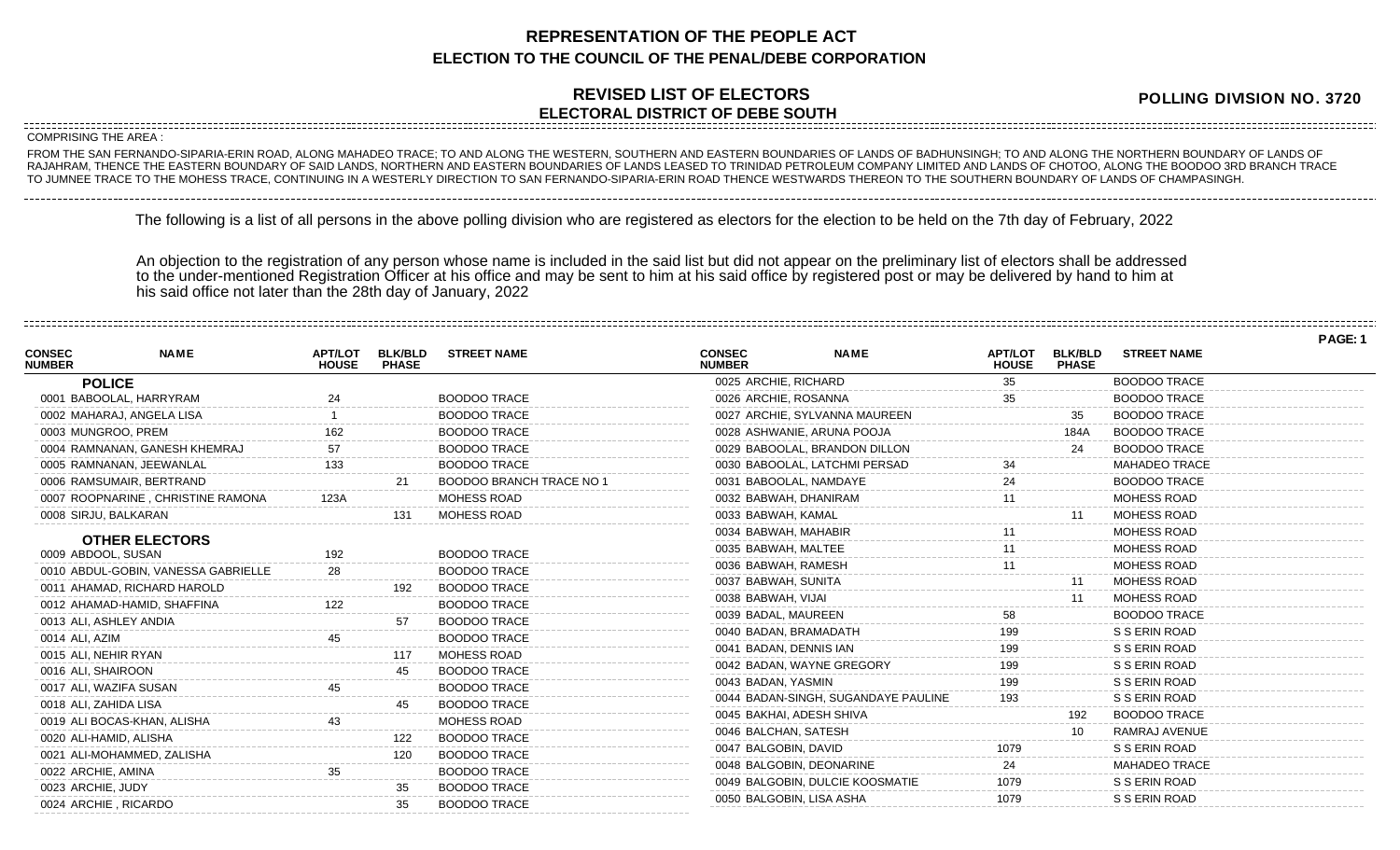| <b>CONSEC</b><br><b>NUMBER</b> | <b>NAME</b>                           | <b>HOUSE</b> | APT/LOT BLK/BLD<br><b>PHASE</b> | <b>STREET NAME</b>              | <b>CONSEC</b><br><b>NUMBER</b> | <b>NAME</b>                           | <b>HOUSE</b> | APT/LOT BLK/BLD<br><b>PHASE</b> | <b>STREET NAME</b>       |
|--------------------------------|---------------------------------------|--------------|---------------------------------|---------------------------------|--------------------------------|---------------------------------------|--------------|---------------------------------|--------------------------|
|                                | 0051 BALGOBIN, ROBIN                  | 1079         |                                 | S S ERIN ROAD                   |                                | 0096 BHAGWANSINGH, CAROL              | 123          |                                 | MOHESS ROAD              |
|                                | 0052 BALGOBIN, SOOKDEO                | 1079         |                                 | S S ERIN ROAD                   |                                | 0097 BHAGWANSINGH, DROPATIE           | 125          |                                 | MOHESS ROAD              |
|                                | 0053 BALKARAN-SOOKDEO, DEVIKA         |              | 46                              | <b>RAGBIR TRACE</b>             |                                | 0098 BHAGWANSINGH, KUMAR MERVIN       | 125          |                                 | MOHESS ROAD              |
|                                | 0054 BALKARANSINGH, LISA BHANWATTEE   |              |                                 | <b>BOODOO TRACE</b>             |                                | 0099 BHAGWANSINGH, RAJESH             |              | 127A                            | MOHESS ROAD              |
|                                | 0055 BALKISSOON, SEETA PATRICIA       |              |                                 | <b>BOODOO TRACE</b>             |                                | 0100 BHAGWANSINGH, ROBINDRANATH ARNOL | 123B         |                                 | MOHESS ROAD              |
|                                | 0056 BALLIRAM, GEETA                  | 19           |                                 | MOHESS ROAD                     |                                | 0101 BHAGWANSINGH, STEVEN GOVIND      |              | 123                             | MOHESS ROAD              |
|                                | 0057 BALLIRAM, JAIRAJ                 | 19           |                                 | <b>MOHESS ROAD</b>              |                                | 0102 BHAGWANSINGH, TEELUCKDHARRY      | 123          |                                 | <b>MOHESS ROAD</b>       |
|                                | 0058 BALRAJ-KUARSINGH, LINSEY         | 123F         |                                 | MOHESS ROAD                     |                                | 0103 BHARATH-HOSEIN, KAREN YUVATI     |              | 96                              | <b>BOODOO TRACE</b>      |
|                                | 0059 BALWANT, DANWANTIYA              | 105          |                                 | MOHESS ROAD                     |                                | 0104 BHOLA SINGH, LUTCHMIN            | 71           |                                 | <b>BOODOO TRACE</b>      |
|                                | 0060 BALWANT, DEV ANAND               | 105          |                                 | MOHESS ROAD                     |                                | 0105 BHOLA SINGH, STANLEY AMARNATH    | 71           |                                 | <b>BOODOO TRACE</b>      |
|                                | 0061 BALWANT, KHEMRAJ                 |              | 13                              | <b>SIEW BRANCH TRACE</b>        |                                | 0106 BHOLA SINGH, VANCE VISHWARNATH   | 71           |                                 | <b>BOODOO TRACE</b>      |
| 0062 BANKAY, OMA               |                                       |              | 23                              | <b>RAGBIR TRACE</b>             |                                | 0107 BISNATH, ALVIN RAMESH JR         |              | 15A                             | SIEW BRANCH TRACE        |
|                                | 0063 BANKAY, RAMESH SELVAN            |              | 23                              | <b>RAGBIR TRACE</b>             | 0108 BISNATH, ANITA            |                                       | <b>15A</b>   |                                 | BOODOO BRANCH TRACE NO 3 |
|                                | 0064 BANKAY, RESHMA                   |              | 23                              | RAGBIR TRACE                    |                                | 0109 BISNATH, BINDUMATIE              | 15A          |                                 | BOODOO BRANCH TRACE NO 3 |
|                                | 0065 BANKAY, THEON ADESH              |              | 23                              | <b>RAGBIR TRACE</b>             |                                | 0110 BISNATH, CHANDLAL                |              | 15                              | <b>SIEW TRACE</b>        |
|                                | 0066 BASDEO, BALROOP                  | 13           |                                 | RAMRAJ AVENUE                   |                                | 0111 BISNATH, HAMWANT                 | 15           |                                 | <b>SIEW BRANCH TRACE</b> |
|                                | 0067 BASDEO, DEOPERSAD                |              | 95                              | MOHESS ROAD                     |                                | 0112 BISNATH, JARED RAJIV             | 8            |                                 | <b>RAGBIR TRACE</b>      |
|                                | 0068 BASDEO, DOODNATH                 | 13           |                                 | BOODOO BRANCH TRACE NO 3        |                                | 0113 BISNATH, JEREN RAVENDRA          |              |                                 | <b>RAGBIR TRACE</b>      |
|                                | 0069 BASDEO, JENNIFER SAVITREE        | 99           |                                 | MOHESS ROAD                     |                                | 0114 BISNATH, JORREL RESAN            |              |                                 | RAGBIR TRACE             |
|                                | 0070 BASDEO, LOOMAT                   | 143          |                                 | MOHESS ROAD                     |                                | 0115 BISNATH, MOLAWATI                |              |                                 | RAGBIR TRACE             |
|                                | 0071 BASDEO, NARASE                   | 143          |                                 | <b>MOHESS ROAD</b>              |                                | 0116 BISNATH, RAMESH TAKELAL          | 15A          |                                 | SIEW BRANCH TRACE        |
|                                | 0072 BASDEO, RAJENDRA                 | 49           |                                 | <b>BOODOO BRANCH TRACE NO 2</b> | 0117 BISNATH, ROY              |                                       |              |                                 | <b>RAGBIR TRACE</b>      |
|                                | 0073 BASDEO, RAMKHALLIA               | 13           |                                 | BOODOO BRANCH TRACE NO 3        | 0118 BISNATH, SUNIL            |                                       | 15           |                                 | <b>SIEW BRANCH TRACE</b> |
|                                | 0074 BASDEO, ROOKMIN                  |              | 95                              | MOHESS ROAD                     | 0119 BISNATH, UMATI            |                                       | 15           |                                 | <b>SIEW BRANCH TRACE</b> |
|                                | 0075 BASDEO, SACHA                    |              | 13                              | RAMRAJ AVENUE                   |                                | 0120 BISRAM, BAGWANDAI                | 26           |                                 | <b>MAHADEO TRACE</b>     |
|                                | 0076 BASDEO, SEUDAYE                  | 13           |                                 | RAMRAJ AVENUE                   |                                | 0121 BISRAM, CHANDRADAN               | 26           |                                 | <b>MAHADEO TRACE</b>     |
|                                | 0077 BASDEO, WENDY DEOMATIE           | 49           |                                 | BOODOO BRANCH TRACE NO 2        | 0122 BISRAM, JAGESH            |                                       | 26           |                                 | <b>MAHADEO TRACE</b>     |
|                                | 0078 BASRAJH, MALISAA MIRAAH          |              | 1059                            | S S ERIN ROAD                   | 0123 BISRAM, RAMDAI            |                                       | 26           |                                 | <b>MAHADEO TRACE</b>     |
|                                | 0079 BASRAJH, OMAHDAYE                | 1059         |                                 | S S ERIN ROAD                   | 0124 BISRAM, RANU              |                                       | 26           |                                 | <b>MAHADEO TRACE</b>     |
|                                | 0080 BASRAJH, RABINDRANATH            | 1059         |                                 | S S ERIN ROAD                   | 0125 BISRAM, SUDESH            |                                       | 26           |                                 | <b>MAHADEO TRACE</b>     |
|                                | 0081 BASRAJH-GOMES, PUSHPAM TARISSTAR | 1059         |                                 | S S ERIN ROAD                   |                                | 0126 BISRAM, SUROJANIE                | 26           |                                 | <b>MAHADEO TRACE</b>     |
|                                | 0082 BATTOO-RAMSARAN, JULIE           |              | 27                              | <b>RAGBIR TRACE</b>             |                                | 0127 BISSOON-RAMSARAN, JUDY           |              | 14A                             | <b>BOODOO TRACE</b>      |
|                                | 0083 BHAGALOO, MAHADAYE               |              |                                 | <b>BOODOO TRACE</b>             | 0128 BOBO, JAINARINE           |                                       | 185          |                                 | <b>BOODOO TRACE</b>      |
|                                | 0084 BHAGGAN, MEERA                   | 58           |                                 | <b>BOODOO TRACE</b>             | 0129 BOBO, SOMARIA             |                                       | 185          |                                 | <b>BOODOO TRACE</b>      |
|                                | 0085 BHAGWANDASS-JAGGAN, VICKY        | 42           |                                 | <b>KRISTEN AVENUE</b>           | 0130 BONE, BISRAM              |                                       | 26           |                                 | <b>MAHADEO TRACE</b>     |
|                                | 0086 BHAGWANDEEN, ASHWANIE KUMAR      | LP28H        |                                 | BOODOO TRACE                    |                                | 0131 BOODOO, BISSOONDATH              | 71           |                                 | BOODOO BRANCH TRACE NO 1 |
|                                | 0087 BHAGWANDEEN, DAYANAND            | 25A          |                                 | <b>SIEW BRANCH TRACE</b>        |                                | 0132 BOODOO, DHARMENDRA               | 117B         |                                 | MOHESS ROAD              |
|                                | 0088 BHAGWANDEEN, JANKIE              | 25A          |                                 | <b>SIEW TRACE</b>               | 0133 BOODOO, DOLLY             |                                       | 117B         |                                 | MOHESS ROAD              |
|                                | 0089 BHAGWANDEEN, MOHENDRA            |              | 125A                            | BOODOO BRANCH TRACE NO 3        |                                | 0134 BOODOO, FREDERICK                |              |                                 | <b>BOODOO TRACE</b>      |
|                                | 0090 BHAGWANDEEN, OMAUTIE             | 184A         |                                 | <b>BOODOO TRACE</b>             |                                | 0135 BOODOO, SEEPERSAD                | 71           |                                 | <b>BOODOO TRACE</b>      |
|                                | 0091 BHAGWANDEEN, RAJENDRA            | 25A          |                                 | <b>BOODOO BRANCH TRACE NO 3</b> |                                | 0136 BOODOO, VISHAL BRANDON           |              |                                 | <b>BOODOO TRACE</b>      |
|                                | 0092 BHAGWANSINGH, ANN B              | 125          |                                 | <b>MOHESS ROAD</b>              |                                | 0137 BOODOO-SOOKRAM, MARGARET         | 117B         |                                 | MOHESS ROAD              |
|                                | 0093 BHAGWANSINGH, ANSEL MOHANSINGH   | 125          |                                 | MOHESS ROAD                     |                                | 0138 BOODRAM, ANDREANNA               |              | 187                             | <b>BOODOO TRACE</b>      |
|                                | 0094 BHAGWANSINGH, BRANDON            |              | 123B                            | MOHESS ROAD                     |                                | 0139 BOODRAM, CHANARDAYE              | 187          |                                 | <b>BOODOO TRACE</b>      |
|                                | 0095 BHAGWANSINGH, BRIAN SURAJ        |              | 123B                            | MOHESS ROAD                     |                                | 0140 BOODRAM, ESHWAR                  | 187          |                                 | <b>BOODOO TRACE</b>      |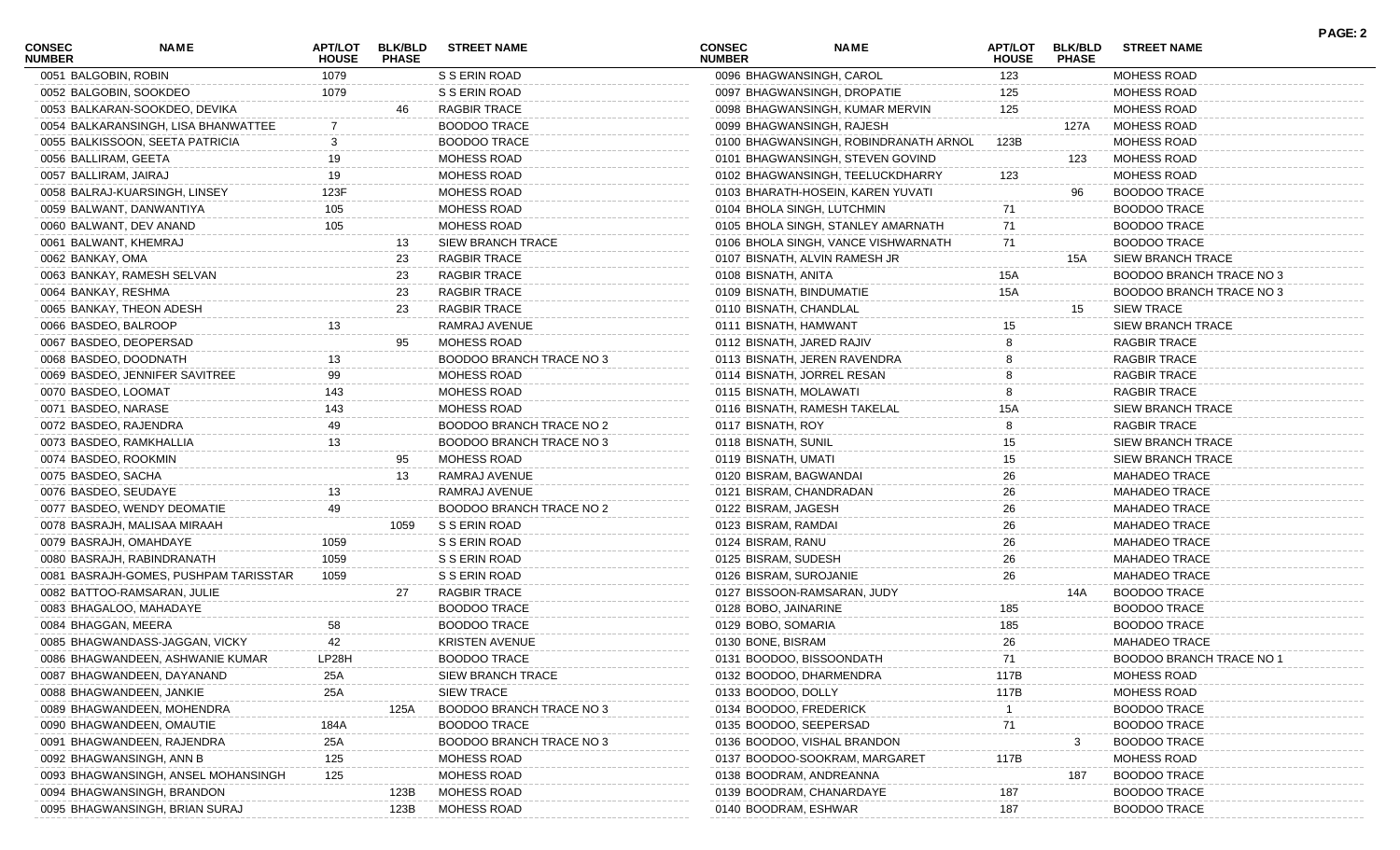| <b>CONSEC</b><br><b>NUMBER</b> | NAME                               | <b>APT/LOT</b><br><b>HOUSE</b> | <b>BLK/BLD</b><br><b>PHASE</b> | <b>STREET NAME</b>              | <b>CONSEC</b><br><b>NUMBER</b> | <b>NAME</b>                        | APT/LOT<br><b>HOUSE</b> | <b>BLK/BLD</b><br><b>PHASE</b> | <b>STREET NAME</b>       | PAGE: 3 |
|--------------------------------|------------------------------------|--------------------------------|--------------------------------|---------------------------------|--------------------------------|------------------------------------|-------------------------|--------------------------------|--------------------------|---------|
|                                | 0141 BOODRAM, JAGGERNATH           |                                | 31                             | <b>BOODOO BRANCH TRACE NO 2</b> | 0186 DEONARINE, DEVANAND       |                                    | 6B                      |                                | <b>MAHADEO TRACE</b>     |         |
|                                | 0142 BOODRAM, JAIWANTIE            | 39                             |                                | <b>MOHESS ROAD</b>              | 0187 DEONARINE, PITAMAN        |                                    | 6В                      |                                | <b>MAHADEO TRACE</b>     |         |
| 0143 BOODRAM, NADIRA           |                                    |                                | 42                             | BOODOO BRANCH TRACE NO 2        | 0188 DEONARINE, RADICA         |                                    | 6В                      |                                | <b>MAHADEO TRACE</b>     |         |
|                                | 0144 BOODRAM, SHANE TIMMY          |                                | 123D                           | MOHESS ROAD                     | 0189 DEONARINE, SALISHA        |                                    | 6В                      |                                | <b>MAHADEO TRACE</b>     |         |
| 0145 BOODRAM, SURESH           |                                    | 187                            |                                | <b>BOODOO TRACE</b>             | 0190 DEONARINE, SHELLY ANN     |                                    | 6В                      |                                | <b>MAHADEO TRACE</b>     |         |
|                                | 0146 BOODRAM, VANESSA GABRIELLE    |                                | 123D                           | MOHESS ROAD                     | 0191 DEONARINE, VIJAY          |                                    | 6В                      |                                | <b>MAHADEO TRACE</b>     |         |
|                                | 0147 BOODRAM-DODOUGH, NARESHIA     |                                | 114                            | <b>BOODOO TRACE</b>             |                                | 0192 DEONATH, STEFAN JOSHUA REUEL  |                         | 18                             | <b>RAGBIR TRACE</b>      |         |
|                                | 0148 BOODRAM-RATTANLAL, KUNTEE N   |                                |                                | <b>BOODOO BRANCH TRACE NO 1</b> | 0193 DEOPERSAD, DEONARINE      |                                    | 86                      |                                | <b>BOODOO TRACE</b>      |         |
|                                | 0149 BOODWAH, RICHARD              |                                | 13                             | RAMRAJ AVENUE                   | 0194 DEOPERSAD, DEVIKA EMILY   |                                    | 86                      |                                | <b>BOODOO TRACE</b>      |         |
|                                | 0150 BRIDGELAL, ALLYSON REBECCA    |                                | 203B                           | S S ERIN ROAD                   | 0195 DEOPERSAD, DHRUPATIE      |                                    | 36                      |                                | BOODOO BRANCH TRACE NO 1 |         |
|                                | 0151 BRIDGELAL, ANDREW             | 45                             |                                | MOHESS ROAD                     |                                | 0196 DEOPERSAD, KARESHMA NIRVANA   |                         | 36                             | BOODOO BRANCH TRACE NO 1 |         |
| 0152 BRIDGELAL, ANIL           |                                    | 83                             |                                | MOHESS ROAD                     | 0197 DEOPERSAD, RAMESH         |                                    |                         | 36                             | BOODOO BRANCH TRACE NO 1 |         |
| 0153 BRIDGELAL, DEBRA          |                                    | 45                             |                                | <b>MOHESS ROAD</b>              |                                | 0198 DEOPERSAD, SHIVANA KAREMA     |                         | 36                             | BOODOO BRANCH TRACE NO 1 |         |
|                                | 0154 BRIDGELAL, PATRICIA           |                                | 205                            | S S ERIN ROAD                   | 0199 DEOSINGH, ANN MARIE       |                                    |                         |                                | BOODOO BRANCH TRACE NO 2 |         |
| 0155 BRIDGELAL, RICKY          |                                    | 20A                            |                                | <b>MAHADEO TRACE</b>            |                                | 0200 DEOSINGH, MITHRA HANSRAJ      |                         | 41                             | BOODOO BRANCH TRACE NO 2 |         |
|                                | 0156 BRIDGLAL-PERSAD, PARBATY      | 132-134                        |                                | <b>BOODOO TRACE</b>             |                                | 0201 DEWAN-PREMCHAN, CINDY SABRINA |                         |                                | <b>KRISTEN AVENUE</b>    |         |
| 0157 BROWN, CHRISY             |                                    | 24                             |                                | <b>MAHADEO TRACE</b>            |                                | 0202 DHANARAM-MAHABIR, VIDYA       | 17A                     |                                | BOODOO BRANCH TRACE NO 2 |         |
|                                | 0158 BROWN, DWIGHT DENVOR A        | 24                             |                                | <b>MAHADEO TRACE</b>            | 0203 DHANARINE, MEENA          |                                    | $\overline{2}$          |                                | <b>MAHADEO TRACE</b>     |         |
|                                | 0159 CARMINO, PHOOLMATIE DOLLY     |                                | 213B                           | S S ERIN ROAD                   |                                | 0204 DHANOOKSINGH, KAVITA LINDA    |                         | 154                            | <b>BOODOO TRACE</b>      |         |
|                                | 0160 CARMINO, SAMAYA DANIELLA ZOIE |                                | 213B                           | S S ERIN ROAD                   |                                | 0205 DHANOOKSINGH, MERLINDA DYIAN  | 154                     |                                | <b>BOODOO TRACE</b>      |         |
|                                | 0161 CHABILAL, KHEMRIJE            | 5Β                             |                                | <b>BOODOO BRANCH TRACE NO 3</b> |                                | 0206 DHANOOKSINGH, PRAMANAND       | 154                     |                                | <b>BOODOO TRACE</b>      |         |
| 0162 CHADEE, FAZEEDA           |                                    | 127                            |                                | <b>BOODOO TRACE</b>             |                                | 0207 DHANOOKSINGH, VARUN KYLE      | 154                     |                                | <b>BOODOO TRACE</b>      |         |
| 0163 CHADEE, RAHAMUT           |                                    | 127                            |                                | <b>BOODOO TRACE</b>             | 0208 DHANRAJ-MCMILLON, SAROJ   |                                    | 119                     |                                | <b>MOHESS ROAD</b>       |         |
|                                | 0164 CHAITLAL-MOHAMMED, HAEMA      |                                | 137C                           | MOHESS ROAD                     | 0209 DHARAM, INDRA             |                                    | 23A                     |                                | BOODOO BRANCH TRACE NO 2 |         |
| 0165 CHATURI, SIVANAND         |                                    | 23                             |                                | <b>BOODOO TRACE</b>             | 0210 DHARAM, MALA              |                                    |                         | 23A                            | BOODOO BRANCH TRACE NO 2 |         |
|                                | 0166 CHINIBAS, LILAWATEE CYNTHIA   | 197                            |                                | S S ERIN ROAD                   | 0211 DHARAM, PRIYA             |                                    | 23A                     |                                | BOODOO BRANCH TRACE NO 2 |         |
|                                | 0167 CHRISTIAN, SAMANTHA AMY K     |                                | 25                             | <b>BOODOO TRACE</b>             | 0212 DHARAM, SHIVANA GEETA     |                                    |                         | 23A                            | BOODOO BRANCH TRACE NO 2 |         |
| 0168 CHUCK HOY, KELVIN         |                                    | 119                            |                                | <b>MOHESS ROAD</b>              | 0213 DHARAM, VARSHA            |                                    |                         | 23                             | BOODOO BRANCH TRACE NO 2 |         |
|                                | 0169 CHUCK HOY, KERWIN             | 119                            |                                | <b>MOHESS ROAD</b>              | 0214 DHARAM, VARUN             |                                    |                         | 23                             | BOODOO BRANCH TRACE NO 2 |         |
|                                | 0170 CHUCK HOY, LANDON ABRAM       | 119                            |                                | <b>MOHESS ROAD</b>              | 0215 DHARAM, VISHAM            |                                    | 23A                     |                                | BOODOO BRANCH TRACE NO 2 |         |
|                                | 0171 CHUCK HOY, RADHIKA            | 119                            |                                | <b>MOHESS ROAD</b>              | 0216 DHARAM SINGH, PRAMELA     |                                    | 192                     |                                | <b>BOODOO TRACE</b>      |         |
|                                | 0172 CHUNDOOL, RUDRANATH           | 27                             |                                | BOODOO BRANCH TRACE NO 2        | 0217 DHARAM-BALCHAN, SHANTA    |                                    | 25                      |                                | BOODOO BRANCH TRACE NO 2 |         |
| 0173 DASS, OMATIE              |                                    | 6A                             |                                | <b>MAHADEO TRACE</b>            | 0218 DILJOHN, FAREED DARREN    |                                    | 129                     |                                | <b>MOHESS ROAD</b>       |         |
|                                | 0174 DASS-HARRYCHAND, VASHTI       |                                |                                | <b>KRISTEN AVENUE</b>           | 0219 DINANATH, BHOWANAUTH      |                                    |                         |                                | BOODOO BRANCH TRACE NO 2 |         |
|                                | 0175 DATH, COOSHMAWATEE            | 192                            |                                | <b>BOODOO TRACE</b>             |                                | 0220 DINANATH, CHANDINI AMANDA     | 7A                      |                                | BOODOO BRANCH TRACE NO 2 |         |
|                                | 0176 DAVIS, ALLAN CHRISTOPHER      | 99                             |                                | MOHESS ROAD                     | 0221 DINANATH, SANMATIE        |                                    | 7A                      |                                | BOODOO BRANCH TRACE NO 2 |         |
| 0177 DEO, MOHIT                |                                    | 161                            |                                | MOHESS ROAD                     | 0222 DINNANATH, RAMESHDATT     |                                    | 7A                      |                                | BOODOO BRANCH TRACE NO   |         |
| 0178 DEO, SEETA                |                                    |                                | 163                            | MOHESS ROAD                     | 0223 DIPNARINE, BHAGWANTEE     |                                    | 1049                    |                                | S S ERIN ROAD            |         |
| 0179 DEO, VISHAM               |                                    |                                | 163                            | MOHESS ROAD                     | 0224 DIPNARINE, SALLY          |                                    |                         | 1049                           | S S ERIN ROAD            |         |
|                                | 0180 DEO KISSOON, INDRA            |                                |                                | <b>JAMOONIE TRACE</b>           | 0225 DIPNARINE, SHIVAM         |                                    | 1051                    |                                | S S ERIN ROAD            |         |
|                                | 0181 DEO RAMKISSOON, ROHINI        | 169                            |                                | MOHESS ROAD                     | 0226 DUAN, MINQING             |                                    |                         | 53                             | <b>BOODOO TRACE</b>      |         |
|                                | 0182 DEOKISSOON, KISHORE           |                                |                                | <b>JAMOONIE TRACE</b>           | 0227 DUBAY, ADESH              |                                    | 117C                    |                                | <b>MOHESS ROAD</b>       |         |
|                                | 0183 DEOKISSOON, MAHINDRA          |                                |                                | MOHESS ROAD                     |                                |                                    |                         |                                | RAMRAJ AVENUE            |         |
|                                |                                    |                                |                                |                                 | 0228 DUBAY, BEHOOLEE           |                                    | 117C                    |                                |                          |         |
|                                | 0184 DEONARINE, ANN-MARIE          |                                | 20                             | <b>MAHADEO TRACE</b>            | 0229 DUBAY, DARAMJIT           |                                    | 117C                    |                                | MOHESS ROAD              |         |
| 0185 DEONARINE, AZAD           |                                    |                                |                                | MAHADEO TRACE                   | 0230 DUBAY, DEODNATH           |                                    | 117C                    |                                | MOHESS ROAD              |         |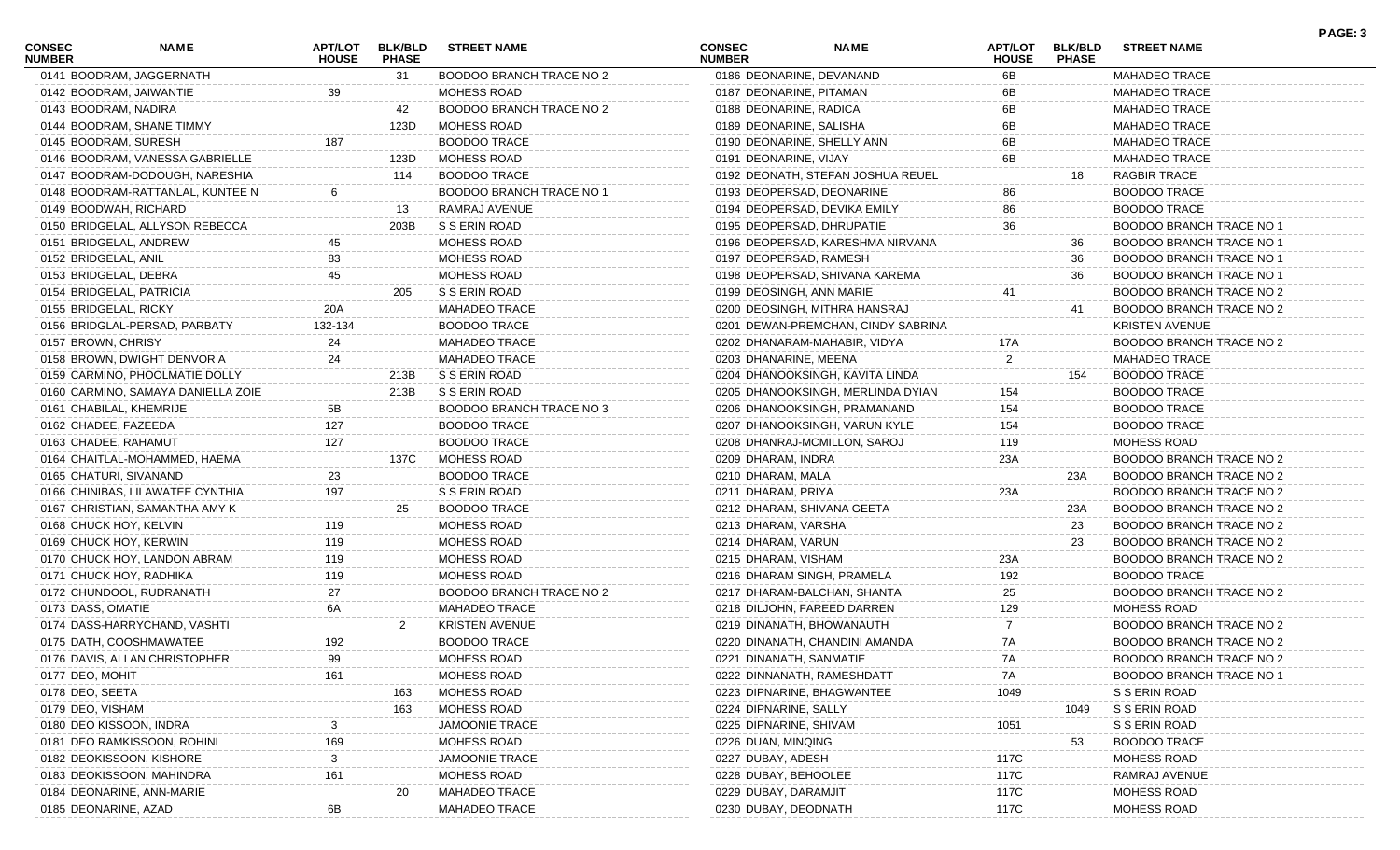| <b>CONSEC</b><br><b>NUMBER</b> | <b>NAME</b>                       | <b>APT/LOT</b><br><b>HOUSE</b> | <b>BLK/BLD</b><br><b>PHASE</b> | <b>STREET NAME</b>       | <b>CONSEC</b><br><b>NUMBER</b> | <b>NAME</b>                           | <b>APT/LOT</b><br><b>HOUSE</b> | <b>BLK/BLD</b><br><b>PHASE</b> | <b>STREET NAME</b>         | PAGE: 4 |
|--------------------------------|-----------------------------------|--------------------------------|--------------------------------|--------------------------|--------------------------------|---------------------------------------|--------------------------------|--------------------------------|----------------------------|---------|
| 0231 DUBAY, MEERA              |                                   | 117C                           |                                | RAMRAJ AVENUE            | 0276 GUNNESS, AMRITA           |                                       |                                | 1095                           | S S ERIN ROAD              |         |
| 0232 DUBAY, RAJESH             |                                   |                                | 117C                           | MOHESS ROAD              | 0277 GUNNESS, SHARDA           |                                       | 49                             |                                | <b>MOHESS ROAD</b>         |         |
| 0233 DUBAY, VIJAY              |                                   | 117C                           |                                | MOHESS ROAD              | 0278 GUNPAT, BOODRAM           |                                       | 39                             |                                | <b>MOHESS ROAD</b>         |         |
| 0234 DURBAL, SHARON            |                                   | 11                             |                                | RAMRAJ AVENUE            | 0279 GUNPAT, JENNY             |                                       | 39                             |                                | <b>MOHESS ROAD</b>         |         |
|                                | 0235 DURBAL, SIEWPERSAD REYNOLD   | 11                             |                                | RAMRAJ AVENUE            | 0280 GUNPAT, LOCHAN            |                                       | 39                             |                                | <b>MOHESS ROAD</b>         |         |
| 0236 DURBAL, TOY               |                                   | 11                             |                                | RAMRAJ AVENUE            |                                | 0281 GUNPAT, RESHMA GAITRI            | 39                             |                                | MOHESS ROAD                |         |
|                                | 0237 DWARIKA, JAMIE RIA           | 211B                           |                                | S S ERIN ROAD            | 0282 HAMID, ASHAN              |                                       | 122                            |                                | <b>BOODOO TRACE</b>        |         |
|                                | 0238 EDOO, DANIEL SHAHEED         | 16                             |                                | RAMRAJ AVENUE            | 0283 HAMID, EJAZ               |                                       |                                | 122                            | <b>BOODOO TRACE</b>        |         |
| 0239 EDOO, NICHOLAS            |                                   | 16                             |                                | RAMRAJ AVENUE            | 0284 HAMID, ESHAN              |                                       | 122                            |                                | <b>BOODOO TRACE</b>        |         |
| 0240 EDOO, NIGEL               |                                   | 16                             |                                | RAMRAJ AVENUE            | 0285 HAMID, FADEEL INSHAN      |                                       | 122                            |                                | <b>BOODOO TRACE</b>        |         |
| 0241 EDOO, SHAHEED             |                                   | 16                             |                                | RAMRAJ AVENUE            | 0286 HAMID, HASSINA            |                                       | 122                            |                                | <b>BOODOO TRACE</b>        |         |
|                                | 0242 EWAN, JOHN JAMES             |                                | 25                             | <b>BOODOO TRACE</b>      |                                | 0287 HAMID, IDREES FARDEEN            | 122                            |                                | <b>BOODOO TRACE</b>        |         |
| 0243 FRANK, YVONNE             |                                   | 86                             |                                | <b>BOODOO TRACE</b>      | 0288 HAMID, LEYYA FARYAL       |                                       | 122                            |                                | <b>BOODOO TRACE</b>        |         |
| 0244 GAJADHAR, VIJAY           |                                   | 117B                           |                                | MOHESS ROAD              | 0289 HAMID, NAZIMUL            |                                       | 122                            |                                | <b>BOODOO TRACE</b>        |         |
|                                | 0245 GANESSINGH, DHANWATIE        | 123                            |                                | MOHESS ROAD              | 0290 HAMID, SAHIDA             |                                       | 122                            |                                | <b>BOODOO TRACE</b>        |         |
|                                | 0246 GANGA PERSAD, MALINI RIANNA  | 51                             |                                | <b>RAGBIR TRACE</b>      |                                | 0291 HAMID, SHAFFINA AHAMAD           | 122                            |                                | <b>BOODOO TRACE</b>        |         |
|                                | 0247 GANGA PERSAD, MEENAKSHI J    |                                | 51                             | <b>RAGBIR TRACE</b>      | 0292 HAMID, SIDDIQ             |                                       | 122                            |                                | <b>BOODOO TRACE</b>        |         |
|                                | 0248 GANGA PERSAD, RAM SANKAR     | 51                             |                                | <b>RAGBIR TRACE</b>      | 0293 HAMID, VIJANTIE           |                                       |                                | 122                            | <b>BOODOO TRACE</b>        |         |
|                                | 0249 GANGA PERSAD, SANGITA ALYSSA |                                | 51                             | RAGBIR TRACE             | 0294 HAMID, ZULFIKAR           |                                       | 122                            |                                | <b>BOODOO TRACE</b>        |         |
|                                | 0250 GANGABISSOON, GLORY          |                                | 27                             | <b>MOHESS ROAD</b>       | 0295 HANSA, ALANA CAMILLA      |                                       | 143                            |                                | <b>MOHESS ROAD</b>         |         |
|                                | 0251 GANGABISSOON JAHORIE, SANDRA | 29                             |                                | <b>MOHESS ROAD</b>       | 0296 HANSA, ANDY RICARDO       |                                       |                                | 141                            | <b>MOHESS ROAD</b>         |         |
|                                | 0252 GANGADHAR, BIMLA             |                                |                                | <b>BOODOO TRACE</b>      | 0297 HANSA, BERASPAT           |                                       | 143C                           |                                | <b>MOHESS ROAD</b>         |         |
|                                | 0253 GANGADHAR, NADIRA            |                                |                                | <b>BOODOO TRACE</b>      |                                | 0298 HANSA, BRANDON DHANRAJ JR        | 143                            |                                | <b>MOHESS ROAD</b>         |         |
|                                | 0254 GANGADHAR, NARENDRA          | 3                              |                                | <b>BOODOO TRACE</b>      | 0299 HANSA, DHANRAJ            |                                       | 143                            |                                | <b>MOHESS ROAD</b>         |         |
|                                | 0255 GANGADHAR, SIEUMATIE         | 3                              |                                | <b>BOODOO TRACE</b>      | 0300 HANSA, FAREEDA            |                                       | 143                            |                                | <b>MOHESS ROAD</b>         |         |
|                                |                                   | 3                              |                                |                          |                                |                                       |                                |                                |                            |         |
|                                | 0256 GANGADHAR, UMARDATH          |                                |                                | <b>BOODOO TRACE</b>      | 0301 HANSA, MAHESS             |                                       | 143B                           |                                | <b>MOHESS ROAD</b>         |         |
| 0257 GARIB, ANAND              |                                   | 15                             |                                | MOHESS ROAD              | 0302 HARDUAR, SAMANTHA         |                                       | 39                             |                                | <b>MOHESS ROAD</b>         |         |
|                                | 0258 GOBIN, ELISHA NEVAN          |                                | 7B                             | <b>KRISTEN AVENUE</b>    |                                | 0303 HARRILAGAN, CHANDRA              | 203A                           |                                | S S ERIN ROAD              |         |
| 0259 GOBIN, NARESH             |                                   |                                | LOT28                          | KRISTEN AVENUE           | 0304 HARRILAGAN, DIANA         |                                       | 203A                           |                                | S S ERIN ROAD              |         |
|                                | 0260 GOBINPERSAD, ANNIE           | 16                             |                                | <b>MAHADEO TRACE</b>     | 0305 HARRILAGAN, ISEKEAE       |                                       | 203A                           |                                | S S ERIN ROAD              |         |
|                                | 0261 GOBINPERSAD, DARREN          | 16                             |                                | <b>MAHADEO TRACE</b>     |                                | 0306 HARRILAGAN, JOANN SITA           | 203A                           |                                | S S ERIN ROAD              |         |
|                                | 0262 GOBINPERSAD, ROBIN           | 16                             |                                | <b>MAHADEO TRACE</b>     |                                | 0307 HARRILAGAN, SABITREE             | 203B                           |                                | S S ERIN ROAD              |         |
|                                | 0263 GOBINPERSAD, ROHINI          |                                |                                | <b>MAHADEO TRACE</b>     |                                | 0308 HARRILAGAN, SYLVERINE ZENA       | 205                            |                                | S S ERIN ROAD              |         |
|                                | 0264 GOBINPERSAD, SAMDAI          | 16                             |                                | <b>MAHADEO TRACE</b>     | 0309 HARRILAL, MADAN           |                                       |                                |                                | RAMRAJ AVENUE              |         |
|                                | 0265 GOOKOOL, SAMDAYE SUKDAYE     | 143B                           |                                | MOHESS ROAD              |                                | 0310 HARRILAL, MAHENDANATH            |                                |                                | RAMRAJ AVENUE              |         |
|                                | 0266 GOOLCHARAN, DAVID            |                                | 10                             | RAGBIR TRACE             | 0311 HARRILAL, MEENA           |                                       |                                | 27                             | BOODOO BRANCH TRACE NO 2   |         |
|                                | 0267 GOOLCHARAN, SCARLET          |                                | 10                             | <b>RAGBIR TRACE</b>      | 0312 HARRILAL, SAROJANIE       |                                       |                                |                                | RAMRAJ AVENUE              |         |
|                                | 0268 GOPAUL, ANTHONY              |                                |                                | <b>BOODOO TRACE</b>      |                                | 0313 HARRILAL-DAYANAND, DOOLARIE      | 25A                            |                                | <b>SIEW BRANCH TRACE</b>   |         |
|                                | 0269 GOPAUL, DIAN ANNECIA         |                                |                                | <b>BOODOO TRACE</b>      |                                | 0314 HARRIPERSAD, ADJODHAR PERSAD     | 57                             |                                | MOHESS ROAD                |         |
| 0270 GOPAUL, INDRA             |                                   |                                |                                | <b>MAHADEO TRACE</b>     |                                | 0315 HARRIPERSAD, DEONARINE           | 33                             |                                | MOHESS ROAD                |         |
| 0271 GOPAUL, INDRA             |                                   |                                |                                | <b>BOODOO TRACE</b>      |                                | 0316 HARRIPERSAD, KALOUTIE            |                                | 57                             | MOHESS ROAD                |         |
|                                | 0272 GOPAUL, KABIR SHIVA          |                                |                                | <b>BOODOO TRACE</b>      | 0317 HARRIPERSAD, MEENA        |                                       | 58                             |                                | <b>BOODOO BRANCH TRACE</b> |         |
| 0273 GOPAUL, SUDHIR            |                                   |                                |                                | <b>BOODOO TRACE</b>      | 0318 HARRIPERSAD, PRIYA        |                                       |                                | 57                             | <b>MOHESS ROAD</b>         |         |
| 0274 GOPIE, ANGILA             |                                   |                                |                                | BOODOO BRANCH TRACE NO 2 |                                | 0319 HARRIPERSAD, RAJKUMAR            | 97                             |                                | MOHESS ROAD                |         |
|                                | 0275 GOPIE, CHANMATEE STACEY      | 71                             |                                | <b>BOODOO TRACE</b>      |                                | 0320 HARRIPERSAD, SOONARDAYE KALAOTIE | 33                             |                                | MOHESS ROAD                |         |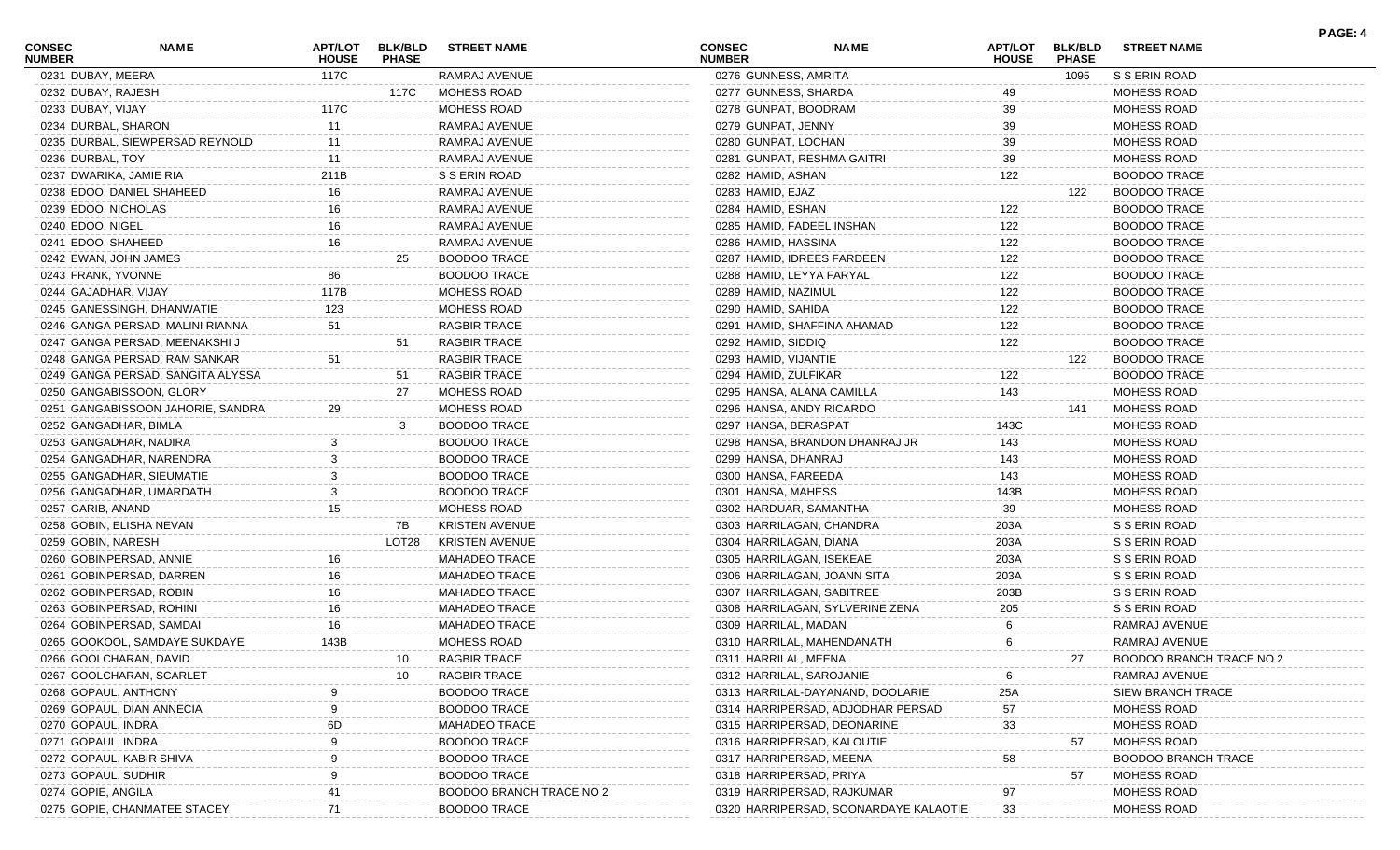| 0321 HARRIPERSAD-BADAL, VISHNU<br><b>BOODOO TRACE</b><br>0366 JAGGERNATH, SHANTIE<br>SIEW BRANCH TRACE<br>58<br>7<br>0322 HARRIPERSAD-RAMROOP, RITA<br>S S ERIN ROAD<br>0367 JAGGERNAUTH, DIAL<br>BOODOO BRANCH TRACE NO 3<br>195<br>97<br>MOHESS ROAD<br>0323 HARRIPERSAD-SEELAL, VISHUNDAYE<br>0368 JAGGERNAUTH, JAIMUNGAL<br><b>SIEW BRANCH TRACE</b><br>125<br>9<br>0324 HARRY, DEYAH<br>MOHESS ROAD<br>0369 JAGGERNAUTH, JUNIOR<br>BOODOO BRANCH TRACE NO 3<br>32<br>0325 HARRY, SABITA<br><b>MAHADEO TRACE</b><br>0370 JAGGERNAUTH, KRISHENDATH<br>20<br><b>MAHADEO TRACE</b><br><b>KRISTEN AVENUE</b><br>78<br><b>BOODOO TRACE</b><br>0326 HARRYCHAND, KELVIN BEHARRY<br>0371 JAGGERNAUTH, SAVETRI<br>27<br><b>BOODOO BRANCH TRACE NO 1</b><br>0327 HARRYLAGAN, ALLANA LEYA<br>15<br>0372 JAHORIE, DON<br>MOHESS ROAD<br>29<br>S S ERIN ROAD<br>0328 HARRYLAGAN, HAMAWATEE<br>203<br>0373 JAHORIE, ELIJAH<br>MOHESS ROAD<br>BOODOO BRANCH TRACE NO 1<br>0329 HARRYLAGAN, JARED NICKY<br>15<br>0374 JAHORIE, JASON<br>MOHESS ROAD<br>29<br>19<br>0330 HARRYLAGAN, KIMBERLY<br>BOODOO BRANCH TRACE NO 1<br>0375 JAHORIE, MARK<br>27<br>MOHESS ROAD<br>0331 HARRYLAGAN, PEARL<br>BOODOO BRANCH TRACE NO 1<br>0376 JAHORIE, RAWLE<br>MOHESS ROAD<br>19<br>29<br>S S ERIN ROAD<br>0332 HARRYLAGAN, RAWLINS<br>205<br>0377 JAHORIE, STEPHEN LESLIE<br>27<br>MOHESS ROAD<br>BOODOO BRANCH TRACE NO 1<br>S S ERIN ROAD<br>0333 HARRYLAGAN, STANLEY<br>0378 JAIKISSOON, ANNABELL<br>1065<br>1065<br>0334 HARRYLAGAN, SUMINTRA<br>BOODOO BRANCH TRACE NO 1<br>0379 JAIKISSOON, BERTRAND<br>S S ERIN ROAD<br>15<br>0335 HARRYPERSAD, SEELAL<br>97<br>MOHESS ROAD<br>0380 JAIKISSOON, JAIRAM<br>1065<br>S S ERIN ROAD<br>0336 HARRYPERSAD, SHAMDAYE<br>97<br>MOHESS ROAD<br>0381 JAIKISSOON, KALAWATEE<br>1065<br>S S ERIN ROAD<br>MOHESS ROAD<br>S S ERIN ROAD<br>0337 HEERAH, HEMRAJ<br>0382 JAIKISSOON, KATHERINE JANA TALIA<br>117A<br>1065<br>MOHESS ROAD<br>41A<br>0338 HEERAH, SALISHA PAMELA<br>117A<br>0383 JAIMUNGAL, GANGARAM<br>BOODOO BRANCH TRACE NO 2<br>0339 HEERALAL, DEXTER VISHNU<br>RAMRAJ AVENUE<br>0384 JAIMUNGAL, RAUTIE<br>BOODOO BRANCH TRACE NO 2<br>0340 HEERALAL, JARED<br>RAMRAJ AVENUE<br>0385 JAIMUNGAL, SAVITREE<br>BOODOO BRANCH TRACE NO 2<br>41<br>RAMRAJ AVENUE<br><b>BOODOO TRACE</b><br>0341 HEERALAL, MALA<br>0386 JAINARINE, BASDAYE<br>185<br>21<br>185<br>0342 HOSEIN, AALIFF<br>BOODOO BRANCH TRACE NO 2<br>0387 JAINARINE, MALTEE<br><b>BOODOO TRACE</b><br>21<br>0343 HOSEIN, FALISHA<br>BOODOO BRANCH TRACE NO 2<br>0388 JAINARINE, SUE ANN<br>185<br><b>BOODOO TRACE</b><br>98<br><b>BOODOO TRACE</b><br>39<br>0344 HOSEIN, MICHAEL SARFRAZ<br>0389 JAIRAM, BABITA<br><b>MOHESS ROAD</b><br>92<br>114<br><b>BOODOO TRACE</b><br>0345 HOSEIN, MOHAMMED<br>0390 JAIRAM, DEVANAND<br><b>BOODOO TRACE</b><br>22<br>RAGBIR TRACE<br>92<br>0346 HOSEIN, NAZIM<br>0391 JAIRAM, DIANNE<br><b>BOODOO TRACE</b><br>94<br>0347 HOSEIN, REEYAZ REZAN<br>BOODOO BRANCH TRACE NO 2<br>0392 JAIRAM, JAGGERNATH<br><b>BOODOO TRACE</b><br>13B<br>92<br>0348 HOSEIN, RIAD<br>BOODOO BRANCH TRACE NO 2<br>13<br>0393 JAIRAM, JASSO INDRA<br><b>BOODOO TRACE</b><br>47<br>0349 HOSEIN, RISHAD<br>BOODOO BRANCH TRACE NO 2<br>0394 JAIRAM, LINCOLN<br>MOHESS ROAD<br>13<br>47<br>0350 HOSEIN, SHAFURA<br>BOODOO BRANCH TRACE NO 2<br>0395 JAIRAM, SAMUEL<br>MOHESS ROAD<br>11<br>98<br><b>BOODOO TRACE</b><br><b>MOHESS ROAD</b><br>0351 HOSEIN, SHAHJEHAN<br>0396 JALLAI, CAMILLE<br>125<br>0352 HOSEIN, SHAZAN<br>11<br>BOODOO BRANCH TRACE NO 2<br>0397 JAMNA, DHANAMATEE<br>45A<br>BOODOO BRANCH TRACE NO 2<br>20<br>122<br><b>BOODOO TRACE</b><br>0353 HOSEIN, SHERIFFA<br>0398 JAWAHAIR, KAMALA<br><b>MAHADEO TRACE</b><br>0354 HOSEIN, ZARAH<br><b>MAHADEO TRACE</b><br>21<br>BOODOO BRANCH TRACE NO 2<br>0399 JOHN, JULIEN JUNIOR<br>34<br>SIEW BRANCH TRACE<br>BOODOO BRANCH TRACE NO 2<br>0355 HOSEIN-RAMNATH, ZALINA<br>1 A<br>0400 JONES, JASON<br>41<br><b>KRISTEN AVENUE</b><br>0401 JONES, SUNITA<br>0356 HOSEIN-RASOOL, SHAREEZA DELIA<br>BOODOO BRANCH TRACE NO 2<br>10<br>41<br>MOHESS ROAD<br>0357 INDARJIT, NATASHA STACY<br>0402 KALIPERSAD, SEETA<br>BOODOO BRANCH TRACE NO 2<br>83<br>49<br>0358 JAGDEO, MELISSA<br><b>BOODOO TRACE</b><br><b>RAGBIR TRACE</b><br>76<br>0403 KATWAROO-RAMKISSOON, RISHMA G<br>#38<br>0359 JAGDEO, MEVANATH<br><b>BOODOO TRACE</b><br><b>BOODOO BRANCH TRACE NO 3</b><br>0404 KHADAROO, HAYMRAJ MOTILAL<br>16<br>76<br>42<br>0360 JAGGAN, JEYRON DIANDREY<br><b>KRISTEN AVENUE</b><br>0405 KHADAROO, SHIRLEY<br>16<br>BOODOO BRANCH TRACE NO 3<br>0361 JAGGERNATH, GOWKERAN<br>78<br><b>BOODOO TRACE</b><br>MOHESS ROAD<br>0406 KHAN, ASIF FAZOOL<br>43<br>0362 JAGGERNATH, KHAIMRAJ<br><b>SIEW BRANCH TRACE</b><br>MOHESS ROAD<br>29<br>0407 KHAN, AVINASH ELVIS<br>45<br>0363 JAGGERNATH, MARK<br>MOHESS ROAD<br>BOODOO BRANCH TRACE NO 3<br>0408 KHAN, ELVIS<br>29<br>45<br><b>SIEW TRACE</b><br>MOHESS ROAD<br>0364 JAGGERNATH, NATASHA MELISSA<br>0409 KHAN, FAREED AZEEM<br>29<br>43<br>0365 JAGGERNATH, PRIMDASS<br><b>BOODOO TRACE</b><br>0410 KHAN, FAREESHA<br>121<br>20 | <b>CONSEC</b><br><b>NUMBER</b> | NAME | <b>APT/LOT</b><br><b>HOUSE</b> | <b>BLK/BLD</b><br><b>PHASE</b> | <b>STREET NAME</b>   | <b>CONSEC</b><br><b>NUMBER</b> | <b>NAME</b> | APT/LOT<br><b>HOUSE</b> | <b>BLK/BLD</b><br><b>PHASE</b> | <b>STREET NAME</b> | PAGE: 5 |
|----------------------------------------------------------------------------------------------------------------------------------------------------------------------------------------------------------------------------------------------------------------------------------------------------------------------------------------------------------------------------------------------------------------------------------------------------------------------------------------------------------------------------------------------------------------------------------------------------------------------------------------------------------------------------------------------------------------------------------------------------------------------------------------------------------------------------------------------------------------------------------------------------------------------------------------------------------------------------------------------------------------------------------------------------------------------------------------------------------------------------------------------------------------------------------------------------------------------------------------------------------------------------------------------------------------------------------------------------------------------------------------------------------------------------------------------------------------------------------------------------------------------------------------------------------------------------------------------------------------------------------------------------------------------------------------------------------------------------------------------------------------------------------------------------------------------------------------------------------------------------------------------------------------------------------------------------------------------------------------------------------------------------------------------------------------------------------------------------------------------------------------------------------------------------------------------------------------------------------------------------------------------------------------------------------------------------------------------------------------------------------------------------------------------------------------------------------------------------------------------------------------------------------------------------------------------------------------------------------------------------------------------------------------------------------------------------------------------------------------------------------------------------------------------------------------------------------------------------------------------------------------------------------------------------------------------------------------------------------------------------------------------------------------------------------------------------------------------------------------------------------------------------------------------------------------------------------------------------------------------------------------------------------------------------------------------------------------------------------------------------------------------------------------------------------------------------------------------------------------------------------------------------------------------------------------------------------------------------------------------------------------------------------------------------------------------------------------------------------------------------------------------------------------------------------------------------------------------------------------------------------------------------------------------------------------------------------------------------------------------------------------------------------------------------------------------------------------------------------------------------------------------------------------------------------------------------------------------------------------------------------------------------------------------------------------------------------------------------------------------------------------------------------------------------------------------------------------------------------------------------------------------------------------------------------------------------------------------------------------------------------------------------------------------------------------------------------------------------------------------------------------------------------------------------------------------------------------------------------------------------------------------------------------------------------------------------------------------------------------------------------------------------------------------------------------------------------------------------------------------------------------------------------------|--------------------------------|------|--------------------------------|--------------------------------|----------------------|--------------------------------|-------------|-------------------------|--------------------------------|--------------------|---------|
|                                                                                                                                                                                                                                                                                                                                                                                                                                                                                                                                                                                                                                                                                                                                                                                                                                                                                                                                                                                                                                                                                                                                                                                                                                                                                                                                                                                                                                                                                                                                                                                                                                                                                                                                                                                                                                                                                                                                                                                                                                                                                                                                                                                                                                                                                                                                                                                                                                                                                                                                                                                                                                                                                                                                                                                                                                                                                                                                                                                                                                                                                                                                                                                                                                                                                                                                                                                                                                                                                                                                                                                                                                                                                                                                                                                                                                                                                                                                                                                                                                                                                                                                                                                                                                                                                                                                                                                                                                                                                                                                                                                                                                                                                                                                                                                                                                                                                                                                                                                                                                                                                                                                                                |                                |      |                                |                                |                      |                                |             |                         |                                |                    |         |
|                                                                                                                                                                                                                                                                                                                                                                                                                                                                                                                                                                                                                                                                                                                                                                                                                                                                                                                                                                                                                                                                                                                                                                                                                                                                                                                                                                                                                                                                                                                                                                                                                                                                                                                                                                                                                                                                                                                                                                                                                                                                                                                                                                                                                                                                                                                                                                                                                                                                                                                                                                                                                                                                                                                                                                                                                                                                                                                                                                                                                                                                                                                                                                                                                                                                                                                                                                                                                                                                                                                                                                                                                                                                                                                                                                                                                                                                                                                                                                                                                                                                                                                                                                                                                                                                                                                                                                                                                                                                                                                                                                                                                                                                                                                                                                                                                                                                                                                                                                                                                                                                                                                                                                |                                |      |                                |                                |                      |                                |             |                         |                                |                    |         |
|                                                                                                                                                                                                                                                                                                                                                                                                                                                                                                                                                                                                                                                                                                                                                                                                                                                                                                                                                                                                                                                                                                                                                                                                                                                                                                                                                                                                                                                                                                                                                                                                                                                                                                                                                                                                                                                                                                                                                                                                                                                                                                                                                                                                                                                                                                                                                                                                                                                                                                                                                                                                                                                                                                                                                                                                                                                                                                                                                                                                                                                                                                                                                                                                                                                                                                                                                                                                                                                                                                                                                                                                                                                                                                                                                                                                                                                                                                                                                                                                                                                                                                                                                                                                                                                                                                                                                                                                                                                                                                                                                                                                                                                                                                                                                                                                                                                                                                                                                                                                                                                                                                                                                                |                                |      |                                |                                |                      |                                |             |                         |                                |                    |         |
|                                                                                                                                                                                                                                                                                                                                                                                                                                                                                                                                                                                                                                                                                                                                                                                                                                                                                                                                                                                                                                                                                                                                                                                                                                                                                                                                                                                                                                                                                                                                                                                                                                                                                                                                                                                                                                                                                                                                                                                                                                                                                                                                                                                                                                                                                                                                                                                                                                                                                                                                                                                                                                                                                                                                                                                                                                                                                                                                                                                                                                                                                                                                                                                                                                                                                                                                                                                                                                                                                                                                                                                                                                                                                                                                                                                                                                                                                                                                                                                                                                                                                                                                                                                                                                                                                                                                                                                                                                                                                                                                                                                                                                                                                                                                                                                                                                                                                                                                                                                                                                                                                                                                                                |                                |      |                                |                                |                      |                                |             |                         |                                |                    |         |
|                                                                                                                                                                                                                                                                                                                                                                                                                                                                                                                                                                                                                                                                                                                                                                                                                                                                                                                                                                                                                                                                                                                                                                                                                                                                                                                                                                                                                                                                                                                                                                                                                                                                                                                                                                                                                                                                                                                                                                                                                                                                                                                                                                                                                                                                                                                                                                                                                                                                                                                                                                                                                                                                                                                                                                                                                                                                                                                                                                                                                                                                                                                                                                                                                                                                                                                                                                                                                                                                                                                                                                                                                                                                                                                                                                                                                                                                                                                                                                                                                                                                                                                                                                                                                                                                                                                                                                                                                                                                                                                                                                                                                                                                                                                                                                                                                                                                                                                                                                                                                                                                                                                                                                |                                |      |                                |                                |                      |                                |             |                         |                                |                    |         |
|                                                                                                                                                                                                                                                                                                                                                                                                                                                                                                                                                                                                                                                                                                                                                                                                                                                                                                                                                                                                                                                                                                                                                                                                                                                                                                                                                                                                                                                                                                                                                                                                                                                                                                                                                                                                                                                                                                                                                                                                                                                                                                                                                                                                                                                                                                                                                                                                                                                                                                                                                                                                                                                                                                                                                                                                                                                                                                                                                                                                                                                                                                                                                                                                                                                                                                                                                                                                                                                                                                                                                                                                                                                                                                                                                                                                                                                                                                                                                                                                                                                                                                                                                                                                                                                                                                                                                                                                                                                                                                                                                                                                                                                                                                                                                                                                                                                                                                                                                                                                                                                                                                                                                                |                                |      |                                |                                |                      |                                |             |                         |                                |                    |         |
|                                                                                                                                                                                                                                                                                                                                                                                                                                                                                                                                                                                                                                                                                                                                                                                                                                                                                                                                                                                                                                                                                                                                                                                                                                                                                                                                                                                                                                                                                                                                                                                                                                                                                                                                                                                                                                                                                                                                                                                                                                                                                                                                                                                                                                                                                                                                                                                                                                                                                                                                                                                                                                                                                                                                                                                                                                                                                                                                                                                                                                                                                                                                                                                                                                                                                                                                                                                                                                                                                                                                                                                                                                                                                                                                                                                                                                                                                                                                                                                                                                                                                                                                                                                                                                                                                                                                                                                                                                                                                                                                                                                                                                                                                                                                                                                                                                                                                                                                                                                                                                                                                                                                                                |                                |      |                                |                                |                      |                                |             |                         |                                |                    |         |
|                                                                                                                                                                                                                                                                                                                                                                                                                                                                                                                                                                                                                                                                                                                                                                                                                                                                                                                                                                                                                                                                                                                                                                                                                                                                                                                                                                                                                                                                                                                                                                                                                                                                                                                                                                                                                                                                                                                                                                                                                                                                                                                                                                                                                                                                                                                                                                                                                                                                                                                                                                                                                                                                                                                                                                                                                                                                                                                                                                                                                                                                                                                                                                                                                                                                                                                                                                                                                                                                                                                                                                                                                                                                                                                                                                                                                                                                                                                                                                                                                                                                                                                                                                                                                                                                                                                                                                                                                                                                                                                                                                                                                                                                                                                                                                                                                                                                                                                                                                                                                                                                                                                                                                |                                |      |                                |                                |                      |                                |             |                         |                                |                    |         |
|                                                                                                                                                                                                                                                                                                                                                                                                                                                                                                                                                                                                                                                                                                                                                                                                                                                                                                                                                                                                                                                                                                                                                                                                                                                                                                                                                                                                                                                                                                                                                                                                                                                                                                                                                                                                                                                                                                                                                                                                                                                                                                                                                                                                                                                                                                                                                                                                                                                                                                                                                                                                                                                                                                                                                                                                                                                                                                                                                                                                                                                                                                                                                                                                                                                                                                                                                                                                                                                                                                                                                                                                                                                                                                                                                                                                                                                                                                                                                                                                                                                                                                                                                                                                                                                                                                                                                                                                                                                                                                                                                                                                                                                                                                                                                                                                                                                                                                                                                                                                                                                                                                                                                                |                                |      |                                |                                |                      |                                |             |                         |                                |                    |         |
|                                                                                                                                                                                                                                                                                                                                                                                                                                                                                                                                                                                                                                                                                                                                                                                                                                                                                                                                                                                                                                                                                                                                                                                                                                                                                                                                                                                                                                                                                                                                                                                                                                                                                                                                                                                                                                                                                                                                                                                                                                                                                                                                                                                                                                                                                                                                                                                                                                                                                                                                                                                                                                                                                                                                                                                                                                                                                                                                                                                                                                                                                                                                                                                                                                                                                                                                                                                                                                                                                                                                                                                                                                                                                                                                                                                                                                                                                                                                                                                                                                                                                                                                                                                                                                                                                                                                                                                                                                                                                                                                                                                                                                                                                                                                                                                                                                                                                                                                                                                                                                                                                                                                                                |                                |      |                                |                                |                      |                                |             |                         |                                |                    |         |
|                                                                                                                                                                                                                                                                                                                                                                                                                                                                                                                                                                                                                                                                                                                                                                                                                                                                                                                                                                                                                                                                                                                                                                                                                                                                                                                                                                                                                                                                                                                                                                                                                                                                                                                                                                                                                                                                                                                                                                                                                                                                                                                                                                                                                                                                                                                                                                                                                                                                                                                                                                                                                                                                                                                                                                                                                                                                                                                                                                                                                                                                                                                                                                                                                                                                                                                                                                                                                                                                                                                                                                                                                                                                                                                                                                                                                                                                                                                                                                                                                                                                                                                                                                                                                                                                                                                                                                                                                                                                                                                                                                                                                                                                                                                                                                                                                                                                                                                                                                                                                                                                                                                                                                |                                |      |                                |                                |                      |                                |             |                         |                                |                    |         |
|                                                                                                                                                                                                                                                                                                                                                                                                                                                                                                                                                                                                                                                                                                                                                                                                                                                                                                                                                                                                                                                                                                                                                                                                                                                                                                                                                                                                                                                                                                                                                                                                                                                                                                                                                                                                                                                                                                                                                                                                                                                                                                                                                                                                                                                                                                                                                                                                                                                                                                                                                                                                                                                                                                                                                                                                                                                                                                                                                                                                                                                                                                                                                                                                                                                                                                                                                                                                                                                                                                                                                                                                                                                                                                                                                                                                                                                                                                                                                                                                                                                                                                                                                                                                                                                                                                                                                                                                                                                                                                                                                                                                                                                                                                                                                                                                                                                                                                                                                                                                                                                                                                                                                                |                                |      |                                |                                |                      |                                |             |                         |                                |                    |         |
|                                                                                                                                                                                                                                                                                                                                                                                                                                                                                                                                                                                                                                                                                                                                                                                                                                                                                                                                                                                                                                                                                                                                                                                                                                                                                                                                                                                                                                                                                                                                                                                                                                                                                                                                                                                                                                                                                                                                                                                                                                                                                                                                                                                                                                                                                                                                                                                                                                                                                                                                                                                                                                                                                                                                                                                                                                                                                                                                                                                                                                                                                                                                                                                                                                                                                                                                                                                                                                                                                                                                                                                                                                                                                                                                                                                                                                                                                                                                                                                                                                                                                                                                                                                                                                                                                                                                                                                                                                                                                                                                                                                                                                                                                                                                                                                                                                                                                                                                                                                                                                                                                                                                                                |                                |      |                                |                                |                      |                                |             |                         |                                |                    |         |
|                                                                                                                                                                                                                                                                                                                                                                                                                                                                                                                                                                                                                                                                                                                                                                                                                                                                                                                                                                                                                                                                                                                                                                                                                                                                                                                                                                                                                                                                                                                                                                                                                                                                                                                                                                                                                                                                                                                                                                                                                                                                                                                                                                                                                                                                                                                                                                                                                                                                                                                                                                                                                                                                                                                                                                                                                                                                                                                                                                                                                                                                                                                                                                                                                                                                                                                                                                                                                                                                                                                                                                                                                                                                                                                                                                                                                                                                                                                                                                                                                                                                                                                                                                                                                                                                                                                                                                                                                                                                                                                                                                                                                                                                                                                                                                                                                                                                                                                                                                                                                                                                                                                                                                |                                |      |                                |                                |                      |                                |             |                         |                                |                    |         |
|                                                                                                                                                                                                                                                                                                                                                                                                                                                                                                                                                                                                                                                                                                                                                                                                                                                                                                                                                                                                                                                                                                                                                                                                                                                                                                                                                                                                                                                                                                                                                                                                                                                                                                                                                                                                                                                                                                                                                                                                                                                                                                                                                                                                                                                                                                                                                                                                                                                                                                                                                                                                                                                                                                                                                                                                                                                                                                                                                                                                                                                                                                                                                                                                                                                                                                                                                                                                                                                                                                                                                                                                                                                                                                                                                                                                                                                                                                                                                                                                                                                                                                                                                                                                                                                                                                                                                                                                                                                                                                                                                                                                                                                                                                                                                                                                                                                                                                                                                                                                                                                                                                                                                                |                                |      |                                |                                |                      |                                |             |                         |                                |                    |         |
|                                                                                                                                                                                                                                                                                                                                                                                                                                                                                                                                                                                                                                                                                                                                                                                                                                                                                                                                                                                                                                                                                                                                                                                                                                                                                                                                                                                                                                                                                                                                                                                                                                                                                                                                                                                                                                                                                                                                                                                                                                                                                                                                                                                                                                                                                                                                                                                                                                                                                                                                                                                                                                                                                                                                                                                                                                                                                                                                                                                                                                                                                                                                                                                                                                                                                                                                                                                                                                                                                                                                                                                                                                                                                                                                                                                                                                                                                                                                                                                                                                                                                                                                                                                                                                                                                                                                                                                                                                                                                                                                                                                                                                                                                                                                                                                                                                                                                                                                                                                                                                                                                                                                                                |                                |      |                                |                                |                      |                                |             |                         |                                |                    |         |
|                                                                                                                                                                                                                                                                                                                                                                                                                                                                                                                                                                                                                                                                                                                                                                                                                                                                                                                                                                                                                                                                                                                                                                                                                                                                                                                                                                                                                                                                                                                                                                                                                                                                                                                                                                                                                                                                                                                                                                                                                                                                                                                                                                                                                                                                                                                                                                                                                                                                                                                                                                                                                                                                                                                                                                                                                                                                                                                                                                                                                                                                                                                                                                                                                                                                                                                                                                                                                                                                                                                                                                                                                                                                                                                                                                                                                                                                                                                                                                                                                                                                                                                                                                                                                                                                                                                                                                                                                                                                                                                                                                                                                                                                                                                                                                                                                                                                                                                                                                                                                                                                                                                                                                |                                |      |                                |                                |                      |                                |             |                         |                                |                    |         |
|                                                                                                                                                                                                                                                                                                                                                                                                                                                                                                                                                                                                                                                                                                                                                                                                                                                                                                                                                                                                                                                                                                                                                                                                                                                                                                                                                                                                                                                                                                                                                                                                                                                                                                                                                                                                                                                                                                                                                                                                                                                                                                                                                                                                                                                                                                                                                                                                                                                                                                                                                                                                                                                                                                                                                                                                                                                                                                                                                                                                                                                                                                                                                                                                                                                                                                                                                                                                                                                                                                                                                                                                                                                                                                                                                                                                                                                                                                                                                                                                                                                                                                                                                                                                                                                                                                                                                                                                                                                                                                                                                                                                                                                                                                                                                                                                                                                                                                                                                                                                                                                                                                                                                                |                                |      |                                |                                |                      |                                |             |                         |                                |                    |         |
|                                                                                                                                                                                                                                                                                                                                                                                                                                                                                                                                                                                                                                                                                                                                                                                                                                                                                                                                                                                                                                                                                                                                                                                                                                                                                                                                                                                                                                                                                                                                                                                                                                                                                                                                                                                                                                                                                                                                                                                                                                                                                                                                                                                                                                                                                                                                                                                                                                                                                                                                                                                                                                                                                                                                                                                                                                                                                                                                                                                                                                                                                                                                                                                                                                                                                                                                                                                                                                                                                                                                                                                                                                                                                                                                                                                                                                                                                                                                                                                                                                                                                                                                                                                                                                                                                                                                                                                                                                                                                                                                                                                                                                                                                                                                                                                                                                                                                                                                                                                                                                                                                                                                                                |                                |      |                                |                                |                      |                                |             |                         |                                |                    |         |
|                                                                                                                                                                                                                                                                                                                                                                                                                                                                                                                                                                                                                                                                                                                                                                                                                                                                                                                                                                                                                                                                                                                                                                                                                                                                                                                                                                                                                                                                                                                                                                                                                                                                                                                                                                                                                                                                                                                                                                                                                                                                                                                                                                                                                                                                                                                                                                                                                                                                                                                                                                                                                                                                                                                                                                                                                                                                                                                                                                                                                                                                                                                                                                                                                                                                                                                                                                                                                                                                                                                                                                                                                                                                                                                                                                                                                                                                                                                                                                                                                                                                                                                                                                                                                                                                                                                                                                                                                                                                                                                                                                                                                                                                                                                                                                                                                                                                                                                                                                                                                                                                                                                                                                |                                |      |                                |                                |                      |                                |             |                         |                                |                    |         |
|                                                                                                                                                                                                                                                                                                                                                                                                                                                                                                                                                                                                                                                                                                                                                                                                                                                                                                                                                                                                                                                                                                                                                                                                                                                                                                                                                                                                                                                                                                                                                                                                                                                                                                                                                                                                                                                                                                                                                                                                                                                                                                                                                                                                                                                                                                                                                                                                                                                                                                                                                                                                                                                                                                                                                                                                                                                                                                                                                                                                                                                                                                                                                                                                                                                                                                                                                                                                                                                                                                                                                                                                                                                                                                                                                                                                                                                                                                                                                                                                                                                                                                                                                                                                                                                                                                                                                                                                                                                                                                                                                                                                                                                                                                                                                                                                                                                                                                                                                                                                                                                                                                                                                                |                                |      |                                |                                |                      |                                |             |                         |                                |                    |         |
|                                                                                                                                                                                                                                                                                                                                                                                                                                                                                                                                                                                                                                                                                                                                                                                                                                                                                                                                                                                                                                                                                                                                                                                                                                                                                                                                                                                                                                                                                                                                                                                                                                                                                                                                                                                                                                                                                                                                                                                                                                                                                                                                                                                                                                                                                                                                                                                                                                                                                                                                                                                                                                                                                                                                                                                                                                                                                                                                                                                                                                                                                                                                                                                                                                                                                                                                                                                                                                                                                                                                                                                                                                                                                                                                                                                                                                                                                                                                                                                                                                                                                                                                                                                                                                                                                                                                                                                                                                                                                                                                                                                                                                                                                                                                                                                                                                                                                                                                                                                                                                                                                                                                                                |                                |      |                                |                                |                      |                                |             |                         |                                |                    |         |
|                                                                                                                                                                                                                                                                                                                                                                                                                                                                                                                                                                                                                                                                                                                                                                                                                                                                                                                                                                                                                                                                                                                                                                                                                                                                                                                                                                                                                                                                                                                                                                                                                                                                                                                                                                                                                                                                                                                                                                                                                                                                                                                                                                                                                                                                                                                                                                                                                                                                                                                                                                                                                                                                                                                                                                                                                                                                                                                                                                                                                                                                                                                                                                                                                                                                                                                                                                                                                                                                                                                                                                                                                                                                                                                                                                                                                                                                                                                                                                                                                                                                                                                                                                                                                                                                                                                                                                                                                                                                                                                                                                                                                                                                                                                                                                                                                                                                                                                                                                                                                                                                                                                                                                |                                |      |                                |                                |                      |                                |             |                         |                                |                    |         |
|                                                                                                                                                                                                                                                                                                                                                                                                                                                                                                                                                                                                                                                                                                                                                                                                                                                                                                                                                                                                                                                                                                                                                                                                                                                                                                                                                                                                                                                                                                                                                                                                                                                                                                                                                                                                                                                                                                                                                                                                                                                                                                                                                                                                                                                                                                                                                                                                                                                                                                                                                                                                                                                                                                                                                                                                                                                                                                                                                                                                                                                                                                                                                                                                                                                                                                                                                                                                                                                                                                                                                                                                                                                                                                                                                                                                                                                                                                                                                                                                                                                                                                                                                                                                                                                                                                                                                                                                                                                                                                                                                                                                                                                                                                                                                                                                                                                                                                                                                                                                                                                                                                                                                                |                                |      |                                |                                |                      |                                |             |                         |                                |                    |         |
|                                                                                                                                                                                                                                                                                                                                                                                                                                                                                                                                                                                                                                                                                                                                                                                                                                                                                                                                                                                                                                                                                                                                                                                                                                                                                                                                                                                                                                                                                                                                                                                                                                                                                                                                                                                                                                                                                                                                                                                                                                                                                                                                                                                                                                                                                                                                                                                                                                                                                                                                                                                                                                                                                                                                                                                                                                                                                                                                                                                                                                                                                                                                                                                                                                                                                                                                                                                                                                                                                                                                                                                                                                                                                                                                                                                                                                                                                                                                                                                                                                                                                                                                                                                                                                                                                                                                                                                                                                                                                                                                                                                                                                                                                                                                                                                                                                                                                                                                                                                                                                                                                                                                                                |                                |      |                                |                                |                      |                                |             |                         |                                |                    |         |
|                                                                                                                                                                                                                                                                                                                                                                                                                                                                                                                                                                                                                                                                                                                                                                                                                                                                                                                                                                                                                                                                                                                                                                                                                                                                                                                                                                                                                                                                                                                                                                                                                                                                                                                                                                                                                                                                                                                                                                                                                                                                                                                                                                                                                                                                                                                                                                                                                                                                                                                                                                                                                                                                                                                                                                                                                                                                                                                                                                                                                                                                                                                                                                                                                                                                                                                                                                                                                                                                                                                                                                                                                                                                                                                                                                                                                                                                                                                                                                                                                                                                                                                                                                                                                                                                                                                                                                                                                                                                                                                                                                                                                                                                                                                                                                                                                                                                                                                                                                                                                                                                                                                                                                |                                |      |                                |                                |                      |                                |             |                         |                                |                    |         |
|                                                                                                                                                                                                                                                                                                                                                                                                                                                                                                                                                                                                                                                                                                                                                                                                                                                                                                                                                                                                                                                                                                                                                                                                                                                                                                                                                                                                                                                                                                                                                                                                                                                                                                                                                                                                                                                                                                                                                                                                                                                                                                                                                                                                                                                                                                                                                                                                                                                                                                                                                                                                                                                                                                                                                                                                                                                                                                                                                                                                                                                                                                                                                                                                                                                                                                                                                                                                                                                                                                                                                                                                                                                                                                                                                                                                                                                                                                                                                                                                                                                                                                                                                                                                                                                                                                                                                                                                                                                                                                                                                                                                                                                                                                                                                                                                                                                                                                                                                                                                                                                                                                                                                                |                                |      |                                |                                |                      |                                |             |                         |                                |                    |         |
|                                                                                                                                                                                                                                                                                                                                                                                                                                                                                                                                                                                                                                                                                                                                                                                                                                                                                                                                                                                                                                                                                                                                                                                                                                                                                                                                                                                                                                                                                                                                                                                                                                                                                                                                                                                                                                                                                                                                                                                                                                                                                                                                                                                                                                                                                                                                                                                                                                                                                                                                                                                                                                                                                                                                                                                                                                                                                                                                                                                                                                                                                                                                                                                                                                                                                                                                                                                                                                                                                                                                                                                                                                                                                                                                                                                                                                                                                                                                                                                                                                                                                                                                                                                                                                                                                                                                                                                                                                                                                                                                                                                                                                                                                                                                                                                                                                                                                                                                                                                                                                                                                                                                                                |                                |      |                                |                                |                      |                                |             |                         |                                |                    |         |
|                                                                                                                                                                                                                                                                                                                                                                                                                                                                                                                                                                                                                                                                                                                                                                                                                                                                                                                                                                                                                                                                                                                                                                                                                                                                                                                                                                                                                                                                                                                                                                                                                                                                                                                                                                                                                                                                                                                                                                                                                                                                                                                                                                                                                                                                                                                                                                                                                                                                                                                                                                                                                                                                                                                                                                                                                                                                                                                                                                                                                                                                                                                                                                                                                                                                                                                                                                                                                                                                                                                                                                                                                                                                                                                                                                                                                                                                                                                                                                                                                                                                                                                                                                                                                                                                                                                                                                                                                                                                                                                                                                                                                                                                                                                                                                                                                                                                                                                                                                                                                                                                                                                                                                |                                |      |                                |                                |                      |                                |             |                         |                                |                    |         |
|                                                                                                                                                                                                                                                                                                                                                                                                                                                                                                                                                                                                                                                                                                                                                                                                                                                                                                                                                                                                                                                                                                                                                                                                                                                                                                                                                                                                                                                                                                                                                                                                                                                                                                                                                                                                                                                                                                                                                                                                                                                                                                                                                                                                                                                                                                                                                                                                                                                                                                                                                                                                                                                                                                                                                                                                                                                                                                                                                                                                                                                                                                                                                                                                                                                                                                                                                                                                                                                                                                                                                                                                                                                                                                                                                                                                                                                                                                                                                                                                                                                                                                                                                                                                                                                                                                                                                                                                                                                                                                                                                                                                                                                                                                                                                                                                                                                                                                                                                                                                                                                                                                                                                                |                                |      |                                |                                |                      |                                |             |                         |                                |                    |         |
|                                                                                                                                                                                                                                                                                                                                                                                                                                                                                                                                                                                                                                                                                                                                                                                                                                                                                                                                                                                                                                                                                                                                                                                                                                                                                                                                                                                                                                                                                                                                                                                                                                                                                                                                                                                                                                                                                                                                                                                                                                                                                                                                                                                                                                                                                                                                                                                                                                                                                                                                                                                                                                                                                                                                                                                                                                                                                                                                                                                                                                                                                                                                                                                                                                                                                                                                                                                                                                                                                                                                                                                                                                                                                                                                                                                                                                                                                                                                                                                                                                                                                                                                                                                                                                                                                                                                                                                                                                                                                                                                                                                                                                                                                                                                                                                                                                                                                                                                                                                                                                                                                                                                                                |                                |      |                                |                                |                      |                                |             |                         |                                |                    |         |
|                                                                                                                                                                                                                                                                                                                                                                                                                                                                                                                                                                                                                                                                                                                                                                                                                                                                                                                                                                                                                                                                                                                                                                                                                                                                                                                                                                                                                                                                                                                                                                                                                                                                                                                                                                                                                                                                                                                                                                                                                                                                                                                                                                                                                                                                                                                                                                                                                                                                                                                                                                                                                                                                                                                                                                                                                                                                                                                                                                                                                                                                                                                                                                                                                                                                                                                                                                                                                                                                                                                                                                                                                                                                                                                                                                                                                                                                                                                                                                                                                                                                                                                                                                                                                                                                                                                                                                                                                                                                                                                                                                                                                                                                                                                                                                                                                                                                                                                                                                                                                                                                                                                                                                |                                |      |                                |                                |                      |                                |             |                         |                                |                    |         |
|                                                                                                                                                                                                                                                                                                                                                                                                                                                                                                                                                                                                                                                                                                                                                                                                                                                                                                                                                                                                                                                                                                                                                                                                                                                                                                                                                                                                                                                                                                                                                                                                                                                                                                                                                                                                                                                                                                                                                                                                                                                                                                                                                                                                                                                                                                                                                                                                                                                                                                                                                                                                                                                                                                                                                                                                                                                                                                                                                                                                                                                                                                                                                                                                                                                                                                                                                                                                                                                                                                                                                                                                                                                                                                                                                                                                                                                                                                                                                                                                                                                                                                                                                                                                                                                                                                                                                                                                                                                                                                                                                                                                                                                                                                                                                                                                                                                                                                                                                                                                                                                                                                                                                                |                                |      |                                |                                |                      |                                |             |                         |                                |                    |         |
|                                                                                                                                                                                                                                                                                                                                                                                                                                                                                                                                                                                                                                                                                                                                                                                                                                                                                                                                                                                                                                                                                                                                                                                                                                                                                                                                                                                                                                                                                                                                                                                                                                                                                                                                                                                                                                                                                                                                                                                                                                                                                                                                                                                                                                                                                                                                                                                                                                                                                                                                                                                                                                                                                                                                                                                                                                                                                                                                                                                                                                                                                                                                                                                                                                                                                                                                                                                                                                                                                                                                                                                                                                                                                                                                                                                                                                                                                                                                                                                                                                                                                                                                                                                                                                                                                                                                                                                                                                                                                                                                                                                                                                                                                                                                                                                                                                                                                                                                                                                                                                                                                                                                                                |                                |      |                                |                                |                      |                                |             |                         |                                |                    |         |
|                                                                                                                                                                                                                                                                                                                                                                                                                                                                                                                                                                                                                                                                                                                                                                                                                                                                                                                                                                                                                                                                                                                                                                                                                                                                                                                                                                                                                                                                                                                                                                                                                                                                                                                                                                                                                                                                                                                                                                                                                                                                                                                                                                                                                                                                                                                                                                                                                                                                                                                                                                                                                                                                                                                                                                                                                                                                                                                                                                                                                                                                                                                                                                                                                                                                                                                                                                                                                                                                                                                                                                                                                                                                                                                                                                                                                                                                                                                                                                                                                                                                                                                                                                                                                                                                                                                                                                                                                                                                                                                                                                                                                                                                                                                                                                                                                                                                                                                                                                                                                                                                                                                                                                |                                |      |                                |                                |                      |                                |             |                         |                                |                    |         |
|                                                                                                                                                                                                                                                                                                                                                                                                                                                                                                                                                                                                                                                                                                                                                                                                                                                                                                                                                                                                                                                                                                                                                                                                                                                                                                                                                                                                                                                                                                                                                                                                                                                                                                                                                                                                                                                                                                                                                                                                                                                                                                                                                                                                                                                                                                                                                                                                                                                                                                                                                                                                                                                                                                                                                                                                                                                                                                                                                                                                                                                                                                                                                                                                                                                                                                                                                                                                                                                                                                                                                                                                                                                                                                                                                                                                                                                                                                                                                                                                                                                                                                                                                                                                                                                                                                                                                                                                                                                                                                                                                                                                                                                                                                                                                                                                                                                                                                                                                                                                                                                                                                                                                                |                                |      |                                |                                |                      |                                |             |                         |                                |                    |         |
|                                                                                                                                                                                                                                                                                                                                                                                                                                                                                                                                                                                                                                                                                                                                                                                                                                                                                                                                                                                                                                                                                                                                                                                                                                                                                                                                                                                                                                                                                                                                                                                                                                                                                                                                                                                                                                                                                                                                                                                                                                                                                                                                                                                                                                                                                                                                                                                                                                                                                                                                                                                                                                                                                                                                                                                                                                                                                                                                                                                                                                                                                                                                                                                                                                                                                                                                                                                                                                                                                                                                                                                                                                                                                                                                                                                                                                                                                                                                                                                                                                                                                                                                                                                                                                                                                                                                                                                                                                                                                                                                                                                                                                                                                                                                                                                                                                                                                                                                                                                                                                                                                                                                                                |                                |      |                                |                                |                      |                                |             |                         |                                |                    |         |
|                                                                                                                                                                                                                                                                                                                                                                                                                                                                                                                                                                                                                                                                                                                                                                                                                                                                                                                                                                                                                                                                                                                                                                                                                                                                                                                                                                                                                                                                                                                                                                                                                                                                                                                                                                                                                                                                                                                                                                                                                                                                                                                                                                                                                                                                                                                                                                                                                                                                                                                                                                                                                                                                                                                                                                                                                                                                                                                                                                                                                                                                                                                                                                                                                                                                                                                                                                                                                                                                                                                                                                                                                                                                                                                                                                                                                                                                                                                                                                                                                                                                                                                                                                                                                                                                                                                                                                                                                                                                                                                                                                                                                                                                                                                                                                                                                                                                                                                                                                                                                                                                                                                                                                |                                |      |                                |                                |                      |                                |             |                         |                                |                    |         |
|                                                                                                                                                                                                                                                                                                                                                                                                                                                                                                                                                                                                                                                                                                                                                                                                                                                                                                                                                                                                                                                                                                                                                                                                                                                                                                                                                                                                                                                                                                                                                                                                                                                                                                                                                                                                                                                                                                                                                                                                                                                                                                                                                                                                                                                                                                                                                                                                                                                                                                                                                                                                                                                                                                                                                                                                                                                                                                                                                                                                                                                                                                                                                                                                                                                                                                                                                                                                                                                                                                                                                                                                                                                                                                                                                                                                                                                                                                                                                                                                                                                                                                                                                                                                                                                                                                                                                                                                                                                                                                                                                                                                                                                                                                                                                                                                                                                                                                                                                                                                                                                                                                                                                                |                                |      |                                |                                |                      |                                |             |                         |                                |                    |         |
|                                                                                                                                                                                                                                                                                                                                                                                                                                                                                                                                                                                                                                                                                                                                                                                                                                                                                                                                                                                                                                                                                                                                                                                                                                                                                                                                                                                                                                                                                                                                                                                                                                                                                                                                                                                                                                                                                                                                                                                                                                                                                                                                                                                                                                                                                                                                                                                                                                                                                                                                                                                                                                                                                                                                                                                                                                                                                                                                                                                                                                                                                                                                                                                                                                                                                                                                                                                                                                                                                                                                                                                                                                                                                                                                                                                                                                                                                                                                                                                                                                                                                                                                                                                                                                                                                                                                                                                                                                                                                                                                                                                                                                                                                                                                                                                                                                                                                                                                                                                                                                                                                                                                                                |                                |      |                                |                                |                      |                                |             |                         |                                |                    |         |
|                                                                                                                                                                                                                                                                                                                                                                                                                                                                                                                                                                                                                                                                                                                                                                                                                                                                                                                                                                                                                                                                                                                                                                                                                                                                                                                                                                                                                                                                                                                                                                                                                                                                                                                                                                                                                                                                                                                                                                                                                                                                                                                                                                                                                                                                                                                                                                                                                                                                                                                                                                                                                                                                                                                                                                                                                                                                                                                                                                                                                                                                                                                                                                                                                                                                                                                                                                                                                                                                                                                                                                                                                                                                                                                                                                                                                                                                                                                                                                                                                                                                                                                                                                                                                                                                                                                                                                                                                                                                                                                                                                                                                                                                                                                                                                                                                                                                                                                                                                                                                                                                                                                                                                |                                |      |                                |                                |                      |                                |             |                         |                                |                    |         |
|                                                                                                                                                                                                                                                                                                                                                                                                                                                                                                                                                                                                                                                                                                                                                                                                                                                                                                                                                                                                                                                                                                                                                                                                                                                                                                                                                                                                                                                                                                                                                                                                                                                                                                                                                                                                                                                                                                                                                                                                                                                                                                                                                                                                                                                                                                                                                                                                                                                                                                                                                                                                                                                                                                                                                                                                                                                                                                                                                                                                                                                                                                                                                                                                                                                                                                                                                                                                                                                                                                                                                                                                                                                                                                                                                                                                                                                                                                                                                                                                                                                                                                                                                                                                                                                                                                                                                                                                                                                                                                                                                                                                                                                                                                                                                                                                                                                                                                                                                                                                                                                                                                                                                                |                                |      |                                |                                |                      |                                |             |                         |                                |                    |         |
|                                                                                                                                                                                                                                                                                                                                                                                                                                                                                                                                                                                                                                                                                                                                                                                                                                                                                                                                                                                                                                                                                                                                                                                                                                                                                                                                                                                                                                                                                                                                                                                                                                                                                                                                                                                                                                                                                                                                                                                                                                                                                                                                                                                                                                                                                                                                                                                                                                                                                                                                                                                                                                                                                                                                                                                                                                                                                                                                                                                                                                                                                                                                                                                                                                                                                                                                                                                                                                                                                                                                                                                                                                                                                                                                                                                                                                                                                                                                                                                                                                                                                                                                                                                                                                                                                                                                                                                                                                                                                                                                                                                                                                                                                                                                                                                                                                                                                                                                                                                                                                                                                                                                                                |                                |      |                                |                                |                      |                                |             |                         |                                |                    |         |
|                                                                                                                                                                                                                                                                                                                                                                                                                                                                                                                                                                                                                                                                                                                                                                                                                                                                                                                                                                                                                                                                                                                                                                                                                                                                                                                                                                                                                                                                                                                                                                                                                                                                                                                                                                                                                                                                                                                                                                                                                                                                                                                                                                                                                                                                                                                                                                                                                                                                                                                                                                                                                                                                                                                                                                                                                                                                                                                                                                                                                                                                                                                                                                                                                                                                                                                                                                                                                                                                                                                                                                                                                                                                                                                                                                                                                                                                                                                                                                                                                                                                                                                                                                                                                                                                                                                                                                                                                                                                                                                                                                                                                                                                                                                                                                                                                                                                                                                                                                                                                                                                                                                                                                |                                |      |                                |                                |                      |                                |             |                         |                                |                    |         |
|                                                                                                                                                                                                                                                                                                                                                                                                                                                                                                                                                                                                                                                                                                                                                                                                                                                                                                                                                                                                                                                                                                                                                                                                                                                                                                                                                                                                                                                                                                                                                                                                                                                                                                                                                                                                                                                                                                                                                                                                                                                                                                                                                                                                                                                                                                                                                                                                                                                                                                                                                                                                                                                                                                                                                                                                                                                                                                                                                                                                                                                                                                                                                                                                                                                                                                                                                                                                                                                                                                                                                                                                                                                                                                                                                                                                                                                                                                                                                                                                                                                                                                                                                                                                                                                                                                                                                                                                                                                                                                                                                                                                                                                                                                                                                                                                                                                                                                                                                                                                                                                                                                                                                                |                                |      |                                |                                | <b>MAHADEO TRACE</b> |                                |             |                         |                                |                    |         |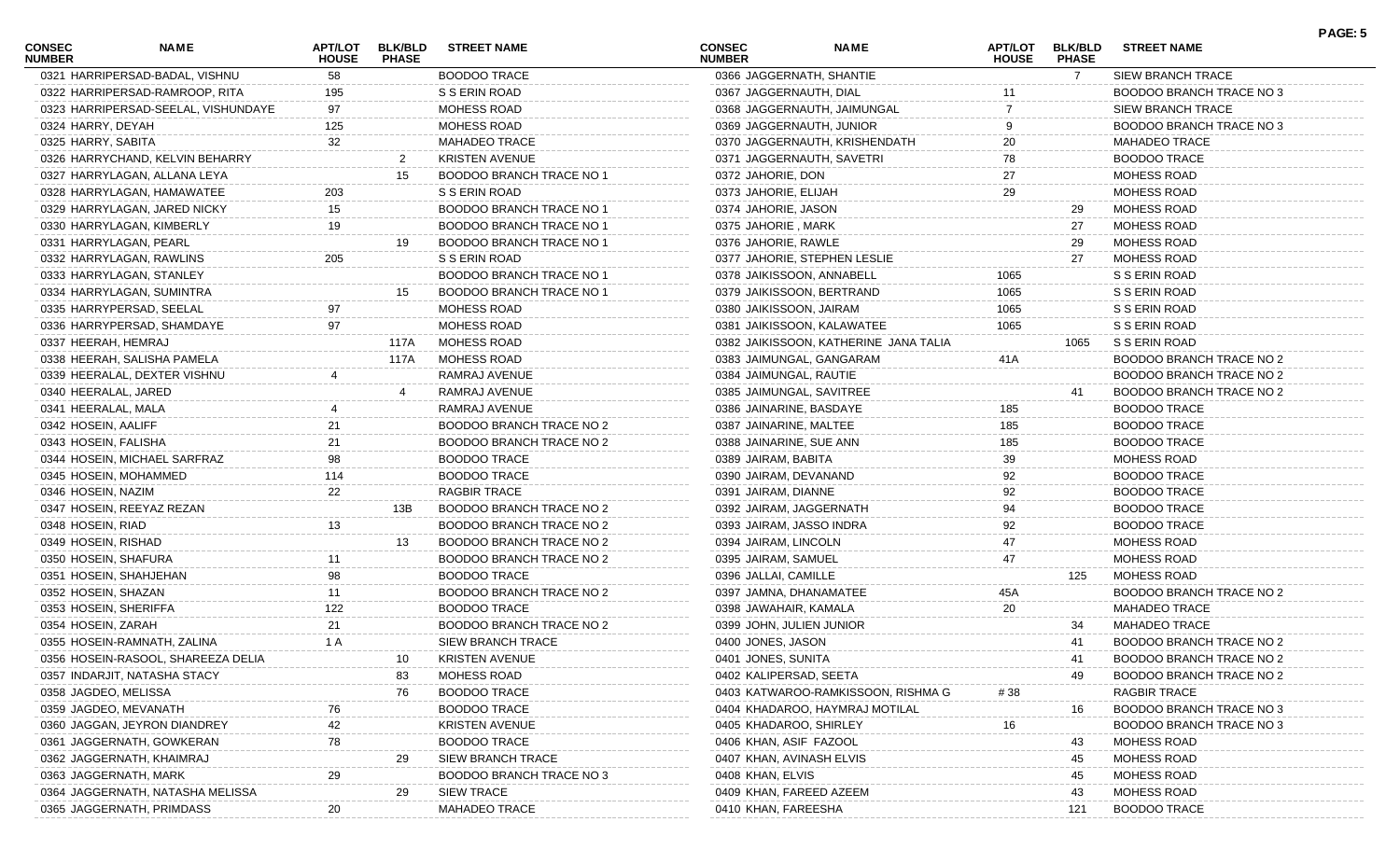| <b>CONSEC</b><br><b>NUMBER</b> | <b>NAME</b>                           | APT/LOT<br><b>HOUSE</b> | <b>BLK/BLD</b><br><b>PHASE</b> | <b>STREET NAME</b>       | <b>CONSEC</b><br><b>NUMBER</b> | <b>NAME</b>                       | <b>APT/LOT</b><br><b>HOUSE</b> | <b>BLK/BLD</b><br><b>PHASE</b> | <b>STREET NAME</b>              | PAGE: 6 |
|--------------------------------|---------------------------------------|-------------------------|--------------------------------|--------------------------|--------------------------------|-----------------------------------|--------------------------------|--------------------------------|---------------------------------|---------|
| 0411 KHAN, FAZALA              |                                       |                         | # 159                          | MOHESS ROAD              | 0456 LATCHMAN, RYAN TEJ        |                                   | 63                             |                                | <b>BOODOO TRACE</b>             |         |
| 0412 KHAN, FAZOOL              |                                       | 43                      |                                | MOHESS ROAD              | 0457 LATCHMAN, STEVE           |                                   |                                |                                | <b>BOODOO TRACE</b>             |         |
| 0413 KHAN, HASRATH             |                                       | 42-44                   |                                | <b>BOODOO TRACE</b>      |                                | 0458 LATCHMI PERSAD, ASHLEY       |                                | 34                             | MAHADEO TRACE                   |         |
| 0414 KHAN, HASSAN              |                                       | 42-44                   |                                | <b>BOODOO TRACE</b>      |                                | 0459 LATCHMI PERSAD, NARESH       |                                | 34                             | <b>MAHADEO TRACE</b>            |         |
| 0415 KHAN, HASSINAH            |                                       | 42-44                   |                                | <b>BOODOO TRACE</b>      | 0460 LEE, ROSEMARY             |                                   |                                | 119                            | MOHESS ROAD                     |         |
| 0416 KHAN, HOSEIN              |                                       | 42-44                   |                                | <b>BOODOO TRACE</b>      | 0461 LOPAC, ZORINA OMA         |                                   | 101                            |                                | <b>BOODOO TRACE</b>             |         |
| 0417 KHAN, JEFFREY             |                                       | 10                      |                                | RAMRAJ AVENUE            | 0462 LUTCHMAN, ADESH           |                                   | 172                            |                                | <b>BOODOO TRACE</b>             |         |
| 0418 KHAN, NAGEERAN            |                                       | 43                      |                                | MOHESS ROAD              | 0463 LUTCHMAN, DHANRAJIE       |                                   | 172                            |                                | <b>BOODOO TRACE</b>             |         |
| 0419 KHAN, OMA                 |                                       |                         | 45                             | <b>MOHESS ROAD</b>       | 0464 LUTCHMAN, DINESH          |                                   | 172                            |                                | <b>BOODOO BRANCH TRACE</b>      |         |
| 0420 KHAN, RASHEEDA            |                                       |                         | 172                            | <b>BOODOO TRACE</b>      | 0465 MADAN, BASWATTI           |                                   |                                | 34B                            | <b>BOODOO BRANCH TRACE NO 1</b> |         |
| 0421 KHAN, SORAYA              |                                       |                         | 121                            | <b>BOODOO TRACE</b>      | 0466 MADAN, NIRMALA            |                                   | 34B                            |                                | BOODOO BRANCH TRACE NO 1        |         |
| 0422 KHAN, WAZIED              |                                       | 42-44                   |                                | <b>BOODOO TRACE</b>      |                                | 0467 MADAN BICKRAJ, LATCHMIN      | 34B                            |                                | <b>BOODOO BRANCH TRACE NO 1</b> |         |
| 0423 KHAN, WAZIR               |                                       | 42-44                   |                                | <b>BOODOO TRACE</b>      |                                | 0468 MADAN MANOO, KHEMRAJ         | 34B                            |                                | BOODOO BRANCH TRACE NO 1        |         |
|                                | 0424 KHAN JAIRAM, KEISHA KALISHA      |                         | 47                             | <b>MOHESS ROAD</b>       | 0469 MAHABIR, ANTHONY          |                                   | 17A                            |                                | BOODOO BRANCH TRACE NO 2        |         |
| 0425 KHAN-SINANAN, FARIDA      |                                       |                         | 10                             | RAMRAJ AVENUE            | 0470 MAHABIR, ASHA             |                                   | 10                             |                                | <b>MAHADEO TRACE</b>            |         |
| 0426 KING, JONATHAN            |                                       |                         |                                | BOODOO BRANCH TRACE NO 1 |                                | 0471 MAHABIR, CHELSEA ZAVIER      |                                | 17A                            | BOODOO BRANCH TRACE NO 2        |         |
| 0427 KISSOON, ABBIGAIL         |                                       | LP175                   |                                | S S ERIN ROAD            | 0472 MAHABIR, CYNTHIA          |                                   | 172                            |                                | <b>BOODOO TRACE</b>             |         |
| 0428 KISSOON, ABBISHAA         |                                       | LP175                   |                                | S S ERIN ROAD            | 0473 MAHABIR, DEBBIE ANNA      |                                   |                                | 39                             | BOODOO BRANCH TRACE NO 3        |         |
| 0429 KISSOON, AJESH            |                                       | LP 175                  |                                | S S ERIN ROAD            |                                | 0474 MAHABIR, GOURISHANKAR        |                                | 189                            | <b>BOODOO TRACE</b>             |         |
| 0430 KISSOON, ALICIA           |                                       | 5                       |                                | <b>JAMOONIE TRACE</b>    | 0475 MAHABIR, KEVIN            |                                   | 29                             |                                | BOODOO BRANCH TRACE NO 3        |         |
| 0431 KISSOON, AMBIKA DEOKIE    |                                       | LP <sub>6</sub>         |                                | <b>RAGBIR TRACE</b>      | 0476 MAHABIR, LISA             |                                   |                                | 39                             | BOODOO BRANCH TRACE NO 3        |         |
| 0432 KISSOON, AMIT             |                                       | LP 6                    |                                | <b>RAGBIR TRACE</b>      | 0477 MAHABIR, MARIA MARLA      |                                   |                                | 198                            | <b>BOODOO TRACE</b>             |         |
| 0433 KISSOON, AVINASH          |                                       | LP175                   |                                | S S ERIN ROAD            | 0478 MAHABIR, MOLLY            |                                   | 10                             |                                | <b>MAHADEO TRACE</b>            |         |
| 0434 KISSOON, DHARAMRAJ        |                                       | 13                      |                                | <b>JAMOONIE TRACE</b>    | 0479 MAHABIR, NIGEL            |                                   | 26A                            |                                | <b>BOODOO TRACE</b>             |         |
| 0435 KISSOON, KAMAL KUMAR      |                                       | LP175                   |                                | S S ERIN ROAD            |                                | 0480 MAHABIR, PHULMATTEE L        | 189                            |                                | <b>BOODOO TRACE</b>             |         |
| 0436 KISSOON, KEN              |                                       | 5.                      |                                | <b>JAMOONIE TRACE</b>    | 0481 MAHABIR, RUDRANATH        |                                   |                                | 189                            | <b>BOODOO TRACE</b>             |         |
| 0437 KISSOON, MEERA FIONA      |                                       | LP175                   |                                | S S ERIN ROAD            | 0482 MAHABIR, SANJIV NIGEL     |                                   |                                | 26A                            | <b>BOODOO TRACE</b>             |         |
| 0438 KISSOON, RADICA           |                                       | LP175                   |                                | S S ERIN ROAD            | 0483 MAHABIR, SHELLY           |                                   |                                | 17 A                           | BOODOO BRANCH TRACE NO 2        |         |
| 0439 KISSOON, RUSSELL          |                                       | 5                       |                                | <b>JAMOONIE TRACE</b>    | 0484 MAHABIR, SUNILDATH        |                                   |                                | 15                             | <b>MOHESS ROAD</b>              |         |
| 0440 KISSOON, SARENA           |                                       |                         | 95C                            | <b>MOHESS ROAD</b>       | 0485 MAHABIR, USHA             |                                   | 10                             |                                | <b>MAHADEO TRACE</b>            |         |
|                                | 0441 KOWLESSAR-SEECHARAN, ANNUSHIKA K | 1061                    |                                | S S ERIN ROAD            |                                | 0486 MAHABIR, VICKASH DAMIAN      | 17A                            |                                | BOODOO BRANCH TRACE NO 2        |         |
|                                | 0442 KUARSINGH, DESIREE BEVERLY ANGEL | 123D                    |                                | MOHESS ROAD              |                                | 0487 MAHABIR, ZACHEZ ASAPH        | 17A                            |                                | BOODOO BRANCH TRACE NO 2        |         |
| 0443 KUARSINGH, ERROL          |                                       | 123                     |                                | MOHESS ROAD              | 0488 MAHADEO, PRAMATEE         |                                   | 32                             |                                | <b>KRISTEN AVENUE</b>           |         |
| 0444 KUARSINGH, KELLY          |                                       |                         | 123                            | <b>MOHESS ROAD</b>       |                                | 0489 MAHARAJ, DEEPAK GAUTAM       | 145                            |                                | <b>MOHESS ROAD</b>              |         |
| 0445 KUARSINGH, KIMBERLY       |                                       | 123                     |                                | <b>MOHESS ROAD</b>       | 0490 MAHARAJ, DIANE            |                                   | 11                             |                                | <b>BOODOO TRACE</b>             |         |
|                                | 0446 KUARSINGH, NARINESINGH           | 123D                    |                                | MOHESS ROAD              | 0491 MAHARAJ, DIVYA GIRIJA     |                                   |                                | 145                            | MOHESS ROAD                     |         |
| 0447 KUARSINGH, POONIA         |                                       | 123                     |                                | MOHESS ROAD              | 0492 MAHARAJ, INDRADAYE        |                                   |                                |                                | <b>BOODOO TRACE</b>             |         |
| 0448 KUARSINGH, RAJENDRA       |                                       | 123E                    |                                | MOHESS ROAD              |                                | 0493 MAHARAJ, JAIWANTEE SOONDARIE | 1069                           |                                | S S ERIN ROAD                   |         |
|                                | 0449 KUARSINGH, TRISHALA EMILY        | 123C                    |                                | MOHESS ROAD              |                                | 0494 MAHARAJ, KRISHNADATH         | 1069                           |                                | S S ERIN ROAD                   |         |
| 0450 LAL, ANDREA               |                                       |                         | 65                             | MOHESS ROAD              |                                | 0495 MAHARAJ, ONELLA PARBATEE     |                                | 13                             | <b>SIEW BRANCH TRACE</b>        |         |
| 0451 LALL, INDRAMATIE          |                                       |                         |                                | BOODOO BRANCH TRACE NO 2 |                                | 0496 MAHARAJ, PAMELA ASHA         |                                | A1                             | <b>BOODOO BRANCH TRACE NO 3</b> |         |
| 0452 LALL, KISHMAWTIE          |                                       | 31                      |                                | BOODOO BRANCH TRACE NO 2 | 0497 MAHARAJ, RADHICA          |                                   | 11                             |                                | <b>BOODOO TRACE</b>             |         |
| 0453 LALL, NICHOLAS            |                                       | 65B                     |                                | <b>MOHESS ROAD</b>       |                                | 0498 MAHARAJ, RAMDAI DIAMANIAH    | 1063                           |                                | S S ERIN ROAD                   |         |
| 0454 LALL, VIRENDRA ROSHAN     |                                       |                         | 71                             | <b>MOHESS ROAD</b>       | 0499 MAHARAJ, RAMRAJEE         |                                   | 1095                           |                                | S S ERIN ROAD                   |         |
| 0455 LALL-BOODRAM, ROHINIE     |                                       |                         |                                | BOODOO BRANCH TRACE NO 2 | 0500 MAHARAJ, RAMRATIE         |                                   | 192                            |                                | <b>BOODOO TRACE</b>             |         |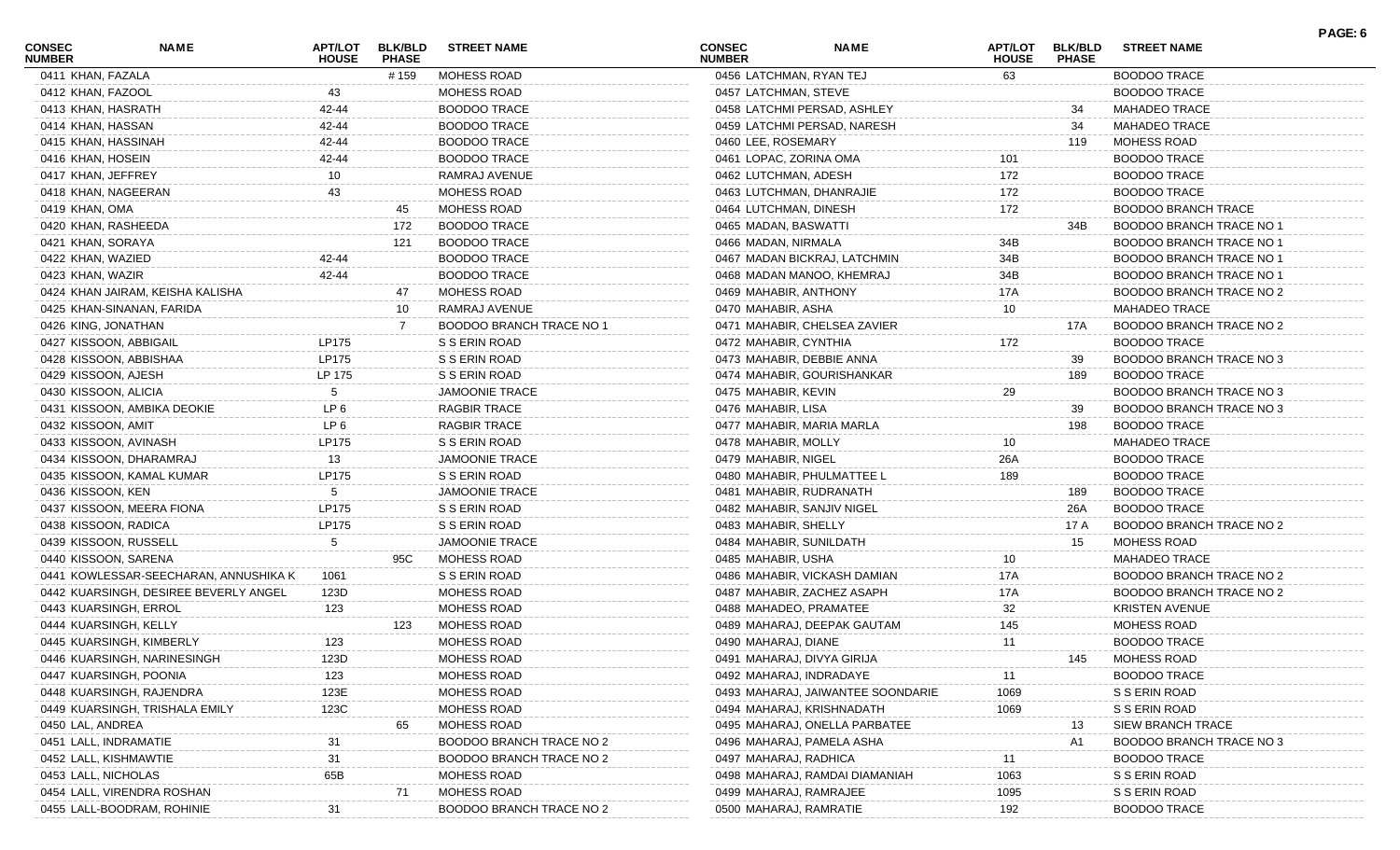| <b>CONSEC</b><br><b>NUMBER</b> | <b>NAME</b>                      | <b>APT/LOT</b><br><b>HOUSE</b> | <b>BLK/BLD</b><br><b>PHASE</b> | <b>STREET NAME</b>              | <b>CONSEC</b><br><b>NUMBER</b> | <b>NAME</b>                       | <b>HOUSE</b> | APT/LOT BLK/BLD<br><b>PHASE</b> | <b>STREET NAME</b>              |
|--------------------------------|----------------------------------|--------------------------------|--------------------------------|---------------------------------|--------------------------------|-----------------------------------|--------------|---------------------------------|---------------------------------|
|                                | 0501 MAHARAJ-GOSINE, MARSHA P    |                                | 139                            | MOHESS ROAD                     |                                | 0546 MOHAMMED, PARBATIE           | 35           |                                 | MOHESS ROAD                     |
|                                | 0502 MAHARAJ-RAMLAL, ANITA RADHA |                                | 1095                           | S S ERIN ROAD                   |                                | 0547 MOHAMMED, SHAFFICUL          | 137          |                                 | MOHESS ROAD                     |
|                                | 0503 MAHASE-SEUNATH, SEETA       | 5                              |                                | <b>BOODOO TRACE</b>             | 0548 MOHAMMED, SHAFYIET        |                                   |              |                                 | RAGBIR TRACE                    |
|                                | 0504 MAHESS, AMILYO STEVEN       |                                | 143B                           | MOHESS ROAD                     | 0549 MOHAMMED, SHAKIR          |                                   | 133          |                                 | MOHESS ROAD                     |
| 0505 MAHESS, KAMINI            |                                  |                                | 143B                           | MOHESS ROAD                     | 0550 MOHAMMED, SHAMEER         |                                   | 133          |                                 | MOHESS ROAD                     |
|                                | 0506 MANCHABALI, RAZIA           |                                | A7                             | BOODOO BRANCH TRACE NO 3        | 0551 MOHAMMED, SHAMIR          |                                   | 133          |                                 | MOHESS ROAD                     |
|                                | 0507 MANGROO, AKASH              | 178                            |                                | <b>BOODOO TRACE</b>             | 0552 MOHAMMED, SHARIZA         |                                   | 123          |                                 | MOHESS ROAD                     |
|                                | 0508 MANGROO, BAIDWATTIE         | 178                            |                                | <b>BOODOO TRACE</b>             |                                | 0553 MOHAMMED, SHAZEEDA KIMBERLY  | 155          |                                 | <b>BOODOO TRACE</b>             |
|                                | 0509 MANGROO, JAGLAL             | 162                            |                                | <b>BOODOO TRACE</b>             | 0554 MOHAMMED, SHERINA         |                                   | 116          |                                 | <b>BOODOO BRANCH TRACE</b>      |
|                                | 0510 MANGROO, LESTER AMAR        | 178                            |                                | <b>BOODOO TRACE</b>             |                                | 0555 MOHAMMED, SHERRIDA           | 172          |                                 | <b>BOODOO TRACE</b>             |
|                                | 0511 MANGROO, NESHA              | 162                            |                                | <b>BOODOO TRACE</b>             | 0556 MOHAMMED, WAZIR           |                                   | 137          |                                 | MOHESS ROAD                     |
|                                | 0512 MANKASINGH-MUNILAL, RADICA  |                                | 63                             | SIEW BRANCH TRACE               |                                | 0557 MOHAMMED, ZAFIRAH ALIYAH     |              | 133                             | <b>BOODOO TRACE</b>             |
|                                | 0513 MANMOHAN, NIGEL STEPHEN     |                                | 3                              | <b>BOODOO TRACE</b>             | 0558 MOHAMMED, ZAHIR           |                                   | 133          |                                 | MOHESS ROAD                     |
|                                | 0514 MANOHAR, DIPAK              | 1087                           |                                | S S ERIN ROAD                   | 0559 MOHAMMED, ZAHIYDA         |                                   |              | 133                             | MOHESS ROAD                     |
|                                | 0515 MANOHAR, KAWAL              | 1087                           |                                | S S ERIN ROAD                   | 0560 MOHAMMED, ZANIFA          |                                   | 133          |                                 | MOHESS ROAD                     |
|                                | 0516 MANOHAR, KESHAVA            |                                | 1087                           | S S ERIN ROAD                   | 0561 MOHAMMED, ZORAYDA         |                                   |              | 133                             | MOHESS ROAD                     |
| 0517 MANOHAR, SITA             |                                  | 1087                           |                                | S S ERIN ROAD                   | 0562 MOHAMMED, ZORINA          |                                   | 137          |                                 | MOHESS ROAD                     |
| 0518 MANOO, MADAN              |                                  | 34B                            |                                | <b>BOODOO BRANCH TRACE NO 1</b> |                                | 0563 MOHAMMED RAMKISSOON, ZULAKHA |              | 48                              | BOODOO BRANCH TRACE NO 2        |
|                                | 0519 MARAJ, SAISNARINE           | 1069                           |                                | S S ERIN ROAD                   |                                | 0564 MOHAMMED-HAMID, NARISHA      | 122          |                                 | <b>BOODOO TRACE</b>             |
|                                | 0520 MASSIAH, MELISSA CINDY      | LOT 30                         |                                | <b>KRISTEN AVENUE</b>           | 0565 MOHAN-KHAN, NEELA         |                                   | 42-44        |                                 | <b>BOODOO TRACE</b>             |
|                                | 0521 MATAPALLET, SURESH          | 17A                            |                                | SARA DRIVE                      |                                | 0566 MOHESS, CHANKUMARIE          | 103          |                                 | MOHESS ROAD                     |
|                                | 0522 MEETOO, KANHAI              | 41                             |                                | BOODOO BRANCH TRACE NO 2        | 0567 MOHESS, DANNY             |                                   | 180          |                                 | <b>BOODOO TRACE</b>             |
|                                | 0523 MEETOO, MOHANIE             |                                |                                | BOODOO BRANCH TRACE NO 2        | 0568 MOHESS, ELVIS             |                                   | 103          |                                 | MOHESS ROAD                     |
| 0524 MEETOO, SUNIL             |                                  | 41B                            |                                | BOODOO BRANCH TRACE NO 2        |                                | 0569 MOHESS, ISARDATH RAJ         | 103          |                                 | MOHESS ROAD                     |
|                                | 0525 MOHAMED, FAZAL MAHAMOOD     |                                | 96A                            | <b>BOODOO TRACE</b>             | 0570 MOHESS, KARAN             |                                   | 143B         |                                 | MOHESS ROAD                     |
|                                | 0526 MOHAMED, FAZEEDA SARAH      | 96A                            |                                | <b>BOODOO TRACE</b>             | 0571 MOHESS, NADIRA            |                                   | 98E          |                                 | <b>BOODOO BRANCH TRACE NO 2</b> |
|                                | 0527 MOHAMED, FAZIA              | 96A                            |                                | <b>BOODOO TRACE</b>             | 0572 MOHESS, ROMONA            |                                   | 180          |                                 | <b>BOODOO TRACE</b>             |
|                                | 0528 MOHAMED, ZUBIDA             | 96A                            |                                | <b>BOODOO TRACE</b>             |                                | 0573 MOHESS, TENA MAUREEN         |              | 180                             | <b>BOODOO TRACE</b>             |
|                                | 0529 MOHAMMED, AFZAL SHAWN       | 137                            |                                | MOHESS ROAD                     | 0574 MOHESS, VICTORIA          |                                   |              | 180                             | <b>BOODOO TRACE</b>             |
|                                | 0530 MOHAMMED, ANEESA            |                                | 135                            | MOHESS ROAD                     | 0575 MOHESS, YAMUNA            |                                   |              | LOT#9                           | RAGBIR TRACE                    |
|                                | 0531 MOHAMMED, FATIMA            | 116                            |                                | <b>BOODOO TRACE</b>             | 0576 MOONILAL, CASHMATIE       |                                   | <b>LP17</b>  |                                 | <b>SIEW TRACE</b>               |
|                                | 0532 MOHAMMED, FEROZA            | 137                            |                                | MOHESS ROAD                     | 0577 MOONILAL, JASON           |                                   |              | <b>LP17</b>                     | <b>SIEW TRACE</b>               |
|                                | 0533 MOHAMMED, FYZOOL            | 137                            |                                | MOHESS ROAD                     | 0578 MOONILAL, JUGMOHAN        |                                   | <b>LP17</b>  |                                 | <b>SIEW TRACE</b>               |
|                                | 0534 MOHAMMED, HAFEENA           | 137                            |                                | MOHESS ROAD                     |                                | 0579 MOONILAL SINGH, PRITHEE      | 1081         |                                 | S S ERIN ROAD                   |
|                                | 0535 MOHAMMED, HAFFIZUL          | 213 B                          |                                | S S ERIN ROAD                   |                                | 0580 MOONILAL SINGH, RYAN TILAK   |              | 1081                            | S S ERIN ROAD                   |
|                                | 0536 MOHAMMED, HANIFFA           | 133                            |                                | MOHESS ROAD                     |                                | 0581 MOONILALSINGH, MALA          | 1081         |                                 | S S ERIN ROAD                   |
|                                | 0537 MOHAMMED, HASSIMOON         | 135                            |                                | MOHESS ROAD                     |                                | 0582 MOONOO, ALAINA MEGAN         |              | A 12                            | <b>RISHVILLE GARDENS</b>        |
|                                | 0538 MOHAMMED, IMTIAZ            | 137                            |                                | MOHESS ROAD                     | 0583 MOONOO, PARBATIE          |                                   |              | 13                              | <b>SIEW TRACE</b>               |
|                                | 0539 MOHAMMED, JUMADEEN          | 120                            |                                | <b>BOODOO TRACE</b>             | 0584 MOONOO, SOOKRAJ           |                                   | 13           |                                 | <b>SIEW TRACE</b>               |
|                                | 0540 MOHAMMED, KASSIM            | 116                            |                                | <b>BOODOO BRANCH TRACE</b>      | 0585 MOORALI, KRISHNA          |                                   |              | 160                             | <b>BOODOO TRACE</b>             |
|                                | 0541 MOHAMMED, MANSOOR           | 120                            |                                | <b>BOODOO TRACE</b>             | 0586 MOORALI, RIA              |                                   |              | 160                             | <b>BOODOO TRACE</b>             |
|                                | 0542 MOHAMMED, MARLENE HANNAH    | 133                            |                                | MOHESS ROAD                     | 0587 MORALI, NICHOLAS          |                                   |              | 160                             | <b>BOODOO TRACE</b>             |
|                                | 0543 MOHAMMED, NANKI KHATIJA     | 133                            |                                | MOHESS ROAD                     |                                | 0588 MORALI, RIANNA VIJAYA        | 160          |                                 | <b>BOODOO TRACE</b>             |
|                                | 0544 MOHAMMED, NASIR             | 137C                           |                                | MOHESS ROAD                     | 0589 MORALI, RICKY JAI         |                                   | 160          |                                 | <b>BOODOO TRACE</b>             |
|                                | 0545 MOHAMMED, NURISA            | 191                            |                                | S S ERIN ROAD                   |                                | 0590 MOSES, CHANDRAWATIE          |              | 191A                            | S S ERIN ROAD                   |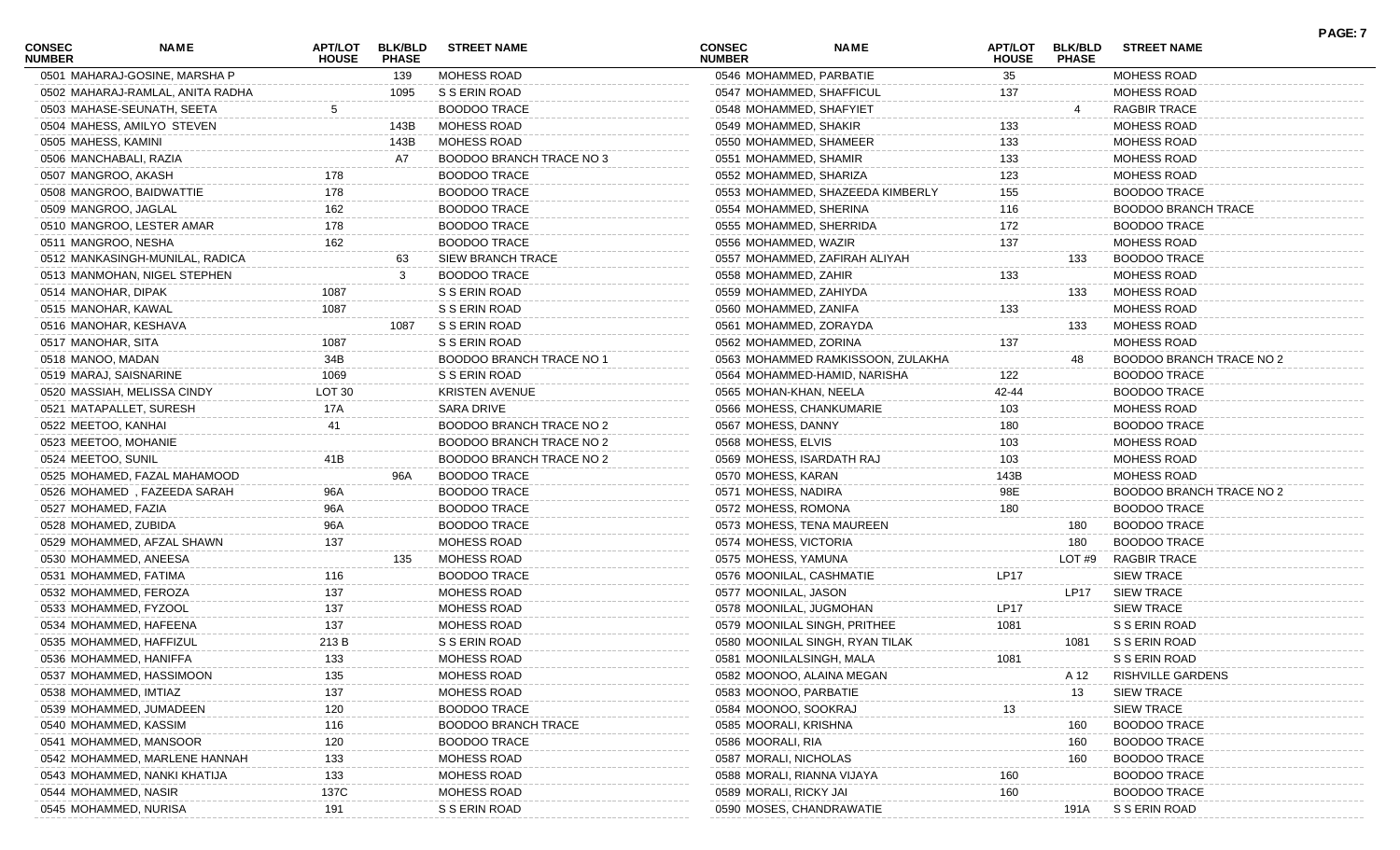| <b>CONSEC</b><br><b>NAME</b><br><b>NUMBER</b> | <b>APT/LOT</b><br><b>HOUSE</b> | <b>BLK/BLD</b><br><b>PHASE</b> | <b>STREET NAME</b>       | <b>CONSEC</b><br><b>NUMBER</b> | <b>NAME</b>                       | <b>APT/LOT</b><br><b>HOUSE</b> | <b>BLK/BLD</b><br><b>PHASE</b> | <b>STREET NAME</b>              | PAGE: 8 |
|-----------------------------------------------|--------------------------------|--------------------------------|--------------------------|--------------------------------|-----------------------------------|--------------------------------|--------------------------------|---------------------------------|---------|
| 0591 MOSES, SHARON ANN                        | 191                            |                                | S S ERIN ROAD            |                                | 0636 PERSAD, PRAVINDA SATAMAND    | 132-134                        |                                | <b>BOODOO TRACE</b>             |         |
| 0592 MOSES, STANLEY HIMCHAND                  | 191                            |                                | S S ERIN ROAD            | 0637 PERSAD, RADICA            |                                   |                                |                                | MAHADEO TRACE                   |         |
| 0593 MOTILAL, AARON MARK                      | 173                            |                                | S S ERIN ROAD            | 0638 PERSAD, RAJESH            |                                   | 32                             |                                | <b>MAHADEO TRACE</b>            |         |
| 0594 MOTILAL, DEOSATTEE                       | 205                            |                                | S S ERIN ROAD            |                                | 0639 PERSAD, SAIVA SAVEESHA       |                                | 132-134                        | <b>BOODOO TRACE</b>             |         |
| 0595 MOTILAL, SHERYL NICOLE                   | 203B                           |                                | S S ERIN ROAD            | 0640 PERSAD, SHANTI            |                                   | 132-134                        |                                | <b>BOODOO TRACE</b>             |         |
| 0596 MUNGAL, ASHA                             | 60                             |                                | <b>BOODOO TRACE</b>      | 0641 PERSAD, SHIVA             |                                   |                                |                                | <b>MAHADEO TRACE</b>            |         |
| 0597 MUNGAL, DINANATH                         | 60                             |                                | <b>BOODOO TRACE</b>      | 0642 PERSAD, SUNILDUTT         |                                   | LP <sub>2</sub>                |                                | <b>MAHADEO TRACE</b>            |         |
| 0598 MUNGAL, RAMNARINE                        | 60                             |                                | <b>BOODOO TRACE</b>      | 0643 PERSAD, USHA              |                                   | 192                            |                                | <b>BOODOO TRACE</b>             |         |
| 0599 MUNGAL-RAMESAR, PARBATIE                 | 42                             |                                | <b>MAHADEO TRACE</b>     |                                | 0644 PERSAD MAHARAJ, SIMION       | 15                             |                                | <b>BOODOO BRANCH TRACE NO 1</b> |         |
| 0600 MUNILAL, DESTINY MELISSA                 |                                | 35                             | <b>SIEW BRANCH TRACE</b> | 0645 PERSAD-CHULHAN, SITA      |                                   |                                | 44                             | <b>RAGBIR TRACE</b>             |         |
| 0601 MUNILAL, DEVAND                          |                                |                                | BOODOO BRANCH TRACE NO 3 | 0646 PERSAID, RAGENDRA         |                                   | LP24                           |                                | <b>MAHADEO TRACE</b>            |         |
| 0602 MUNILAL, KARAMCHAN                       | 63                             |                                | BOODOO BRANCH TRACE NO 3 | 0647 PHIRANGEE, BARRY          |                                   |                                | 1113E                          | S S ERIN ROAD                   |         |
| 0603 MUNILAL, NIGEL ANTHONY                   |                                | # 35                           | <b>SIEW BRANCH TRACE</b> |                                | 0648 PHIRANGEE, SARAH BARIKA      | 1113                           |                                | S S ERIN ROAD                   |         |
| 0604 MUNILAL, OMAWATEE                        |                                | 63                             | SIEW BRANCH TRACE        |                                | 0649 PHIRANGEE, VEDA MOHINI       | 1113                           |                                | S S ERIN ROAD                   |         |
| 0605 MUNILAL, SHARON DEOMATIE                 |                                | # 35                           | <b>SIEW BRANCH TRACE</b> |                                | 0650 PLUMMER, MOZEL CHRISTIE      |                                | 17                             | MOHESS ROAD                     |         |
| 0606 NAGEE-PERSAD, NATALIE ALLANA             | APT B                          | LOT 7                          | <b>KRISTEN AVENUE</b>    |                                | 0651 POLIAH, JAYADEV LOKABHAVANA  |                                | # 17                           | MOHESS ROAD                     |         |
| 0607 NANAN, RICHARD                           |                                | 11                             | RAMRAJ AVENUE            | 0652 POONRAM-SINGH, ELLA       |                                   | 48                             |                                | <b>BOODOO TRACE</b>             |         |
| 0608 NANAN-SAMLAL, LISA                       |                                | 156                            | RAMRAJ AVENUE            |                                | 0653 PRAIMDASS-SEEJATTAN, RHEA    | 1105                           |                                | S S ERIN ROAD                   |         |
| 0609 NANDLALSINGH, LAURA DEENA                | 6A                             |                                | <b>MAHADEO TRACE</b>     |                                | 0654 PREMCHAN, KAILASH KAMAL      |                                | 5                              | <b>KRISTEN AVENUE</b>           |         |
| 0610 NANDRAM, ADRIAN JAMES                    |                                |                                | <b>BOODOO TRACE</b>      |                                | 0655 RACKAL, JESSIE CHRISTIANA    | $\overline{2}$                 |                                | <b>RAGBIR TRACE</b>             |         |
| 0611 NANDRAM, ANDRE                           |                                |                                | <b>BOODOO TRACE</b>      |                                | 0656 RACKAL, RAYMOND DEO          |                                | $\mathbf{2}$                   | <b>RAGBIR TRACE</b>             |         |
| 0612 NANDRAM, DHANRAJIE DANWANTIA             |                                |                                | <b>BOODOO TRACE</b>      | 0657 RACKAL, RIA VASHTI        |                                   |                                | $\overline{2}$                 | <b>RAGBIR TRACE</b>             |         |
| 0613 NANDRAM, REBECCA ADRIANNA                |                                | 18.                            | <b>BOODOO TRACE</b>      | 0658 RAGBIR, MOOKESH           |                                   | 22                             |                                | <b>MAHADEO TRACE</b>            |         |
| 0614 NANDRAM, SHERRY ANN ESTHER               |                                |                                | <b>BOODOO TRACE</b>      | 0659 RAGBIR, NAROD             |                                   | 22                             |                                | <b>MAHADEO TRACE</b>            |         |
| 0615 PAHALWAN, ASHRAPH                        | 98                             |                                | <b>BOODOO TRACE</b>      |                                | 0660 RAGBIR, SABRENA JHOTI DEVI   | 22                             |                                | <b>MAHADEO TRACE</b>            |         |
| 0616 PAHALWAN, BERNICE SUMINTRA               |                                | 30                             | BOODOO BRANCH TRACE NO 2 | 0661 RAGBIR, SAHADEO           |                                   | 22                             |                                | <b>MAHADEO TRACE</b>            |         |
| 0617 PAHALWAN, KHALEEM NICHOLAS J             |                                | 98                             | <b>BOODOO TRACE</b>      | 0662 RAGBIR, SAVINA            |                                   |                                | 22                             | MAHADEO TRACE                   |         |
| 0618 PAHALWAN, KHALID CRAIG ANDERSON          | 98                             |                                | <b>BOODOO TRACE</b>      | 0663 RAGHOONATH, ANMOL         |                                   | 5В                             |                                | SIEW BRANCH TRACE               |         |
| 0619 PAHALWAN, KHALIFFA ASHELY ALLYSON        | 98                             |                                | <b>BOODOO TRACE</b>      |                                | 0664 RAGHUNANAN, DHARMENDRA HARRY | 42                             |                                | BOODOO BRANCH TRACE NO 2        |         |
| 0620 PAHALWAN, NAZIRA                         | 98                             |                                | <b>BOODOO TRACE</b>      | 0665 RAGHUNANAN, HARRY         |                                   | 42                             |                                | BOODOO BRANCH TRACE NO 2        |         |
| 0621 PAHALWAN, RAFFICK                        | 30                             |                                | BOODOO BRANCH TRACE NO 2 |                                | 0666 RAGHUNANAN, KAMLOWTIE        | 42                             |                                | BOODOO BRANCH TRACE NO 2        |         |
| 0622 PAHALWAN, SHAFFIE                        | 98                             |                                | <b>BOODOO TRACE</b>      | 0667 RAGHUNANAN, RAMDEO        |                                   | 46                             |                                | BOODOO BRANCH TRACE NO 2        |         |
| 0623 PAPIT, KYLE                              |                                | 185                            | <b>BOODOO TRACE</b>      |                                | 0668 RAGOONANAN, CHANDRA          |                                | 3                              | <b>BOODOO TRACE</b>             |         |
| 0624 PAPIT, SHEVANAND                         | 185                            |                                | <b>BOODOO TRACE</b>      |                                | 0669 RAGOONANAN, DEVANAND         |                                |                                | <b>BOODOO TRACE</b>             |         |
| 0625 PARBHOO, ADRIAN                          |                                | 88                             | <b>BOODOO TRACE</b>      |                                | 0670 RAHAMUT, DENISE ZAKIYA       | 127                            |                                | <b>BOODOO TRACE</b>             |         |
| 0626 PARBHOO, GENEVE                          |                                | 88                             | BOODOO TRACE             | 0671 RAJU, BRIDGEMA            |                                   | 6                              |                                | <b>KRISTEN AVENUE</b>           |         |
| 0627 PARBHOO, INDAR                           |                                |                                | <b>BOODOO TRACE</b>      | 0672 RAJU, KAILASH             |                                   |                                |                                | <b>KRISTEN AVENUE</b>           |         |
| 0628 PARBHOO, PEARL                           | 88                             |                                | <b>BOODOO TRACE</b>      | 0673 RAJU, RAYMOND             |                                   |                                |                                | <b>KRISTEN AVENUE</b>           |         |
| 0629 PARMASSAR, LILY                          | 1079                           |                                | S S ERIN ROAD            | 0674 RAMALIE, JAMEELA          |                                   | 13A                            |                                | <b>BOODOO BRANCH TRACE NO 2</b> |         |
| 0630 PARMASSAR, SAMUEL MORGAN                 |                                | 1079C                          | S S ERIN ROAD            | 0675 RAMALIE, NADIA            |                                   | 13A                            |                                | BOODOO BRANCH TRACE NO 2        |         |
| 0631 PATRICK, REYNOLD                         |                                | 21                             | MOHESS ROAD              | 0676 RAMALIE, NAIM             |                                   |                                | 13A                            | <b>BOODOO BRANCH TRACE NO 2</b> |         |
| 0632 PERSAD, BINDUMATEE                       |                                |                                | <b>BOODOO TRACE</b>      | 0677 RAMALIE, NIZAM            |                                   | 13A                            |                                | <b>BOODOO BRANCH TRACE NO 2</b> |         |
| 0633 PERSAD, DOLEY                            |                                |                                | <b>MAHADEO TRACE</b>     | 0678 RAMBARAN, ANGANEE         |                                   | 137                            |                                | <b>BOODOO TRACE</b>             |         |
| 0634 PERSAD, DYANAND                          | 132-134                        |                                | <b>BOODOO TRACE</b>      | 0679 RAMBARAN, ROSHAN          |                                   | 137                            |                                | <b>BOODOO TRACE</b>             |         |
| 0635 PERSAD, NIRMALA NATALIE                  | 137                            |                                | MOHESS ROAD              | 0680 RAMBHARATH, SARAH         |                                   | 11                             |                                | <b>BOODOO TRACE</b>             |         |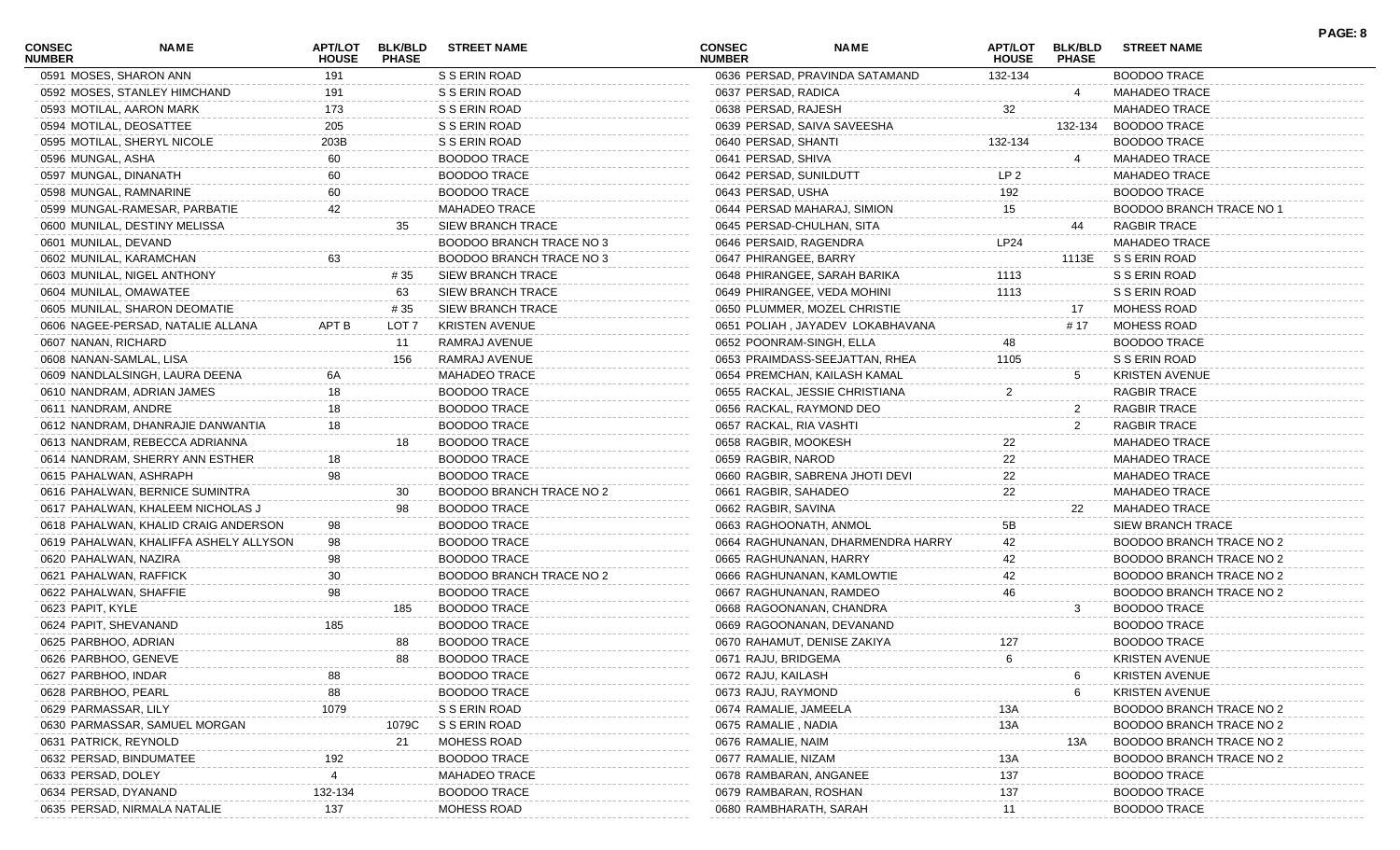| <b>CONSEC</b><br><b>NUMBER</b> | <b>NAME</b>                      | APT/LOT<br><b>HOUSE</b> | <b>BLK/BLD</b><br><b>PHASE</b> | <b>STREET NAME</b>              | CONSEC<br><b>NUMBER</b>    | <b>NAME</b>                       | <b>APT/LOT</b><br><b>HOUSE</b> | <b>BLK/BLD</b><br><b>PHASE</b> | <b>STREET NAME</b>              | PAGE: 9 |
|--------------------------------|----------------------------------|-------------------------|--------------------------------|---------------------------------|----------------------------|-----------------------------------|--------------------------------|--------------------------------|---------------------------------|---------|
|                                | 0681 RAMCHARAN, DIPNARINE        | 158                     |                                | <b>BOODOO TRACE</b>             |                            | 0726 RAMKISSOON, BRANDON SHIVA    |                                | 48                             | BOODOO BRANCH TRACE NO 2        |         |
| 0682 RAMCHARAN, SYLVIE         |                                  | 158                     |                                | <b>BOODOO TRACE</b>             | 0727 RAMKISSOON, CHRIS     |                                   | 169                            |                                | <b>MOHESS ROAD</b>              |         |
|                                | 0683 RAMCHARAN-MAHARAJ, KATHLEEN | 145                     |                                | <b>MOHESS ROAD</b>              | 0728 RAMKISSOON, DANESH    |                                   | 48B                            |                                | BOODOO BRANCH TRACE NO 2        |         |
| 0684 RAMCHARITAR, AMRISH       |                                  | 16                      |                                | RAGBIR TRACE                    |                            | 0729 RAMKISSOON, DOLLY DHANPATIYA | 48                             |                                | BOODOO BRANCH TRACE NO 2        |         |
| 0685 RAMCHARITAR, ANITA        |                                  |                         | 16                             | RAGBIR TRACE                    | 0730 RAMKISSOON, KAILASH   |                                   | 169                            |                                | <b>MOHESS ROAD</b>              |         |
|                                | 0686 RAMCHARITAR, BASMATEE       |                         |                                | RAGBIR TRACE                    |                            | 0731 RAMKISSOON, KRISTEN CHANDAN  |                                | 103                            | <b>BOODOO TRACE</b>             |         |
|                                | 0687 RAMCHARITAR, GANGAPERSAD    |                         |                                | RAGBIR TRACE                    |                            | 0732 RAMKISSOON, KUMAR DEO        | 169                            |                                | <b>MOHESS ROAD</b>              |         |
|                                | 0688 RAMCHARITAR, KAVITA ANJANI  |                         | 12                             | RAGBIR TRACE                    | 0733 RAMKISSOON, LOAKNATH  |                                   | 48B                            |                                | BOODOO BRANCH TRACE NO 2        |         |
| 0689 RAMCHARITAR, NAZIFA       |                                  |                         |                                | RAGBIR TRACE                    | 0734 RAMKISSOON, MAHADAI   |                                   | 48B                            |                                | BOODOO BRANCH TRACE NO 2        |         |
|                                | 0690 RAMCHARITAR, NEISHA POOJA   |                         |                                | RAGBIR TRACE                    | 0735 RAMKISSOON, MAHADEO   |                                   | 56                             |                                | BOODOO BRANCH TRACE NO 2        |         |
| 0691 RAMCHARITAR, RANJIT       |                                  |                         |                                | RAGBIR TRACE                    | 0736 RAMKISSOON, MICHELLE  |                                   | 56                             |                                | BOODOO BRANCH TRACE NO 2        |         |
|                                | 0692 RAMCHARITAR, ROOPCHAND      |                         |                                | <b>RAGBIR TRACE</b>             | 0737 RAMKISSOON, NARENDRA  |                                   |                                | 48                             | BOODOO BRANCH TRACE NO 2        |         |
|                                | 0693 RAMCHARITAR, SHIVANAN       | 12                      |                                | RAGBIR TRACE                    |                            | 0738 RAMKISSOON, NATHANIEL D      |                                | 103                            | <b>BOODOO TRACE</b>             |         |
| 0694 RAMDASS, JAGDAYE          |                                  |                         | 61                             | MOHESS ROAD                     | 0739 RAMKISSOON, PRADEEP   |                                   | 48B                            |                                | BOODOO BRANCH TRACE NO 2        |         |
|                                | 0695 RAMDASS-RAMDEEN, ROMA       |                         |                                | <b>BOODOO TRACE</b>             |                            | 0740 RAMKISSOON, RADHA SHARON     | 52                             |                                | BOODOO BRANCH TRACE NO 2        |         |
|                                | 0696 RAMDEEN, ANDRA KRISTY       | 22                      |                                | <b>BOODOO TRACE</b>             | 0741 RAMKISSOON, ROBIN     |                                   | 52                             |                                | BOODOO BRANCH TRACE NO 2        |         |
|                                | 0697 RAMDEEN, ANNISSA RAJANDAYE  | 74                      |                                | <b>BOODOO TRACE</b>             |                            | 0742 RAMKISSOON, ROOPNARINE GLEN  | 56                             |                                | BOODOO BRANCH TRACE NO 2        |         |
|                                | 0698 RAMDEEN, KEEVAN DEVON       | 22                      |                                | <b>BOODOO TRACE</b>             | 0743 RAMKISSOON, ROUTIE    |                                   |                                | 23                             | <b>BOODOO TRACE</b>             |         |
|                                | 0699 RAMDEEN, KRISHENDATH        |                         | 74                             | <b>BOODOO TRACE</b>             | 0744 RAMKISSOON, SAMWATIE  |                                   | 52                             |                                | BOODOO BRANCH TRACE NO 2        |         |
| 0700 RAMDEO, CARMEN            |                                  |                         |                                | BOODOO BRANCH TRACE NO 2        | 0745 RAMKISSOON, STERLIN   |                                   | 52                             |                                | BOODOO BRANCH TRACE NO 2        |         |
| 0701 RAMDEO, GEETA             |                                  | 46                      |                                | BOODOO BRANCH TRACE NO 2        | 0746 RAMKISSOON, SUDESH    |                                   |                                | 52                             | BOODOO BRANCH TRACE NO 2        |         |
|                                | 0702 RAMDEO, HONOR ANDREA        | 211C                    |                                | S S ERIN ROAD                   | 0747 RAMKISSOON, YVONNE    |                                   | 6E                             |                                | <b>MAHADEO TRACE</b>            |         |
| 0703 RAMDEO, PRAKASH           |                                  | 46                      |                                | BOODOO BRANCH TRACE NO 2        |                            | 0748 RAMLAKHAN, DHANPATEAH        |                                | 13                             | SIEW BRANCH TRACE               |         |
| 0704 RAMDEO, PREMNATH          |                                  | 211C                    |                                | S S ERIN ROAD                   |                            | 0749 RAMLAKHAN, KAVITA VICTORIA   | 80                             |                                | <b>BOODOO TRACE</b>             |         |
|                                | 0705 RAMDEO, RICHIE GABRIEL      |                         | 46                             | BOODOO BRANCH TRACE NO 2        | 0750 RAMLAKHAN, MERLE      |                                   | 80                             |                                | BOODOO TRACE                    |         |
| 0706 RAMDEO, ROHIT             |                                  | 27A                     |                                | BOODOO BRANCH TRACE NO 2        | 0751 RAMLAKHAN, MICHAEL    |                                   | 80                             |                                | <b>BOODOO TRACE</b>             |         |
| 0707 RAMDEO, SUNIL             |                                  | 27A                     |                                | BOODOO BRANCH TRACE NO 2        |                            | 0752 RAMLAKHAN, RISHMA SURTI      | 80                             |                                | <b>BOODOO TRACE</b>             |         |
|                                | 0708 RAMDEO, VAIDEHI SHARI       | 211C                    |                                | S S ERIN ROAD                   |                            | 0753 RAMLAKHAN, SACHIN SUNIL      |                                | 82                             | <b>BOODOO TRACE</b>             |         |
|                                | 0709 RAMDHAN, ANGELINA DANIELLA  |                         | 74                             | <b>BOODOO TRACE</b>             | 0754 RAMLAKHAN, SUNIL      |                                   | 82                             |                                | <b>BOODOO TRACE</b>             |         |
| 0710 RAMDHAN, DOLLY            |                                  | 5                       |                                | <b>JAMOONIE TRACE</b>           | 0755 RAMLAL, ANN MARIE     |                                   | 21                             |                                | <b>JAMOONIE TRACE</b>           |         |
| 0711 RAMDHANEE, VISHA          |                                  |                         | 17                             | <b>SARA DRIVE</b>               | 0756 RAMLAL, ANNETTE       |                                   | 58                             |                                | BOODOO TRACE                    |         |
| 0712 RAMDIAL, CHARDA           |                                  | 6D.                     |                                | <b>MAHADEO TRACE</b>            |                            | 0757 RAMLAL, DENNIS DEOKARAN      |                                | 95C                            | MOHESS ROAD                     |         |
| 0713 RAMDIAL, NANDANEE         |                                  | 6D                      |                                | <b>MAHADEO TRACE</b>            | 0758 RAMLAL, JESSIE ARNOLD |                                   | 21                             |                                | <b>JAMOONIE TRACE</b>           |         |
|                                | 0714 RAMESAR, AKASH PRAVIN       | 42                      |                                | MAHADEO TRACE                   | 0759 RAMLAL, LAURIN        |                                   |                                | 173                            | <b>BOODOO TRACE</b>             |         |
|                                | 0715 RAMESAR, HARRICHARAN        |                         | 62-64                          | <b>BOODOO TRACE</b>             | 0760 RAMLAL, MUKESH        |                                   | 21                             |                                | <b>JAMOONIE TRACE</b>           |         |
|                                | 0716 RAMESAR, NARINDRA MOOLCHAN  | 42                      |                                | <b>MAHADEO TRACE</b>            | 0761 RAMLAL, NARINDRA      |                                   | 173                            |                                | <b>BOODOO BRANCH TRACE</b>      |         |
|                                | 0717 RAMESAR, RAKESH KEVIN       |                         |                                | <b>MAHADEO TRACE</b>            | 0762 RAMLAL, NARUPA        |                                   | 173                            |                                | <b>BOODOO TRACE</b>             |         |
| 0718 RAMESAR, RAMCHAN          |                                  |                         |                                | <b>MAHADEO TRACE</b>            | 0763 RAMLAL, PREMATEE      |                                   | 21A                            |                                | <b>JAMOONIE TRACE</b>           |         |
|                                | 0719 RAMJEAWAN, NAVIN NETRAJ     |                         |                                | RAGBIR TRACE                    | 0764 RAMLAL, RAMPERSAD     |                                   | 12                             |                                | <b>MAHADEO TRACE</b>            |         |
| 0720 RAMJIT, BASDEO            |                                  |                         |                                | RAMRAJ AVENUE                   | 0765 RAMLAL, TERRYL        |                                   | 21A                            |                                | <b>JAMOONIE TRACE</b>           |         |
|                                | 0721 RAMJIT, KISHEN SHAMEES      |                         |                                | RAMRAJ AVENUE                   | 0766 RAMLAL, WAYNE         |                                   | 21A                            |                                | <b>JAMOONIE TRACE</b>           |         |
| 0722 RAMJIT, ZINAH             |                                  |                         |                                | RAMRAJ AVENUE                   | 0767 RAMLOCHAN, DEONATH    |                                   | 19                             |                                | <b>BOODOO TRACE</b>             |         |
| 0723 RAMKISSOON, ALISA         |                                  |                         |                                | <b>BOODOO BRANCH TRACE NO 2</b> |                            | 0768 RAMLOCHAN, DEVIN ASHWIN      | 19                             |                                | <b>BOODOO TRACE</b>             |         |
| 0724 RAMKISSOON, ANIL          |                                  | 48B                     |                                | BOODOO BRANCH TRACE NO 2        | 0769 RAMLOCHAN, GAITREE    |                                   |                                | 42                             | <b>BOODOO BRANCH TRACE NO 2</b> |         |
| 0725 RAMKISSOON, BOBBY         |                                  |                         | 48B                            | BOODOO BRANCH TRACE NO 2        | 0770 RAMLOCHAN, LEELAWATEE |                                   |                                |                                | <b>BOODOO TRACE</b>             |         |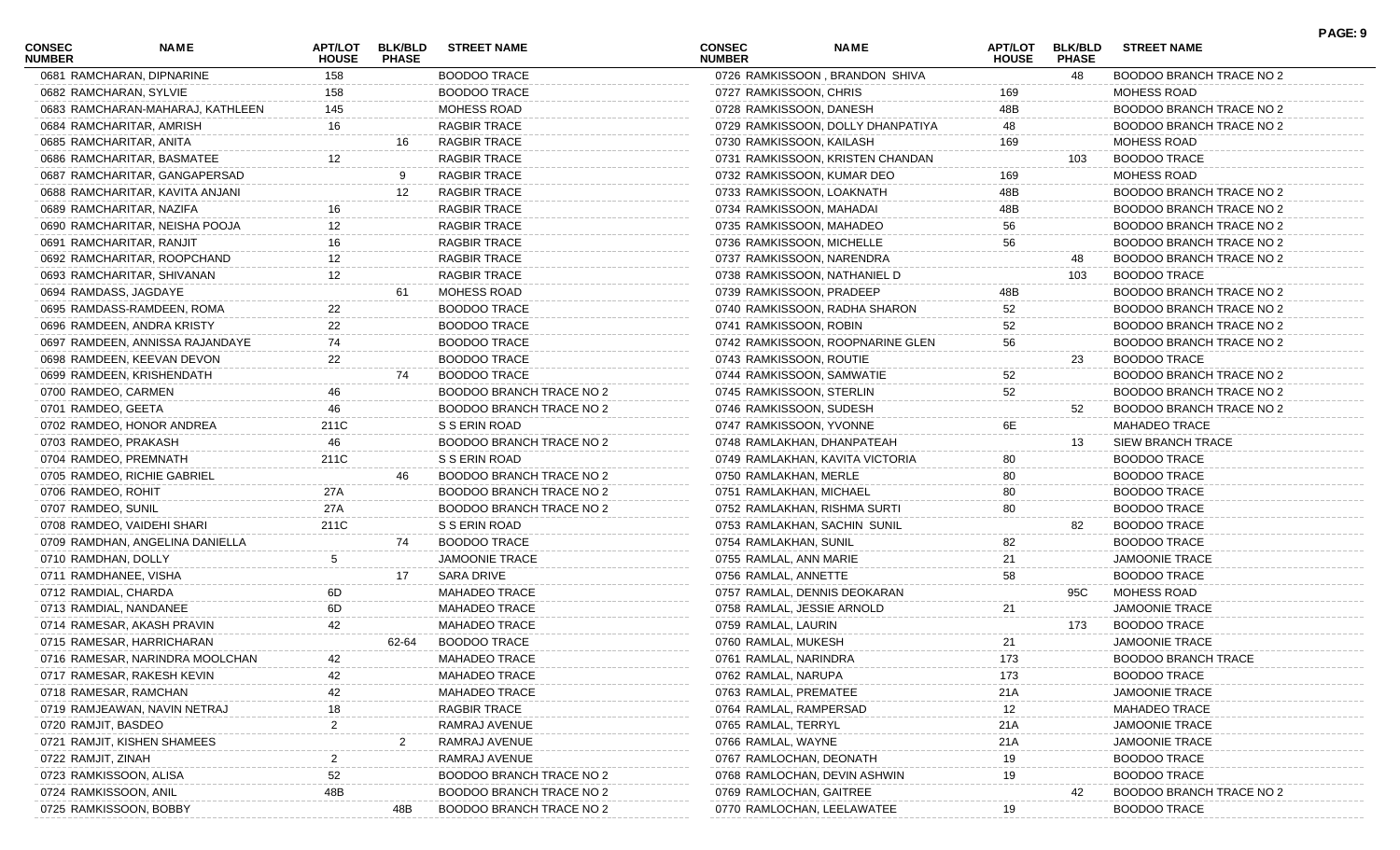| <b>CONSEC</b><br><b>NUMBER</b> | NAME                               | <b>APT/LOT</b><br><b>HOUSE</b> | <b>BLK/BLD</b><br><b>PHASE</b> | <b>STREET NAME</b>              | <b>CONSEC</b><br><b>NUMBER</b> | NAME                                  | <b>APT/LOT</b><br><b>HOUSE</b> | <b>BLK/BLD</b><br><b>PHASE</b> | <b>STREET NAME</b>              | <b>PAGE: 10</b> |
|--------------------------------|------------------------------------|--------------------------------|--------------------------------|---------------------------------|--------------------------------|---------------------------------------|--------------------------------|--------------------------------|---------------------------------|-----------------|
|                                | 0771 RAMLOCHAN, RODNEY RENATO      |                                | 11A                            | SARA DRIVE                      | 0816 RAMNATH, STEFFON          |                                       |                                | 1A                             | SIEW BRANCH TRACE               |                 |
|                                | 0772 RAMLOGAN, RAMDAYE             | 1083                           |                                | S S ERIN ROAD                   |                                | 0817 RAMNATH, TEELUCKDHARRY           | 1A                             |                                | <b>SIEW BRANCH TRACE</b>        |                 |
| 0773 RAMLOGAN, RICKY           |                                    | 1083                           |                                | S S ERIN ROAD                   | 0818 RAMNATH, VINCENT RICHIE   |                                       |                                | 1A                             | <b>SIEW BRANCH TRACE</b>        |                 |
|                                | 0774 RAMLOGAN MANGROO, VICKY       |                                | LP6/1                          | <b>BOODOO BRANCH TRACE NO 1</b> | 0819 RAMOUTAR, AMBIKA AARTI    |                                       | 26                             |                                | BOODOO BRANCH TRACE NO 1        |                 |
|                                | 0775 RAMLOGAN-RAMSUMAIR, ANN MARIE | 23                             |                                | <b>BOODOO BRANCH TRACE NO 1</b> | 0820 RAMOUTAR, INDARJIT        |                                       | 26                             |                                | BOODOO BRANCH TRACE NO 1        |                 |
|                                | 0776 RAMNANAN, ARVIN SHIVA         | 133                            |                                | <b>BOODOO TRACE</b>             | 0821 RAMOUTAR, MAHADEO         |                                       | 151                            |                                | <b>MOHESS ROAD</b>              |                 |
|                                | 0777 RAMNANAN, CHANDRABHAN         | 59                             |                                | <b>BOODOO TRACE</b>             | 0822 RAMOUTAR, MAMIN           |                                       | 151                            |                                | MOHESS ROAD                     |                 |
| 0778 RAMNANAN, CINDY           |                                    | 63                             |                                | <b>BOODOO TRACE</b>             | 0823 RAMOUTAR, MOHINDRA        |                                       | 151                            |                                | <b>MOHESS ROAD</b>              |                 |
|                                | 0779 RAMNANAN, DEOCHAN             |                                | 14                             | <b>RAGBIR TRACE</b>             | 0824 RAMOUTAR, MYRNA           |                                       | 6A                             |                                | <b>MAHADEO TRACE</b>            |                 |
| 0780 RAMNANAN, HARESH          |                                    | 59                             |                                | <b>BOODOO TRACE</b>             | 0825 RAMOUTAR, PREMATEY        |                                       | 26                             |                                | <b>BOODOO BRANCH TRACE NO 1</b> |                 |
|                                | 0781 RAMNANAN, JAIKERAN            |                                | 63                             | <b>BOODOO TRACE</b>             | 0826 RAMOUTAR, RAMESH          |                                       | 151                            |                                | <b>MOHESS ROAD</b>              |                 |
|                                | 0782 RAMNANAN, KAREN KATHY ANN     | 59                             |                                | <b>BOODOO TRACE</b>             | 0827 RAMOUTAR, SHIVANAND       |                                       | 26                             |                                | BOODOO BRANCH TRACE NO 1        |                 |
|                                | 0783 RAMNANAN, PRAKASH             | 161                            |                                | <b>BOODOO TRACE</b>             | 0828 RAMOUTAR, VIDESH          |                                       | 151                            |                                | <b>MOHESS ROAD</b>              |                 |
| 0784 RAMNANAN, RAMRAJ          |                                    | 161                            |                                | <b>BOODOO TRACE</b>             |                                | 0829 RAMOUTAR-SEEMUNGAL, DEOHUTIE     |                                |                                | <b>BOODOO BRANCH TRACE NO 1</b> |                 |
|                                | 0785 RAMNANAN, RENNY PARAMNARINE   | 63                             |                                | <b>BOODOO TRACE</b>             | 0830 RAMPATH, TEELUCKRAM       |                                       |                                | 123                            | MOHESS ROAD                     |                 |
| 0786 RAMNANAN, SHAKILA         |                                    |                                | 63                             | <b>BOODOO TRACE</b>             | 0831 RAMPAUL, ALLAN BIRLA      |                                       | 69                             |                                | <b>MOHESS ROAD</b>              |                 |
|                                | 0787 RAMNANAN, SHANIA SHENEL       | 59                             |                                | <b>BOODOO TRACE</b>             | 0832 RAMPAUL, CARL             |                                       | 15                             |                                | <b>MOHESS ROAD</b>              |                 |
| 0788 RAMNANAN, SHIRLEY         |                                    | 133                            |                                | <b>BOODOO TRACE</b>             | 0833 RAMPAUL, CHRISSIE LEAH    |                                       | 69                             |                                | <b>MOHESS ROAD</b>              |                 |
|                                | 0789 RAMNANAN, SUMARIA             | 59                             |                                | <b>BOODOO TRACE</b>             |                                | 0834 RAMPAUL, CHRISTIANA RACHAEL      | 69                             |                                | <b>MOHESS ROAD</b>              |                 |
|                                | 0790 RAMNANAN SEECHARAN, NISHA     | 59                             |                                | <b>BOODOO TRACE</b>             | 0835 RAMPAUL, STACY ALANA      |                                       | 69                             |                                | <b>MOHESS ROAD</b>              |                 |
|                                | 0791 RAMNARINE, ANDRE UDESH        | 82                             |                                | BOODOO BRANCH TRACE NO 3        |                                | 0836 RAMPERSAD, ARIANNA ABIGAIL       |                                | 73                             | <b>BOODOO BRANCH TRACE NO 1</b> |                 |
|                                | 0792 RAMNARINE, GANESH             |                                | 33                             | <b>JAMOONIE TRACE</b>           | 0837 RAMPERSAD, BALRAJ         |                                       | 73                             |                                | <b>BOODOO BRANCH TRACE NO 1</b> |                 |
|                                | 0793 RAMNARINE, GANGADAYE          | 33                             |                                | <b>JAMOONIE TRACE</b>           | 0838 RAMPERSAD, CAMLA          |                                       | 73                             |                                | BOODOO BRANCH TRACE NO 1        |                 |
|                                | 0794 RAMNARINE, HARRY RAMDEO       | 1095                           |                                | S S ERIN ROAD                   | 0839 RAMPERSAD, CHANARDAI      |                                       | 71                             |                                | <b>BOODOO TRACE</b>             |                 |
|                                | 0795 RAMNARINE, KRISHENDEO         |                                |                                | MAHADEO TRACE                   | 0840 RAMPERSAD, MEENA          |                                       | 12                             |                                | <b>MAHADEO TRACE</b>            |                 |
|                                | 0796 RAMNARINE, LATCHMIPERSAD      | 76                             |                                | BOODOO BRANCH TRACE NO 3        | 0841 RAMPERSAD, PARBATI        |                                       | 75                             |                                | <b>BOODOO TRACE</b>             |                 |
|                                | 0797 RAMNARINE, MOKESH             | 33                             |                                | <b>JAMOONIE TRACE</b>           | 0842 RAMPERSAD, SALISHA        |                                       |                                | 135                            | MOHESS ROAD                     |                 |
| 0798 RAMNARINE, RISHI          |                                    | 33                             |                                | <b>JAMOONIE TRACE</b>           |                                | 0843 RAMPERSAD GANGA PERSAD, R        | 51                             |                                | <b>RAGBIR TRACE</b>             |                 |
|                                | 0799 RAMNARINE, SEEROMANIE RAMDAYE | 1095                           |                                | S S ERIN ROAD                   |                                | 0844 RAMPERSAD-MAHABIR, INDRANI NISHA |                                | 26A                            | <b>BOODOO TRACE</b>             |                 |
|                                | 0800 RAMNARINE, TULSIE KEVIN       |                                | 76                             | BOODOO BRANCH TRACE NO 3        | 0845 RAMPHAL, RAMDEO           |                                       | 77                             |                                | <b>MOHESS ROAD</b>              |                 |
|                                | 0801 RAMNARINE, URVASHI HARRY      | 1095                           |                                | S S ERIN ROAD                   | 0846 RAMPHAL, RAMNARINE        |                                       | 139                            |                                | <b>MOHESS ROAD</b>              |                 |
|                                | 0802 RAMNARINE SINGH, DAVINDRA     |                                | 7A                             | MOHESS ROAD                     | 0847 RAMPHAL, RIA SUNITA       |                                       |                                | 77                             | <b>MOHESS ROAD</b>              |                 |
|                                | 0803 RAMNARINE SINGH, ELSIE        | 9A                             |                                | MOHESS ROAD                     | 0848 RAMPHAL, RIANA NANDITA    |                                       |                                | 77                             | MOHESS ROAD                     |                 |
|                                | 0804 RAMNARINE SINGH, ERROL        | 7A                             |                                | MOHESS ROAD                     | 0849 RAMPHAL, SUMINTRA         |                                       | 139                            |                                | <b>MOHESS ROAD</b>              |                 |
|                                | 0805 RAMNARINE SINGH, RAJDAYE      |                                | 7A                             | MOHESS ROAD                     | 0850 RAMRATTAN, KALOWTIE       |                                       | 84                             |                                | <b>BOODOO TRACE</b>             |                 |
|                                | 0806 RAMNARINE SINGH, RAJENDRA     |                                |                                | MOHESS ROAD                     | 0851 RAMRATTAN, KAVITA         |                                       | 45                             |                                | BOODOO BRANCH TRACE NO 2        |                 |
|                                | 0807 RAMNARINE SINGH, RICKY        |                                | 7A                             | MOHESS ROAD                     | 0852 RAMRATTAN, KUMAR KEVIN    |                                       |                                | 84                             | <b>BOODOO TRACE</b>             |                 |
|                                | 0808 RAMNARINE SINGH, VENITA       |                                | LP 51-5                        | MOHESS ROAD                     |                                | 0853 RAMRATTAN, MOHINDRANATH          | 84                             |                                | <b>BOODOO TRACE</b>             |                 |
|                                | 0809 RAMNARINE-SOOKHOO, INGRID     |                                | 20                             | BOODOO BRANCH TRACE NO          | 0854 RAMRATTAN, RADHA          |                                       |                                | 45                             | <b>BOODOO BRANCH TRACE NO 2</b> |                 |
|                                | 0810 RAMNARINESINGH, DAVAN KUMAR   | LP51                           |                                | MOHESS ROAD                     | 0855 RAMRATTAN, RAMESH         |                                       | 45                             |                                | BOODOO BRANCH TRACE NO 2        |                 |
|                                | 0811 RAMNARINESINGH, NIRAMALA D    | 7A                             |                                | MOHESS ROAD                     | 0856 RAMRATTAN, SAMANTHA       |                                       | 84                             |                                | <b>BOODOO TRACE</b>             |                 |
|                                | 0812 RAMNATH, ALICIA AARTI         |                                | 1A                             | SIEW BRANCH TRACE               | 0857 RAMRATTAN, YUDHISTHIR     |                                       | 84                             |                                | <b>BOODOO TRACE</b>             |                 |
| 0813 RAMNATH, NITRA            |                                    |                                |                                | BOODOO BRANCH TRACE NO 3        | 0858 RAMROOP, ANDY             |                                       | 163                            |                                | S S ERIN ROAD                   |                 |
| 0814 RAMNATH, REON             |                                    | 1A                             |                                | SIEW BRANCH TRACE               | 0859 RAMROOP, CHRISTINE        |                                       | 203B                           |                                | S S ERIN ROAD                   |                 |
|                                | 0815 RAMNATH, SEEPERSAD            | 1A                             |                                | BOODOO BRANCH TRACE NO 3        | 0860 RAMROOP, DEVANAND         |                                       | 56                             |                                | <b>BOODOO TRACE</b>             |                 |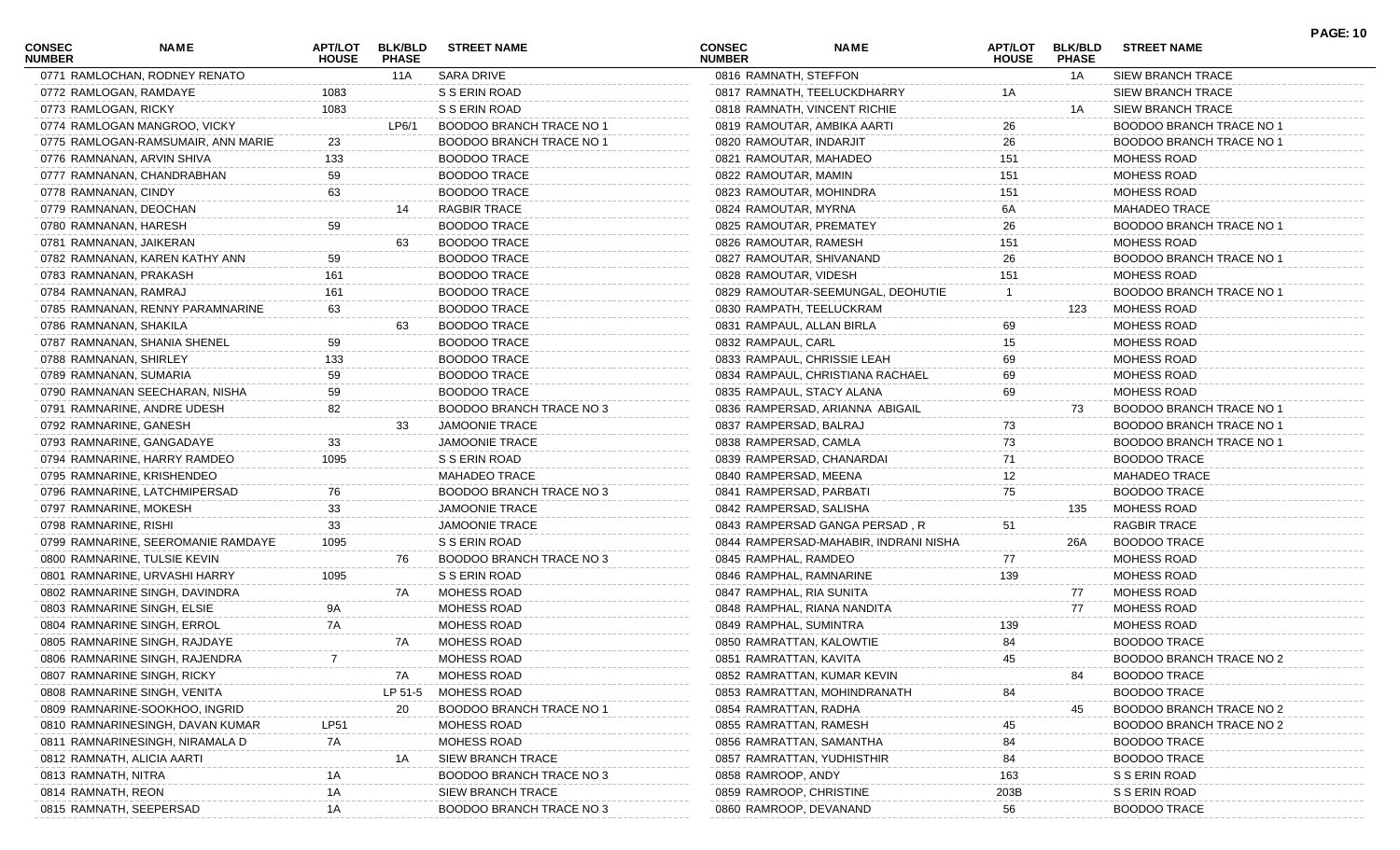| CONSEC<br><b>NUMBER</b> | <b>NAME</b>                         | APT/LOT<br><b>HOUSE</b> | <b>BLK/BLD</b><br><b>PHASE</b> | <b>STREET NAME</b>   | <b>CONSEC</b><br><b>NUMBER</b> | <b>NAME</b>                           | <b>APT/LOT</b><br><b>HOUSE</b> | <b>BLK/BLD</b><br><b>PHASE</b> | <b>STREET NAME</b>              |
|-------------------------|-------------------------------------|-------------------------|--------------------------------|----------------------|--------------------------------|---------------------------------------|--------------------------------|--------------------------------|---------------------------------|
| 0861 RAMROOP, INDRANI   |                                     |                         | 42                             | <b>MAHADEO TRACE</b> |                                | 0906 RAMSOOK, LATCHMEPERSAD           | 1109                           |                                | S S ERIN ROAD                   |
|                         | 0862 RAMROOP, JOE PARTAP            | 163                     |                                | S S ERIN ROAD        | 0907 RAMSOOK, LAXHMIE          |                                       | 1109                           |                                | S S ERIN ROAD                   |
|                         | 0863 RAMROOP, JUSTIN MANCHAN        | 56                      |                                | <b>BOODOO TRACE</b>  |                                | 0908 RAMSOOK, LEON LESTER             | 1109                           |                                | S S ERIN ROAD                   |
|                         | 0864 RAMROOP, KALAWATIEE            | 45                      |                                | <b>RAGBIR TRACE</b>  | 0909 RAMSOOK, RADICA           |                                       | 1109                           |                                | S S ERIN ROAD                   |
|                         | 0865 RAMROOP, LUTCHMIE PERSAD       | 195                     |                                | S S ERIN ROAD        |                                | 0910 RAMSOOK, RICHARD NICHOLI         | 1109                           |                                | S S ERIN ROAD                   |
| 0866 RAMROOP, MARY      |                                     | 36                      |                                | <b>MAHADEO TRACE</b> | 0911 RAMSOOK, RYAN             |                                       | 1109                           |                                | S S ERIN ROAD                   |
|                         | 0867 RAMROOP, PARMANAND             | 45                      |                                | <b>RAGBIR TRACE</b>  |                                | 0912 RAMSOOK, SHELDON RANDY           | 1109                           |                                | S S ERIN ROAD                   |
| 0868 RAMROOP, RAJESH    |                                     |                         |                                | <b>RAGBIR TRACE</b>  | 0913 RAMSOOK, TRICIA           |                                       | 1109                           |                                | S S ERIN ROAD                   |
| 0869 RAMROOP, RAJO      |                                     | 56                      |                                | <b>BOODOO TRACE</b>  |                                | 0914 RAMSOOK-PATRICK, KAVITA DHAMATEE | 21                             |                                | MOHESS ROAD                     |
| 0870 RAMROOP, RALPHEY   |                                     |                         |                                | <b>RAGBIR TRACE</b>  |                                | 0915 RAMSUMAIR, BRADLEY ADRIAN        | 21                             |                                | BOODOO BRANCH TRACE NO 1        |
| 0871 RAMROOP, RANDY     |                                     | 36                      |                                | <b>MAHADEO TRACE</b> |                                | 0916 RAMSUMAIR, BRENDON ANIRUDE       |                                | 21                             | BOODOO BRANCH TRACE NO 1        |
|                         | 0872 RAMROOP, SATEE BRENDA          | 56                      |                                | <b>BOODOO TRACE</b>  | 0917 RAMSUMAIR, DAVID          |                                       | 205                            |                                | S S ERIN ROAD                   |
|                         | 0873 RAMROOP, SATYAN MANOHAR        |                         | 56                             | <b>BOODOO TRACE</b>  | 0918 RAMSUMAIR, ISAAC          |                                       |                                | 23                             | BOODOO BRANCH TRACE NO 1        |
|                         | 0874 RAMROOP, SAVITREE              | 56                      |                                | <b>BOODOO TRACE</b>  | 0919 RAMSUMAIR, JASON          |                                       | 23                             |                                | BOODOO BRANCH TRACE NO 1        |
|                         | 0875 RAMSAHAI, KENNETH DHANRAJ      | 1113                    |                                | S S ERIN ROAD        |                                | 0920 RAMSUMAIR, RAMDASSY              | 23                             |                                | <b>BOODOO BRANCH TRACE NO 1</b> |
|                         | 0876 RAMSAMOOJ, CLEAVON DEODATH     |                         | 24                             | <b>MAHADEO TRACE</b> |                                | 0921 RASOOL, AKEEL SAABIR             |                                | 10                             | <b>KRISTEN AVENUE</b>           |
|                         | 0877 RAMSAMOOJ, DENISE ALLISON      | 24                      |                                | <b>MAHADEO TRACE</b> | 0922 RASOOL, AMRAL             |                                       |                                | 10                             | <b>KRISTEN AVENUE</b>           |
|                         | 0878 RAMSAMOOJ, HECTOR              | 24                      |                                | <b>MAHADEO TRACE</b> | 0923 RASOOL, FARISHA           |                                       | 129B                           |                                | MOHESS ROAD                     |
|                         | 0879 RAMSAMOOJ, HESTON              | 24                      |                                | <b>MAHADEO TRACE</b> |                                | 0924 RATTANLAL, BISSOONDATH           |                                | 6                              | BOODOO BRANCH TRACE NO 1        |
| 0880 RAMSAMOOJ, IVAN    |                                     | 24                      |                                | <b>MAHADEO TRACE</b> | 0925 RATTANLAL, MARY           |                                       | 49                             |                                | <b>BOODOO BRANCH TRACE NO 2</b> |
| 0881 RAMSAMOOJ, JEMMA   |                                     | 24                      |                                | <b>MAHADEO TRACE</b> |                                | 0926 RATTANLAL, RAMCHALITAR           |                                |                                | <b>BOODOO BRANCH TRACE NO 2</b> |
| 0882 RAMSAMOOJ, NISHA   |                                     |                         | 158A                           | <b>BOODOO TRACE</b>  |                                | 0927 RATTANLAL, RAVEENA RAMONA        | 6                              |                                | <b>BOODOO BRANCH TRACE NO 1</b> |
|                         | 0883 RAMSAMOOJ, SHORBA              | 24                      |                                | <b>MAHADEO TRACE</b> |                                | 0928 RATTANLAL, SUKWARIA              | 6                              |                                | BOODOO BRANCH TRACE NO 1        |
|                         | 0884 RAMSAMOOJ, VICTOR STEFON       |                         | 24                             | MAHADEO TRACE        |                                | 0929 ROOPCHAND, MANIRAM               | 60                             |                                | <b>BOODOO TRACE</b>             |
|                         | 0885 RAMSARAN, BOODNARINE           |                         | 14A                            | <b>BOODOO TRACE</b>  | 0930 ROOPCHAND, ROSHAN         |                                       | 60                             |                                | <b>BOODOO TRACE</b>             |
|                         | 0886 RAMSARAN, DEODATH              |                         | 27                             | <b>RAGBIR TRACE</b>  | 0931 ROOPCHAND, SANJAY         |                                       | 60                             |                                | <b>BOODOO TRACE</b>             |
|                         | 0887 RAMSARAN, DHANPAUL             | 14                      |                                | <b>BOODOO TRACE</b>  |                                | 0932 ROOPCHAND, SHERRY-ANN            | 60                             |                                | <b>BOODOO TRACE</b>             |
| 0888 RAMSARAN, DIANE    |                                     |                         |                                | <b>BOODOO TRACE</b>  | 0933 ROOPCHAND, VISHAL         |                                       | 60                             |                                | <b>BOODOO TRACE</b>             |
|                         | 0889 RAMSARAN, RAMNARINE            |                         |                                | <b>BOODOO TRACE</b>  | 0934 ROOPLAL, ASHA             |                                       |                                | 68                             | <b>BOODOO TRACE</b>             |
|                         | 0890 RAMSARAN, RAWTEE DAVIE         |                         |                                | <b>BOODOO TRACE</b>  | 0935 ROOPLAL, CHAITNATH        |                                       | 68                             |                                | <b>BOODOO TRACE</b>             |
|                         | 0891 RAMSARAN, RAYMOND              |                         | 6                              | <b>BOODOO TRACE</b>  | 0936 ROOPLAL, DEONARINE        |                                       |                                | 33                             | BOODOO BRANCH TRACE NO 2        |
|                         | 0892 RAMSARAN, RICHARD              |                         | -6                             | <b>BOODOO TRACE</b>  |                                | 0937 ROOPLAL, KESHAN KADAR            |                                | 68                             | <b>BOODOO TRACE</b>             |
| 0893 RAMSARAN, TEESHA   |                                     |                         | 14                             | <b>BOODOO TRACE</b>  |                                | 0938 ROOPLAL, LEELAWATEE              | 68                             |                                | <b>BOODOO TRACE</b>             |
|                         | 0894 RAMSARAN-SEUNATH, CINDY        | 5.                      |                                | <b>BOODOO TRACE</b>  | 0939 ROOPLAL, RAKESH           |                                       | 68                             |                                | <b>BOODOO TRACE</b>             |
|                         | 0895 RAMSAROOP, DUNAWATEE           | LP23/1                  |                                | <b>SIEW TRACE</b>    | 0940 ROOPLAL, VEDESH           |                                       |                                | 68                             | <b>BOODOO TRACE</b>             |
|                         | 0896 RAMSARRAN, SOOKDEO             | 1073                    |                                | S S ERIN ROAD        | 0941 SAHADEO, MOREENE          |                                       |                                |                                | MOHESS ROAD                     |
|                         | 0897 RAMSAWACK-BHAGWANSINGH, SUNITA | 125                     |                                | <b>MOHESS ROAD</b>   | 0942 SAHADEO, RAMRAJ           |                                       |                                | 15A                            | <b>BOODOO BRANCH TRACE</b>      |
| 0898 RAMSINGH, PATSY    |                                     |                         | 17                             | <b>MOHESS ROAD</b>   | 0943 SAHADEO, REBECCA          |                                       | 15A                            |                                | BOODOO BRANCH TRACE NO 2        |
|                         | 0899 RAMSOOK, ANDY VISHEAN          | 1109                    |                                | S S ERIN ROAD        | 0944 SAHADEO, SUCHITRA         |                                       |                                | 15A                            | BOODOO BRANCH TRACE NO 2        |
|                         | 0900 RAMSOOK, ANN DEVIKA            | 1113                    |                                | S S ERIN ROAD        |                                | 0945 SAHADEO-SOOKHOO, RIA             |                                | 101                            | <b>BOODOO TRACE</b>             |
|                         | 0901 RAMSOOK, CRISENDATH            | 1109                    |                                | S S ERIN ROAD        | 0946 SAMAROO, AMRITA           |                                       |                                | 9                              | BOODOO BRANCH TRACE NO 1        |
|                         | 0902 RAMSOOK, DOODNATH              | 1109                    |                                | S S ERIN ROAD        | 0947 SAMAROO, LALCHAN          |                                       |                                | 9                              | BOODOO BRANCH TRACE NO 1        |
|                         | 0903 RAMSOOK, GARVIN ANAND          |                         | 1109                           | S S ERIN ROAD        | 0948 SAMAROO, ROGER            |                                       |                                | 9                              | <b>BOODOO BRANCH TRACE NO 1</b> |
|                         | 0904 RAMSOOK, GIRDHARRY KHEDARI     | 1113                    |                                | S S ERIN ROAD        | 0949 SAMAROO, ROODAL           |                                       |                                |                                | BOODOO BRANCH TRACE NO 1        |
| 0905 RAMSOOK, KATIE     |                                     |                         |                                | 1113 SSERIN ROAD     | 0950 SAMAROO, SATYAM           |                                       |                                |                                | BOODOO BRANCH TRACE NO 1        |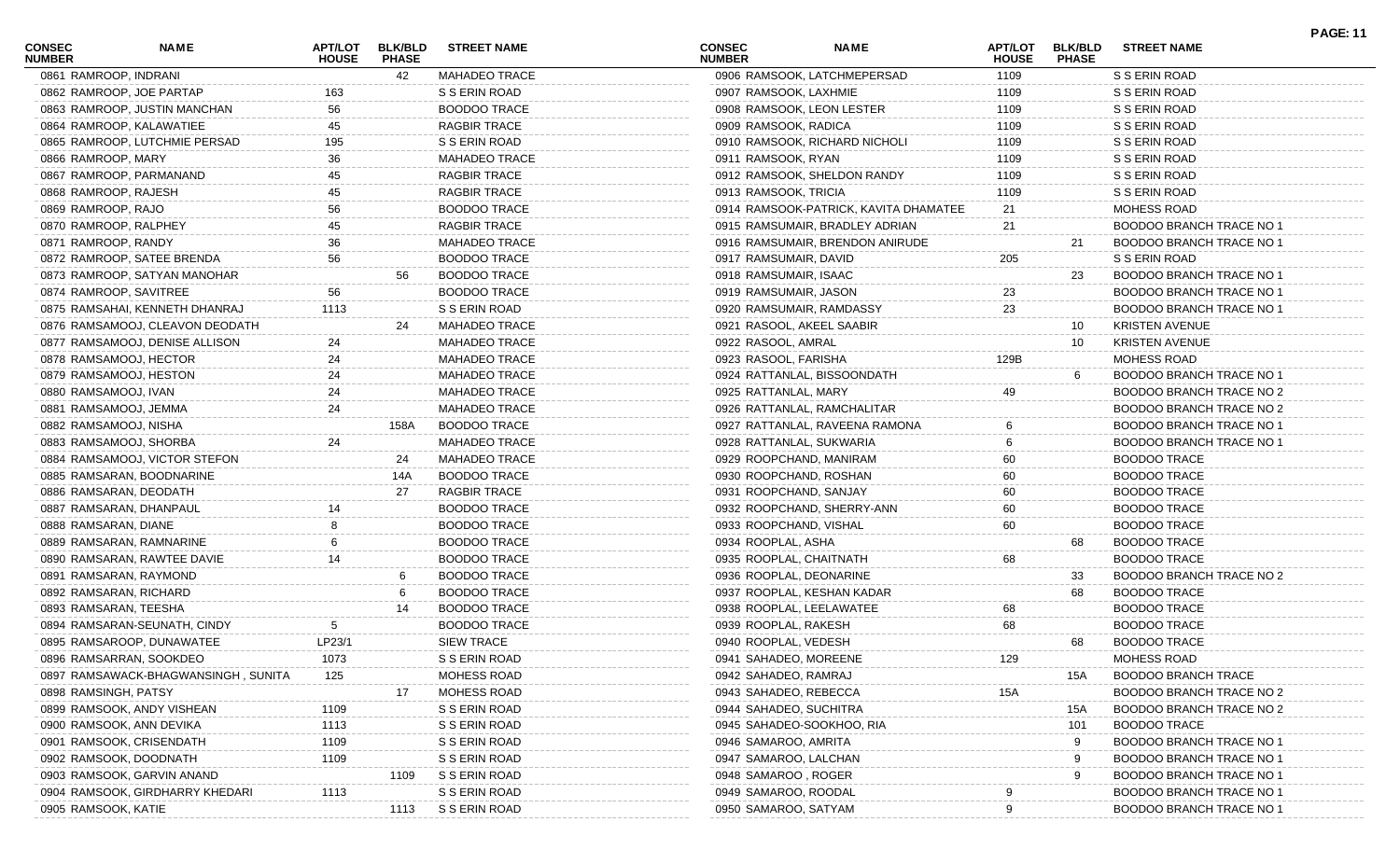| <b>CONSEC</b><br><b>NUMBER</b> | <b>NAME</b>                          | APT/LOT<br><b>HOUSE</b> | <b>BLK/BLD</b><br><b>PHASE</b> | <b>STREET NAME</b>              | <b>CONSEC</b><br><b>NUMBER</b> | <b>NAME</b>                      | <b>APT/LOT</b><br><b>HOUSE</b> | <b>BLK/BLD</b><br><b>PHASE</b> | <b>STREET NAME</b>              |  |
|--------------------------------|--------------------------------------|-------------------------|--------------------------------|---------------------------------|--------------------------------|----------------------------------|--------------------------------|--------------------------------|---------------------------------|--|
|                                | 0951 SAMAROO, SEETA                  |                         | 9                              | <b>BOODOO BRANCH TRACE NO 1</b> |                                | 0996 SEEGOBIN-RAMSOOK, DEVIKA    | 1109E                          |                                | S S ERIN ROAD                   |  |
|                                | 0952 SAMAROO-PERSAD, VINDRA          | 132-134                 |                                | <b>BOODOO TRACE</b>             |                                | 0997 SEEJATTAN, BRIAN AMAR       | 1105                           |                                | S S ERIN ROAD                   |  |
| 0953 SAMLAL, CHITRA            |                                      | 25                      |                                | BOODOO BRANCH TRACE NO 3        |                                | 0998 SEEJATTAN, HARBANCE         | 1105                           |                                | S S ERIN ROAD                   |  |
|                                | 0954 SAMLAL, CRYSTAL                 |                         |                                | <b>BOODOO TRACE</b>             |                                | 0999 SEEJATTAN, JUSTIN KRISHNA   | 1105                           |                                | S S ERIN ROAD                   |  |
| 0955 SAMLAL, DORINA            |                                      |                         | 25                             | <b>SIEW BRANCH TRACE</b>        | 1000 SEEJATTAN, LYNDRA         |                                  | 211B                           |                                | S S ERIN ROAD                   |  |
| 0956 SAMLAL, KEVIN             |                                      |                         |                                | <b>BOODOO TRACE</b>             | 1001 SEEJATTAN, VIDYA          |                                  | 1105                           |                                | S S ERIN ROAD                   |  |
|                                | 0957 SAMLAL, SURENDRA                | 25                      |                                | <b>SIEW BRANCH TRACE</b>        | 1002 SEELAL, BOODRAM           |                                  | 97                             |                                | MOHESS ROAD                     |  |
| 0958 SAMLAL, VERA              |                                      |                         |                                | BOODOO BRANCH TRACE NO 3        |                                | 1003 SEELAL, MICHEAL MAHINDRA    |                                | 97                             | MOHESS ROAD                     |  |
|                                | 0959 SAMLAL, VINOOD LEROY            | 25                      |                                | BOODOO BRANCH TRACE NO 3        |                                | 1004 SEELAL, TABITHA LEAH        |                                | 97                             | MOHESS ROAD                     |  |
|                                | 0960 SAMNARINE SINGH, SUNIL          |                         | 34B                            | <b>BOODOO BRANCH TRACE NO 1</b> |                                | 1005 SEEMUNGAL, ANN MARIE        | 73                             |                                | <b>BOODOO TRACE</b>             |  |
|                                | 0961 SAMUEL-KHAN, JENNIFER HARDAI    | 42-44                   |                                | <b>BOODOO TRACE</b>             |                                | 1006 SEEMUNGAL, DEODATH          | 73                             |                                | <b>BOODOO TRACE</b>             |  |
|                                | 0962 SANATHAN, MINTRA                |                         | 23                             | <b>MOHESS ROAD</b>              |                                | 1007 SEEMUNGAL, ESHWAR DILLON    |                                |                                | <b>BOODOO BRANCH TRACE NO 1</b> |  |
|                                | 0963 SANATHAN, NAVIN                 | 23                      |                                | MOHESS ROAD                     |                                | 1008 SEEMUNGAL, LOOKNATH         |                                |                                | BOODOO BRANCH TRACE NO 1        |  |
|                                | 0964 SANATHAN, PREMNATH              | 23                      |                                | MOHESS ROAD                     |                                | 1009 SEEMUNGAL, NICHOLAS         |                                | 73                             | <b>BOODOO TRACE</b>             |  |
|                                | 0965 SANKAR, AMRITA CHRISTINE        | 83                      |                                | <b>MOHESS ROAD</b>              |                                | 1010 SEEMUNGAL, PHOOLBASSIA      |                                |                                | <b>BOODOO BRANCH TRACE NO 1</b> |  |
|                                | 0966 SANKAR, ANASHA                  | 83                      |                                | MOHESS ROAD                     |                                | 1011 SEEMUNGAL, RAJINDRA         |                                |                                | <b>BOODOO BRANCH TRACE NO 1</b> |  |
|                                | 0967 SANKAR, BRAD-LEE RISHI          |                         | 85                             | MOHESS ROAD                     |                                | 1012 SEEMUNGAL, ROOPCHAN         | 73                             |                                | <b>BOODOO BRANCH TRACE NO 1</b> |  |
| 0968 SANKAR, DEVICA            |                                      | 83                      |                                | MOHESS ROAD                     |                                | 1013 SEEMUNGAL, TIFFANY KRYSTAL  | 73                             |                                | <b>BOODOO TRACE</b>             |  |
| 0969 SANKAR, ELVIS             |                                      | 118                     |                                | <b>BOODOO TRACE</b>             |                                | 1014 SEEMUNGAL-RAMNANAN, SUMATEE |                                | 59                             | <b>BOODOO TRACE</b>             |  |
| 0970 SANKAR, JANET             |                                      | 118                     |                                | <b>BOODOO TRACE</b>             |                                | 1015 SEENATH, HAIMWANT           | 16                             |                                | BOODOO BRANCH TRACE NO 3        |  |
|                                | 0971 SANKAR, MAHARANI                | 85                      |                                | MOHESS ROAD                     |                                | 1016 SEEPERSAD, SOOKDEO          | 6C                             |                                | <b>MAHADEO TRACE</b>            |  |
| 0972 SANKAR, RADICA            |                                      | 83                      |                                | MOHESS ROAD                     |                                | 1017 SEEPERSAD, SUNARDAYE        | 6C                             |                                | <b>MAHADEO TRACE</b>            |  |
|                                | 0973 SANKAR, RISHI DARREN            | 85                      |                                | MOHESS ROAD                     |                                | 1018 SEERAM, SHEILA SHUNIYA      | 21A                            |                                | <b>JAMOONIE TRACE</b>           |  |
|                                | 0974 SANKAR, SURAJ ADESH             |                         | $37 - 41$                      | <b>BOODOO TRACE</b>             |                                | 1019 SEUNATH, ADESH CHATTERPAUL  | 5                              |                                | <b>BOODOO TRACE</b>             |  |
|                                | 0975 SANKAR, VARINDRA                | 83                      |                                | <b>MOHESS ROAD</b>              |                                | 1020 SEUNATH, SIMMIE SIMRAN      |                                | 5                              | <b>BOODOO TRACE</b>             |  |
|                                | 0976 SANKAR, VAROON                  | 83                      |                                | <b>MOHESS ROAD</b>              | 1021 SEUNATH, VAANI            |                                  | 5                              |                                | <b>BOODOO TRACE</b>             |  |
|                                | 0977 SANKAR, VICTORIA ANAMEKA        | 83                      |                                | MOHESS ROAD                     | 1022 SEUNATH, VEEDA            |                                  |                                |                                | <b>BOODOO TRACE</b>             |  |
| 0978 SANKAR, VINODH            |                                      | 83                      |                                | MOHESS ROAD                     |                                | 1023 SEUNATH-SONNILAL, SHARDA    | 47                             |                                | <b>BOODOO BRANCH TRACE NO 2</b> |  |
|                                | 0979 SANKAR, VISHAL YOUDISTIR J      | 83                      |                                | MOHESS ROAD                     |                                | 1024 SEWDASS, LARRY DEORAJ       |                                | LOT30                          | <b>KRISTEN AVENUE</b>           |  |
|                                | 0980 SANKAR, YOUDISTIR               | 85                      |                                | MOHESS ROAD                     | 1025 SHAHEED, ALEEM            |                                  | 137                            |                                | <b>MOHESS ROAD</b>              |  |
|                                | 0981 SAWH, CHAMANLAL                 |                         |                                | <b>BOODOO TRACE</b>             | 1026 SHAHEED, JAINOOL          |                                  | 137                            |                                | <b>MOHESS ROAD</b>              |  |
|                                | 0982 SEEBARAN, VALMIKY JENNING BONNY | 1063                    |                                | S S ERIN ROAD                   |                                | 1027 SHAHEED, KAREN REDA         | 137                            |                                | <b>MOHESS ROAD</b>              |  |
|                                | 0983 SEEBARAN-BALGOBIN, SHIRLEY      |                         | 1079                           | S S ERIN ROAD                   | 1028 SHAHEED, MICHELLE         |                                  |                                | 137E                           | MOHESS ROAD                     |  |
|                                | 0984 SEECHARAN, KHEMRAJ SUNIL        |                         | 70                             | <b>BOODOO TRACE</b>             | 1029 SHAHEED, NEELA            |                                  | 137B                           |                                | MOHESS ROAD                     |  |
|                                | 0985 SEECHARAN, PATRICIA             | 1061                    |                                | S S ERIN ROAD                   | 1030 SHAHEED, NIAMATH          |                                  | 137                            |                                | MOHESS ROAD                     |  |
|                                | 0986 SEECHARAN, RAVI MARK            |                         | 1061                           | S S ERIN ROAD                   | 1031 SHAHEED, RASHEED          |                                  | 137 E                          |                                | MOHESS ROAD                     |  |
|                                | 0987 SEECHARAN, SAVITA CINTRA        |                         |                                | <b>BOODOO TRACE</b>             | 1032 SHAHEED, RAZIE            |                                  | 137                            |                                | MOHESS ROAD                     |  |
|                                | 0988 SEECHARAN, SHASTRI VINASH       |                         | 1061                           | S S ERIN ROAD                   | 1033 SHAHEED, SALEEM           |                                  | 137                            |                                | <b>MOHESS ROAD</b>              |  |
|                                | 0989 SEECHARAN, SUMATIE              | 70                      |                                | <b>BOODOO TRACE</b>             | 1034 SHAHEED, SAMEER           |                                  | 137                            |                                | MOHESS ROAD                     |  |
|                                | 0990 SEECHARAN, SUNITA DEVICA        |                         | 70                             | <b>BOODOO TRACE</b>             |                                | 1035 SHAHEED, STEFANIE MARIA     | 137D                           |                                | MOHESS ROAD                     |  |
|                                | 0991 SEECHARAN, UMADATH              | 1061                    |                                | S S ERIN ROAD                   |                                | 1036 SIDHOO RAMCHARITAR, VIDYA   | 9                              |                                | <b>RAGBIR TRACE</b>             |  |
|                                | 0992 SEECHARIE, JAGDESH RAVI         | 16                      |                                | <b>BOODOO BRANCH TRACE NO</b>   |                                | 1037 SIEUSAHAI-KHAN, SHARDA      | 42-44                          |                                | <b>BOODOO TRACE</b>             |  |
|                                | 0993 SEECHARIE, KALIPERSAD           | 16                      |                                | <b>BOODOO BRANCH TRACE NO 1</b> | 1038 SIEW, NIRMALLA            |                                  | 62-64                          |                                | <b>BOODOO TRACE</b>             |  |
|                                | 0994 SEECHARIE, RADHA                |                         |                                | <b>BOODOO BRANCH TRACE NO 1</b> |                                | 1039 SIEW-RAMESAR, INDIRA        | 62-64                          |                                | <b>BOODOO TRACE</b>             |  |
|                                | 0995 SEECHARIE, RUPDAYE              | 16                      |                                | <b>BOODOO BRANCH TRACE NO 1</b> | 1040 SIEWDASS, NATALIE         |                                  |                                | LOT8                           | <b>RAGBIR TRACE</b>             |  |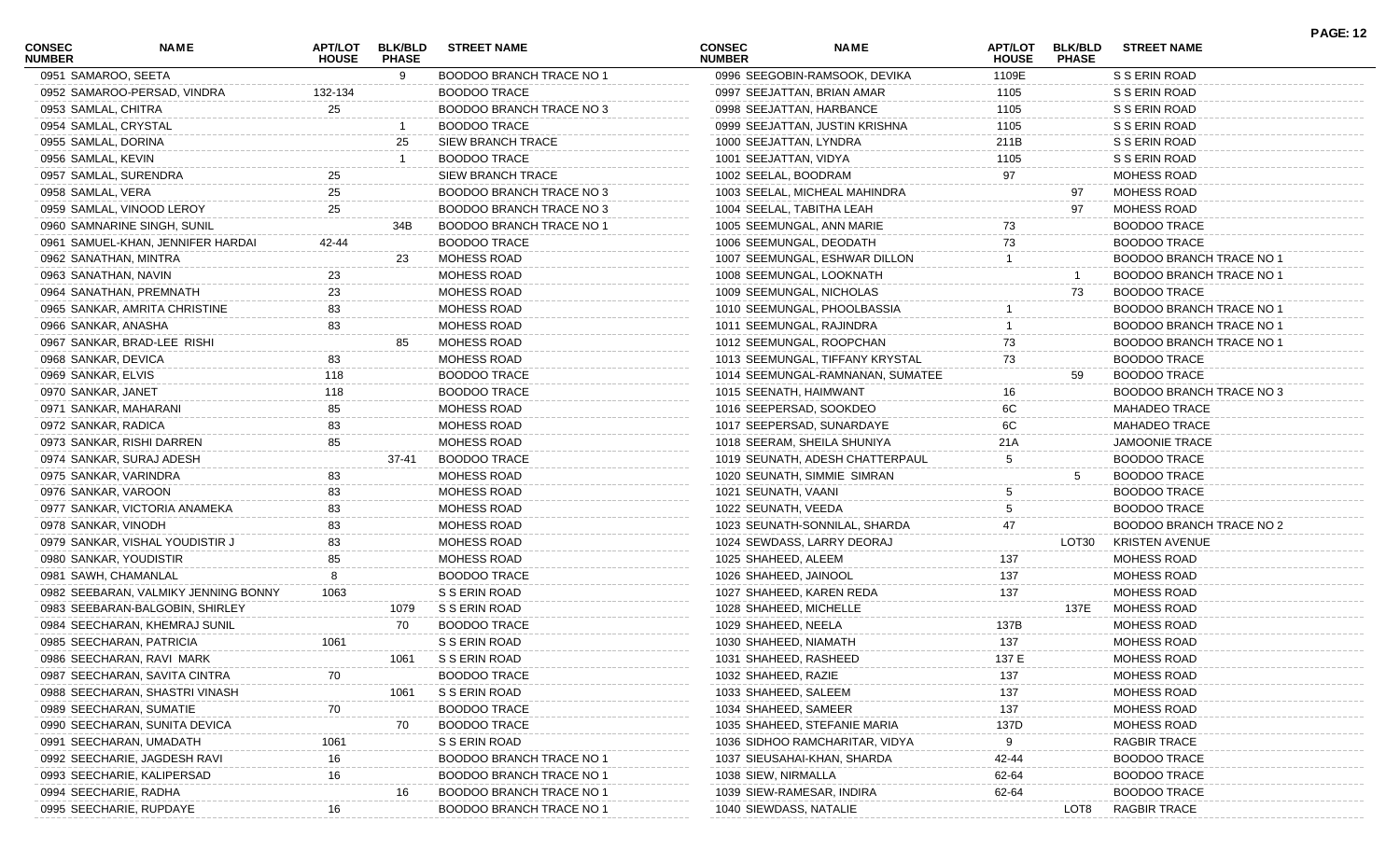| <b>CONSEC</b><br><b>NUMBER</b> | NAME                               | APT/LOT<br><b>HOUSE</b> | <b>BLK/BLD</b><br><b>PHASE</b> | <b>STREET NAME</b>       | <b>CONSEC</b><br><b>NUMBER</b> | <b>NAME</b>                        | <b>APT/LOT</b><br><b>HOUSE</b> | <b>BLK/BLD</b><br><b>PHASE</b> | <b>STREET NAME</b>       | <b>PAGE: 13</b> |
|--------------------------------|------------------------------------|-------------------------|--------------------------------|--------------------------|--------------------------------|------------------------------------|--------------------------------|--------------------------------|--------------------------|-----------------|
| 1041 SIMMONS, ALAN             |                                    | LP23/1                  |                                | <b>SIEW TRACE</b>        | 1086 SONNYLAL, SAVITA          |                                    |                                | 76                             | <b>BOODOO TRACE</b>      |                 |
| 1042 SINANAN, ROHAN            |                                    |                         | 10                             | RAMRAJ AVENUE            | 1087 SOODAMA, RADHA            |                                    |                                | 70                             | <b>BOODOO TRACE</b>      |                 |
| 1043 SINANAN, SABRINA          |                                    |                         |                                | RAMRAJ AVENUE            | 1088 SOODEEN, KALAUTIE         |                                    | 55                             |                                | <b>MOHESS ROAD</b>       |                 |
|                                | 1044 SINANAN, SAMANTHA STEPHANIE   | 10                      |                                | RAMRAJ AVENUE            |                                | 1089 SOODEEN, RAVENDRA KARAN       | 55                             |                                | <b>MOHESS ROAD</b>       |                 |
| 1045 SINANAN, SEELENA          |                                    |                         | 10                             | RAMRAJ AVENUE            | 1090 SOODEEN, RYAN             |                                    | 55                             |                                | MOHESS ROAD              |                 |
|                                | 1046 SINGH, ADRIAN ALLAN           |                         |                                | S S ERIN ROAD            | 1091 SOODEEN, SETAY            |                                    | 6                              |                                | RAMRAJ AVENUE            |                 |
|                                | 1047 SINGH, ALICIA SHARON          |                         | 26                             | <b>BOODOO TRACE</b>      | 1092 SOODEEN, VISHAN           |                                    |                                | 62-64                          | <b>BOODOO TRACE</b>      |                 |
| 1048 SINGH, AMRIT              |                                    | 67                      |                                | MOHESS ROAD              | 1093 SOOGRIM, CHANARDAYE       |                                    | 80                             |                                | <b>BOODOO TRACE</b>      |                 |
|                                | 1049 SINGH, ANANDA GIVYA ELLA      | 46                      |                                | <b>BOODOO TRACE</b>      | 1094 SOOKBIR, ABLACK           |                                    | 72                             |                                | <b>BOODOO TRACE</b>      |                 |
| 1050 SINGH, ANDERSON           |                                    |                         | 1077                           | S S ERIN ROAD            | 1095 SOOKBIR, CHANARBALLY      |                                    | 72                             |                                | <b>BOODOO TRACE</b>      |                 |
| 1051 SINGH, ANDY               |                                    | 1077                    |                                | S S ERIN ROAD            |                                | 1096 SOOKBIR, CHRIS RICARDO P      |                                | 99                             | <b>BOODOO TRACE</b>      |                 |
| 1052 SINGH, ANIARUDRA          |                                    | 67                      |                                | MOHESS ROAD              | 1097 SOOKBIR, DHANRAGEE        |                                    | 72                             |                                | <b>BOODOO TRACE</b>      |                 |
|                                | 1053 SINGH, ARIANNE GENEVA ELLA    | 48                      |                                | <b>BOODOO TRACE</b>      |                                | 1098 SOOKBIR, GREG SHELDON KAILASH |                                | 74                             | <b>BOODOO TRACE</b>      |                 |
|                                | 1054 SINGH, ARIELL GISELLE ELLA    | 48                      |                                | <b>BOODOO TRACE</b>      | 1099 SOOKBIR, LILAWATIE        |                                    | 72                             |                                | <b>BOODOO TRACE</b>      |                 |
|                                | 1055 SINGH, AZARIA CELENE          | APT B                   | LOT 31                         | <b>KRISTEN AVENUE</b>    | 1100 SOOKBIR, LINDA            |                                    | 74                             |                                | <b>BOODOO TRACE</b>      |                 |
|                                | 1056 SINGH, BHAGWANDAYE            | 67                      |                                | MOHESS ROAD              | 1101 SOOKBIR, MOONDAYE         |                                    | 72                             |                                | <b>BOODOO TRACE</b>      |                 |
| 1057 SINGH, BICKRAM            |                                    | 32                      |                                | <b>MAHADEO TRACE</b>     | 1102 SOOKBIR, RAMDASS          |                                    | 74                             |                                | <b>BOODOO TRACE</b>      |                 |
| 1058 SINGH, CRYSTAL            |                                    |                         | 1077                           | S S ERIN ROAD            | 1103 SOOKBIR, RAMLAKHAN        |                                    | 72                             |                                | <b>BOODOO TRACE</b>      |                 |
|                                | 1059 SINGH, DILLAN SATROHAN        | APT B                   | LOT 31                         | <b>KRISTEN AVENUE</b>    | 1104 SOOKBIR, SAMWATTIE        |                                    | 72                             |                                | <b>BOODOO TRACE</b>      |                 |
| 1060 SINGH, DRUPATEE           |                                    | 97                      |                                | MOHESS ROAD              | 1105 SOOKBIR, SEEMANTIE        |                                    |                                | 99                             | <b>BOODOO TRACE</b>      |                 |
| 1061 SINGH, GOWRIE             |                                    | 48                      |                                | <b>BOODOO TRACE</b>      |                                | 1106 SOOKBIR, VANEE BHAGWANDAI     | 72                             |                                | <b>BOODOO TRACE</b>      |                 |
|                                | 1062 SINGH, INDIRA DHANWATIE       | 123                     |                                | MOHESS ROAD              | 1107 SOOKDEO, CAMILLE          |                                    |                                | 46                             | RAGBIR TRACE             |                 |
| 1063 SINGH, ISHWAR             |                                    | 97                      |                                | MOHESS ROAD              | 1108 SOOKDEO, DELIA            |                                    | 1079                           |                                | S S ERIN ROAD            |                 |
|                                | 1064 SINGH, KRISTON PARASRAM       | 32                      |                                | <b>MAHADEO TRACE</b>     |                                | 1109 SOOKDEO, JONATHAN SURENDRA    | 46                             |                                | <b>RAGBIR TRACE</b>      |                 |
| 1065 SINGH, MALTEE             |                                    | 1077                    |                                | S S ERIN ROAD            | 1110 SOOKDEO, KAMAL            |                                    |                                | 46                             | <b>RAGBIR TRACE</b>      |                 |
|                                | 1066 SINGH, NAGASSARIE             | LOT <sub>10</sub>       |                                | <b>RAGBIR TRACE</b>      | 1111 SOOKDEO, KRIS ANTON       |                                    | 73                             |                                | <b>MOHESS ROAD</b>       |                 |
| 1067 SINGH, NICOLE             |                                    | 1077                    |                                | S S ERIN ROAD            |                                | 1112 SOOKDEO, MELISSA NARISSA      | 73                             |                                | MOHESS ROAD              |                 |
| 1068 SINGH, RADICA             |                                    | 26                      |                                | <b>BOODOO TRACE</b>      | 1113 SOOKHAI BALGOBIN, RIA     |                                    |                                | 1079                           | S S ERIN ROAD            |                 |
| 1069 SINGH, RICK               |                                    |                         | 158A                           | <b>BOODOO TRACE</b>      | 1114 SOOKHAN, ISACHAH          |                                    |                                | 41                             | MOHESS ROAD              |                 |
|                                | 1070 SINGH, SEETA SHIVRAANEE       |                         | 48                             | BOODOO BRANCH TRACE NO 2 | 1115 SOOKHAN, NAFISAH          |                                    |                                | 41                             | MOHESS ROAD              |                 |
|                                | 1071 SINGH, SHERRY ANN             | 26                      |                                | <b>BOODOO TRACE</b>      | 1116 SOOKHAN, RASHEENA         |                                    |                                | 41                             | MOHESS ROAD              |                 |
| 1072 SINGH, SHIVASHTI          |                                    | 32                      |                                | <b>MAHADEO TRACE</b>     | 1117 SOOKHOO, ADESH            |                                    |                                | 20                             | BOODOO BRANCH TRACE NO 1 |                 |
|                                | 1073 SINGH, SHOON CHUNIYA          | 1077                    |                                | S S ERIN ROAD            | 1118 SOOKHOO, DEO              |                                    | 29                             |                                | BOODOO BRANCH TRACE NO 2 |                 |
|                                | 1074 SINGH, TRISTON PARVESH P      | 32                      |                                | <b>MAHADEO TRACE</b>     | 1119 SOOKHOO, HARRILAL         |                                    | 27                             |                                | BOODOO BRANCH TRACE NO 2 |                 |
|                                | 1075 SINGH-RAGHUNATH, ANURADHA     | 67                      |                                | MOHESS ROAD              | 1120 SOOKHOO, JADE SARAH       |                                    |                                | 59                             | MOHESS ROAD              |                 |
|                                | 1076 SINGH-SOOKRAM, JUDY ANGELA    | 12                      |                                | <b>BOODOO TRACE</b>      | 1121 SOOKHOO, JEEWANLAL        |                                    | 101                            |                                | <b>BOODOO TRACE</b>      |                 |
|                                | 1077 SIRJU, SHANE SACHIN           |                         | 131                            | MOHESS ROAD              | 1122 SOOKHOO, LELAUTIE         |                                    | 1085                           |                                | S S ERIN ROAD            |                 |
|                                | 1078 SIRJU, SHIVAUGHN GEETA        | 131                     |                                | MOHESS ROAD              | 1123 SOOKHOO, MAHABIR          |                                    | 1085                           |                                | S S ERIN ROAD            |                 |
| 1079 SIRJU, ZOREENA            |                                    | 131                     |                                | MOHESS ROAD              | 1124 SOOKHOO, MAHADAYE         |                                    | 9                              |                                | BOODOO BRANCH TRACE NO 2 |                 |
|                                | 1080 SOMAI, RICHARD SHAUN KOWALSKI |                         |                                | RAMRAJ AVENUE            | 1125 SOOKHOO, NIRMALA          |                                    | LP15                           |                                | BOODOO BRANCH TRACE NO 2 |                 |
|                                | 1081 SONNILAL, KAY CHARUVEE        |                         | 47                             | BOODOO BRANCH TRACE NO 2 | 1126 SOOKHOO, SANDRA           |                                    |                                | 59                             | MOHESS ROAD              |                 |
|                                | 1082 SONNILAL, MATTHEW MAREECHI    |                         | 47                             | BOODOO BRANCH TRACE NO 2 | 1127 SOOKHOO, SASHA SATIE      |                                    | 101                            |                                | <b>BOODOO TRACE</b>      |                 |
|                                | 1083 SONNILAL, MOHANIE MELISSA     |                         |                                | BOODOO BRANCH TRACE NO 3 | 1128 SOOKHOO, SEUKARAN         |                                    |                                | 59                             | MOHESS ROAD              |                 |
| 1084 SONNILAL, STEVE           |                                    |                         | 15<br># 47                     | BOODOO BRANCH TRACE NO 2 | 1129 SOOKHOO, SHAUN SHIVA      |                                    | 101                            |                                | <b>BOODOO TRACE</b>      |                 |
|                                |                                    |                         |                                |                          |                                |                                    |                                |                                |                          |                 |
|                                | 1085 SONNYLAL, CUNTIE              |                         | 73                             | BOODOO BRANCH TRACE NO 1 |                                | 1130 SOOKHOO-RAMDEO, PRAMATEE      | 27A                            |                                | BOODOO BRANCH TRACE NO 2 |                 |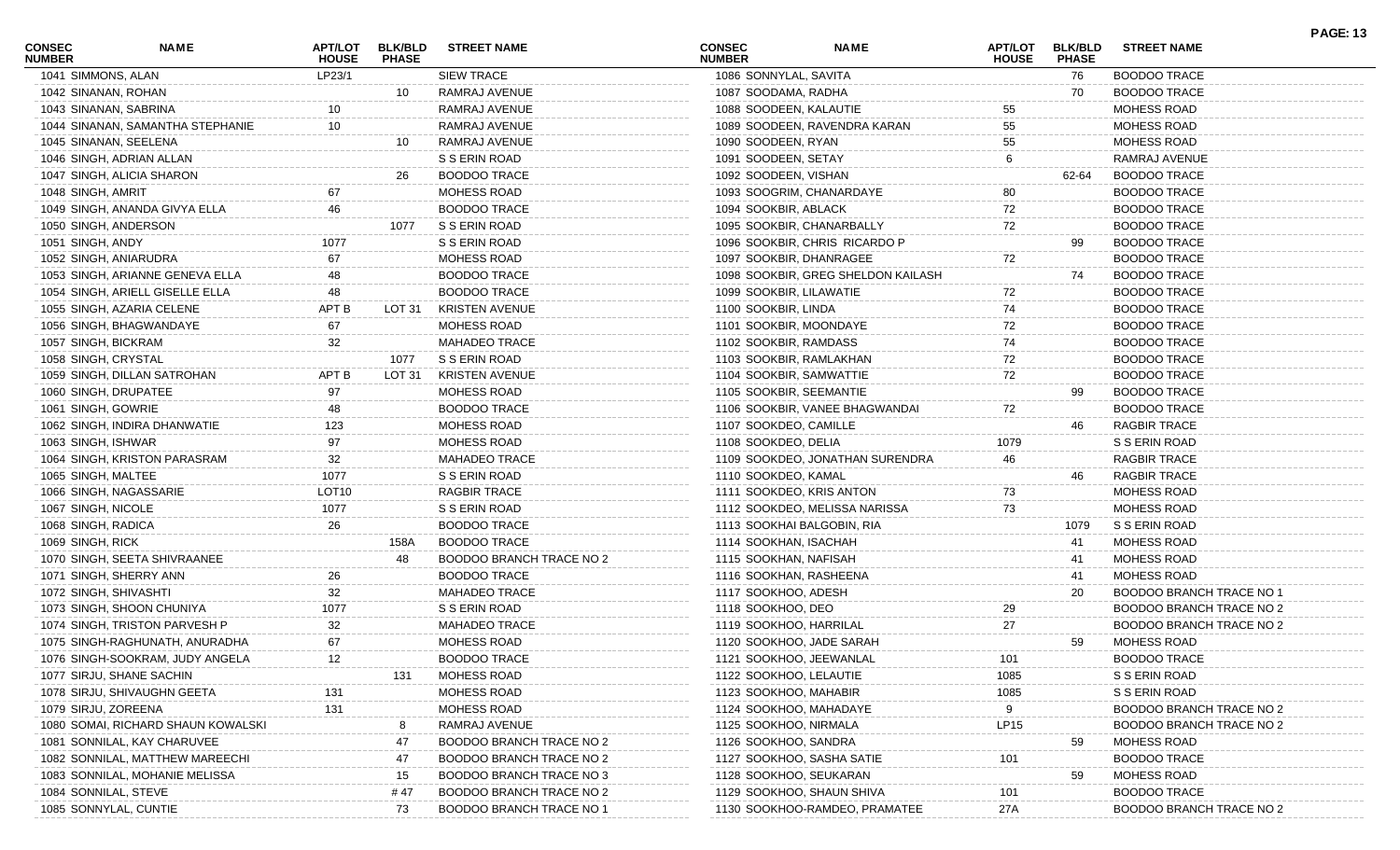| <b>CONSEC</b><br><b>NUMBER</b> | <b>NAME</b>                      | <b>APT/LOT</b><br><b>HOUSE</b> | <b>BLK/BLD</b><br><b>PHASE</b> | <b>STREET NAME</b>              |
|--------------------------------|----------------------------------|--------------------------------|--------------------------------|---------------------------------|
|                                | 1131 SOOKHOO-SINANAN, LEELAWATEE | 27                             |                                | BOODOO BRANCH TRACE NO 2        |
|                                | 1132 SOOKLAL, INDARJIT           | 6В                             |                                | <b>MAHADEO TRACE</b>            |
|                                | 1133 SOOKLAL, JEETENDRA          | 133B                           |                                | <b>MOHESS ROAD</b>              |
|                                | 1134 SOOKLAL, PARMANAND          | 6A                             |                                | <b>MAHADEO TRACE</b>            |
|                                | 1135 SOOKLAL, SAHADEO            | 6A                             |                                | <b>MAHADEO TRACE</b>            |
|                                | 1136 SOOKLAL, SUNILDATH          | 6A                             |                                | <b>MAHADEO TRACE</b>            |
|                                | 1137 SOOKOO, DEONARINE           | 203C                           |                                | S S ERIN ROAD                   |
|                                | 1138 SOOKOO, MATTHEW BRIJESH     | 203C                           |                                | S S ERIN ROAD                   |
|                                | 1139 SOOKOO, OPHELIA VERSHA      | 203C                           |                                | S S ERIN ROAD                   |
|                                | 1140 SOOKOO, ROOPLAL             |                                | 33                             | <b>BOODOO BRANCH TRACE NO 2</b> |
|                                | 1141 SOOKOO, SYLVANA             | 203C                           |                                | S S ERIN ROAD                   |
|                                | 1142 SOOKRAJ-DHARAM, ANGELA      | 23                             |                                | <b>BOODOO BRANCH TRACE NO 2</b> |
|                                | 1143 SOOKRAM, CINDY              | 45A                            |                                | <b>BOODOO BRANCH TRACE NO 2</b> |
|                                | 1144 SOOKRAM, LEELAWATIE         | 76                             |                                | <b>BOODOO BRANCH TRACE</b>      |
|                                | 1145 SOOKRAM, MAHENDRA           | 45                             |                                | <b>BOODOO BRANCH TRACE NO 2</b> |
|                                | 1146 SOOKRAM, PETRA              | 12                             |                                | <b>BOODOO TRACE</b>             |
|                                | 1147 SOOKRAM, ZALIM ASHTON       | 117B                           |                                | <b>MOHESS ROAD</b>              |
|                                | 1148 SOOKRAM-SPRINGER, TESSA     | 12                             |                                | <b>BOODOO TRACE</b>             |
|                                | 1149 STREL, KROVI                | 203A                           |                                | S S ERIN ROAD                   |
|                                | 1150 SUBRAN-RAMROOP, SHIVANA     | 56                             |                                | <b>BOODOO BRANCH TRACE</b>      |
|                                | 1151 SUNDAR, GAITREE             | 70                             |                                | <b>BOODOO TRACE</b>             |
|                                | 1152 SURJAN, VARUNA VICKY        | 17                             |                                | BOODOO BRANCH TRACE NO 3        |
|                                | 1153 TAKELAL, NEIL               |                                | 159                            | <b>MOHESS ROAD</b>              |
|                                | 1154 TAKELAL, NICHOLAS           | 159                            |                                | <b>MOHESS ROAD</b>              |
|                                | 1155 TAKELAL, NIRMALA            |                                | 159                            | <b>MOHESS ROAD</b>              |
|                                | 1156 TAKLAL, DAINA               |                                | 159B                           | <b>MOHESS ROAD</b>              |
|                                | 1157 TAKLAL, DONNY DEONARINE     | 159                            |                                | <b>MOHESS ROAD</b>              |
|                                | 1158 TAKLAL, HASMATEE            | 159                            |                                | <b>MOHESS ROAD</b>              |
|                                | 1159 TAKLAL, MINDY               |                                | 159                            | MOHESS ROAD                     |
|                                | 1160 TAKLAL, SURESH              | 159                            |                                | <b>MOHESS ROAD</b>              |
|                                | 1161 TEWARI, NIRMALA             | 1097                           |                                | S S ERIN ROAD                   |
|                                | 1162 TEWARI, VISHWNATH DEONARINE | 1097                           |                                | S S ERIN ROAD                   |
|                                | 1163 TIMOL, DEVIKA               | 9                              |                                | RAMRAJ AVENUE                   |
|                                | 1164 TIMOL, GOMATY KEISHA        |                                | 9                              | RAMRAJ AVENUE                   |
|                                | 1165 TIMOL, KRISHNA              | 9                              |                                | RAMRAJ AVENUE                   |
|                                | 1166 TIMOL, MUKESH               | 9                              |                                | RAMRAJ AVENUE                   |
|                                | 1167 TIMOL, TERRY TOOLSIE        |                                | 9                              | RAMRAJ AVENUE                   |
|                                | 1168 VILLAFANA, FALLON KERA      |                                | 8                              | RAMRAJ AVENUE                   |
|                                | 1169 VILLAROEL, CHRIS DEREK      | 29                             |                                | MOHESS ROAD                     |
|                                | 1170 WILSON, SEAN                |                                | 65                             | <b>MOHESS ROAD</b>              |